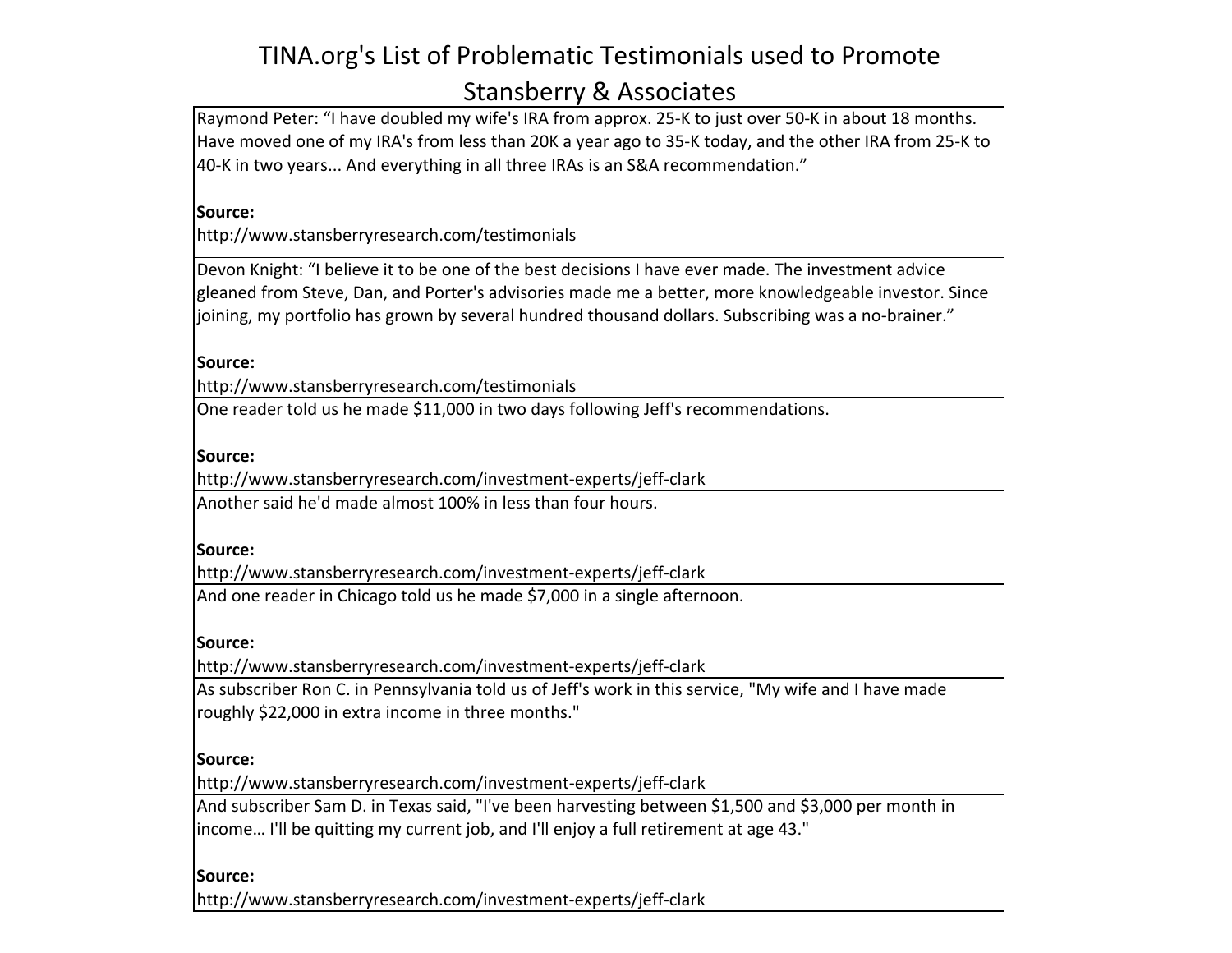One reader who took Porter's recommendation, Steve C. wrote, "I bagged a quick \$20,000... one helluva call."

# **Source:**

http://www.stansberryresearch.com/products/stansberry-s-investment-advisory As subscriber Hank Dickson of Kansas told us of Dan's work, "About \$20,000 ahead in just 60 days! Needless to say, these returns have sure beat the recent "market" by a country mile. Extreme Value delivers what it promises."

### **Source:**

http://www.stansberryresearch.com/products/extreme-value

Just ask Nancy Hill, one of Jeff's subscribers who's been making S&A Pro Trader-style plays in her portfolio for the past two years: "To date, I have averaged about 60% annually. I would have to say I am pretty happy and retirement is looking much more comfortable."

### **Source:**

http://www.stansberryresearch.com/products/s-a-pro-trader

"I was so excited when the teller told me to come get my treasure! I got 18 ounces of silver courtesy of UNCLE SAM!" --Mark H., Farmingham, VA

#### **Source:**

http://pro.stansberryresearch.com/1310SLVRNEW1/WREMPC14/ and http://pro.stansberryresearch.com/1310SLVRNEW1/WREMPC14/full

"I've only been doing this for 8 months and have already found over 160 ounces of silver bullion." --John C., Partham, MA

### **Source:**

http://pro.stansberryresearch.com/1310SLVRNEW1/WREMPC14/ and http://pro.stansberryresearch.com/1310SLVRNEW1/WREMPC14/full

"On a whim I asked the bank at the local supermarket. And guess what? They gave me nearly 6 ounces of real silver! The teller was happy to get rid of it. I'm hooked!" --B.N., Cookville, TN

### **Source:**

http://pro.stansberryresearch.com/1310SLVRNEW1/WREMPC14/ and http://pro.stansberryresearch.com/1310SLVRNEW1/WREMPC14/full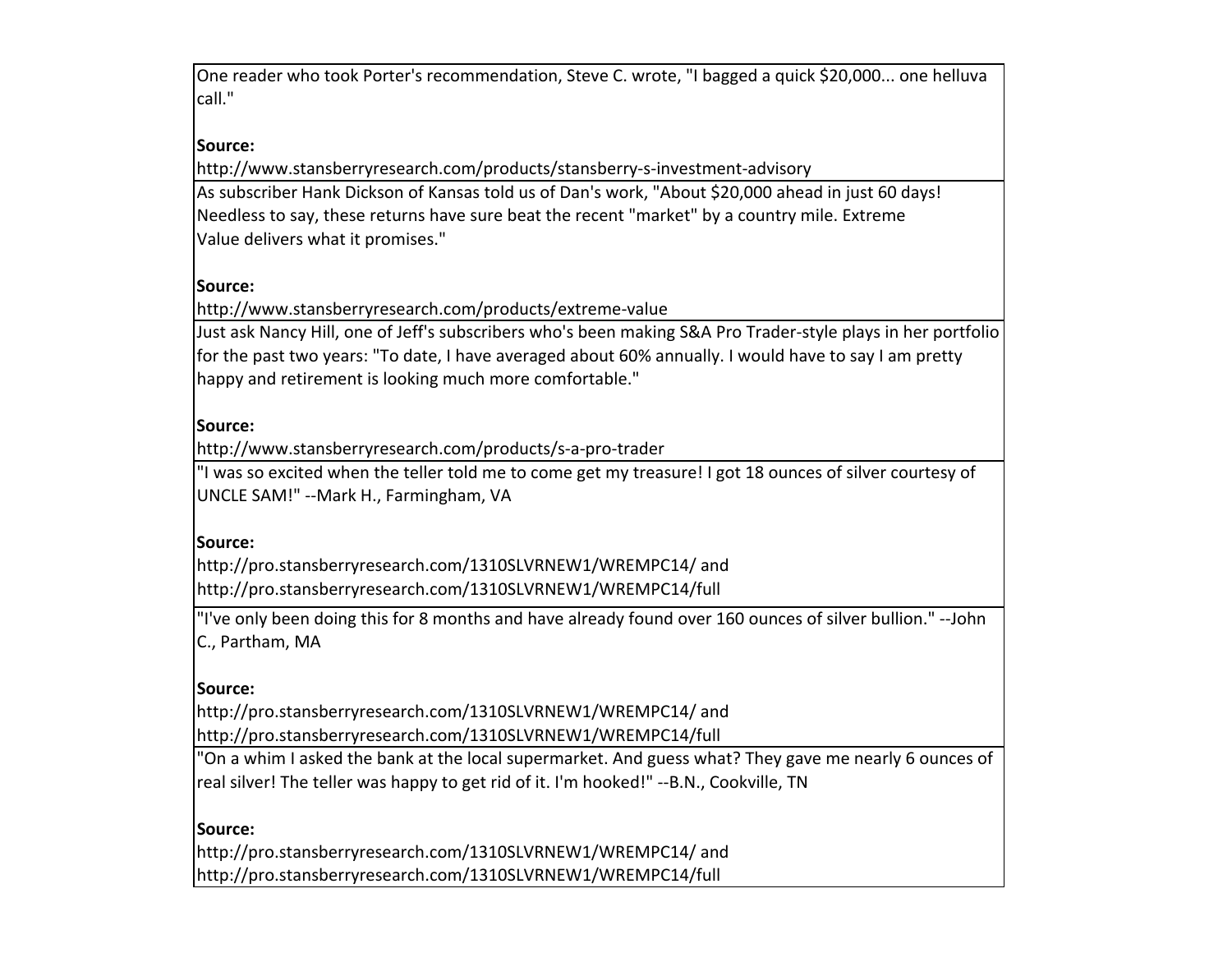One of the first to respond was a man named Maury D., from Tyler, TX. Maury tried the "5 magic words" at a Bank of America just down the street from his house. He told me: "Doc, you're a genius! I never thought this would work. But it did! I tried it, and to my surprise, I got 34 silver coins from a single bank. Needless to say, I'm going back for more! Thanks for the great idea!"

# **Source:**

http://pro.stansberryresearch.com/1310SLVRNEW1/WREMPC14/ and http://pro.stansberryresearch.com/1310SLVRNEW1/WREMPC14/full

I also heard from a guy named Charles D., from Cincinnati, OH. Charles tried the"5 magic words" at a small Credit Union in his hometown. He told us:"I went to a local Credit Union and got 10 free silver coins. This is a pretty good idea. I will spend tomorrow going to other banks... Thanks a lot for the great idea."

### **Source:**

http://pro.stansberryresearch.com/1310SLVRNEW1/WREMPC14/ and http://pro.stansberryresearch.com/1310SLVRNEW1/WREMPC14/full

Ernie and Norma McDonald, from Sarasota, FL used the "5 magic words" at a small bank near their home. Here's what they had to say: "My wife and I bank at a small community bank and actually own stock in the enterprise, so we're known by all of the local staff. We stopped in one day and, while making a deposit, were able to get 7 of these silver coins."

#### **Source:**

http://pro.stansberryresearch.com/1310SLVRNEW1/WREMPC14/ and http://pro.stansberryresearch.com/1310SLVRNEW1/WREMPC14/full

A 70-year-old retiree named Jim Roth, for example, used this loophole to boost his checks by \$1,033 per month. 

#### **Source:**

http://pro.stansberryresearch.com/1310SLVRNEW1/WREMPC14/ and http://pro.stansberryresearch.com/1310SLVRNEW1/WREMPC14/full

A fellow named Dan Crowles, of Cumming, GA, used this little-known strategy to pocket an extra \$985 a month for he and his wife Sharon.

#### **Source:**

http://pro.stansberryresearch.com/1310SLVRNEW1/WREMPC14/ and http://pro.stansberryresearch.com/1310SLVRNEW1/WREMPC14/full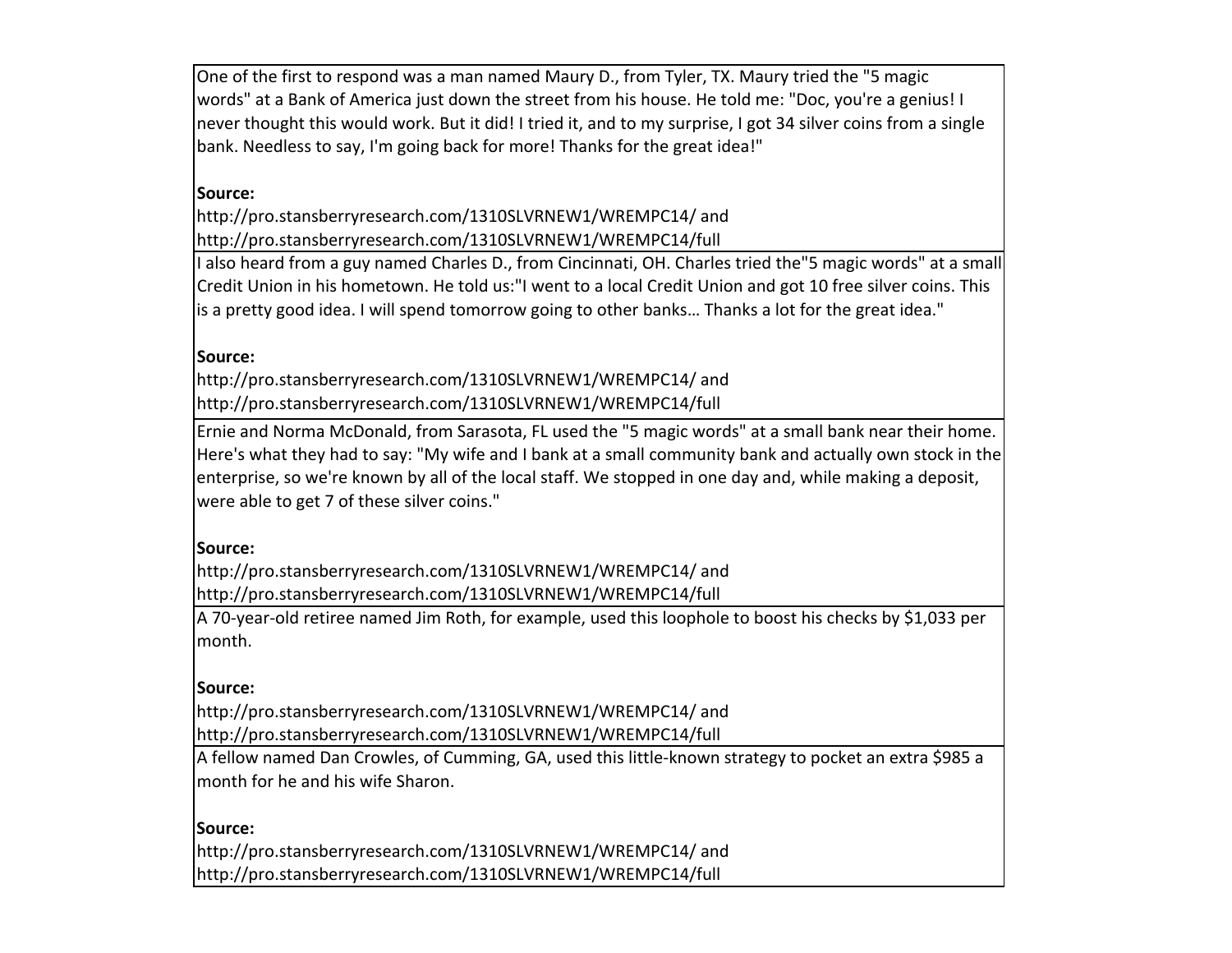I spoke to a man named Alfred Zoeller, for example, whose insurance premiums were about to increase to a whopping \$30,000 a year. So Mr. Zoeller simply sold his policy... and pocketed an incredible \$640,000, which he and his wife could use instantly, for whatever they want.

### **Source:**

http://pro.stansberryresearch.com/1310SLVRNEW1/WREMPC14/ and http://pro.stansberryresearch.com/1310SLVRNEW1/WREMPC14/full

I spoke to another fellow named Zachary Childs, who was told by his insurance company that the "surrender value" (what your insurance company will pay you if you give up your policy) was just \$72,000. So Mr. Childs decided to instead sell his policy via this "loophole"... and got nearly 8-times as much... a whopping \$535,000.

### **Source:**

http://pro.stansberryresearch.com/1310SLVRNEW1/WREMPC14/ and http://pro.stansberryresearch.com/1310SLVRNEW1/WREMPC14/full

We just exchanged 8 dollar bills for 8 real silver coins! This is the last chance to achieve true wealth. Roll the dice and I think it will be a HOME RUN!!! -- Marty T., Milwaukee, WI

### **Source:**

http://pro.stansberryresearch.com/1310SLVRNEW1/WREMPC14/ and http://pro.stansberryresearch.com/1310SLVRNEW1/WREMPC14/full

Hello Doc! I took you up on your suggestion of trading "green backs" for silver today... and scored 48 silver coins!!! This is a very easy and profitable thing to do. Thank you! -- Fred M., Provo, UT

### **Source:**

http://pro.stansberryresearch.com/1310SLVRNEW1/WREMPC14/ and http://pro.stansberryresearch.com/1310SLVRNEW1/WREMPC14/full

I went to a bank yesterday -- one of the ones you suggested -- and got 6 free silver coins! -- Jay H., Waterloo, IA

### **Source:**

http://pro.stansberryresearch.com/1310SLVRNEW1/WREMPC14/ and http://pro.stansberryresearch.com/1310SLVRNEW1/WREMPC14/full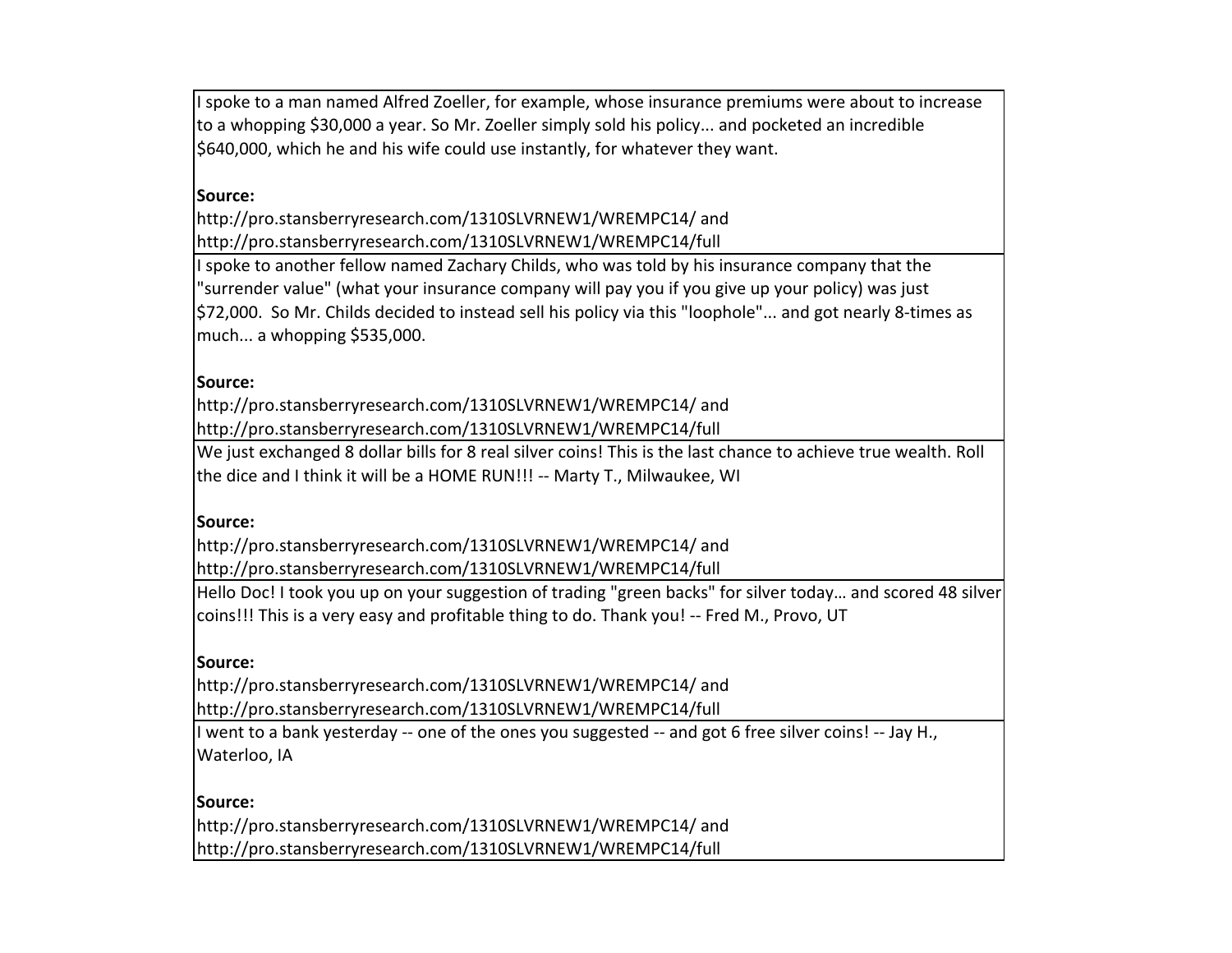A poster by the name of UrbanMiner33 wrote: "I've only been doing this for the past 6 months. My best trip to the bank so far netted me 42 silver coins. I walk in and the tellers are very helpful. I even give them coins for helping me out."

### **Source:**

http://pro.stansberryresearch.com/1310SLVRNEW1/WREMPC14/ and http://pro.stansberryresearch.com/1310SLVRNEW1/WREMPC14/full

A guy using the name SilverBug1958 said:"So, it's been about a week since the wife and I started doing this. Already, we've found 80 coins! Not a bad start, but the banks are starting to run thin. I'll let you know how things go this weekend."

# **Source:**

http://pro.stansberryresearch.com/1310SLVRNEW1/WREMPC14/ and http://pro.stansberryresearch.com/1310SLVRNEW1/WREMPC14/full

A man under the pseudonym Mr. Argentum wrote: "I was skeptical (because that's just the way I am), but thought I would give this a try anyway (I'm also about free money)... and guess what? It worked! I got 2 free silver coins. I also love the fact that I'm removing silver from the banking system. The day has finally come when it is I who is screwing the banks!"

### **Source:**

http://pro.stansberryresearch.com/1310SLVRNEW1/WREMPC14/ and http://pro.stansberryresearch.com/1310SLVRNEW1/WREMPC14/full

As one of the folks who helped me conduct my experiment told me: "My wife and I tried this at our local bank where we have our accounts. We got 11 silver coins. The staff was very cooperative. If you did this once a week that would be around \$2,500 a year tax free. The coins are heavy, the entertainment is free, and you may make some money, tax free." -- Corey T., Oxnard, CA

# **Source:**

http://pro.stansberryresearch.com/1310SLVRNEW1/WREMPC14/ and http://pro.stansberryresearch.com/1310SLVRNEW1/WREMPC14/full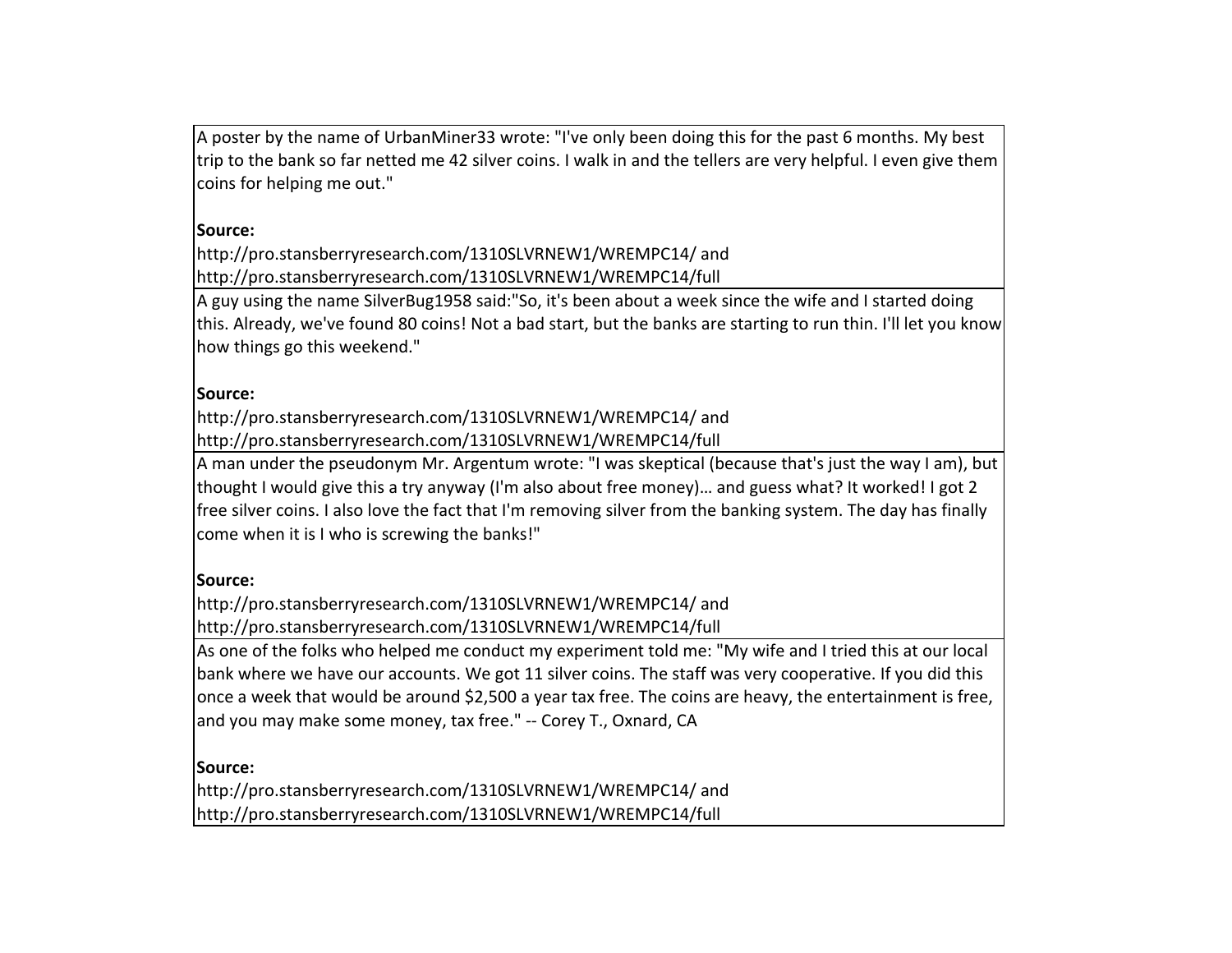I know of one guy named Joseph L. from Ft. Collins, CO, for example, who got over \$3,000 worth of coins from a single bank in his hometown... As he said: "My son and I just HIT THE JACKPOT with over 289 silver coins pulled right out of our local bank. We plan to sell them tomorrow, which at current prices will net us over THREE GRAND from the silver we found today. Not a typo. OVER THREE THOUSAND DOLLARS."

# **Source:**

http://pro.stansberryresearch.com/1310SLVRNEW1/WREMPC14/ and http://pro.stansberryresearch.com/1310SLVRNEW1/WREMPC14/full

I know of another guy named John F. from Tacoma, WA who found over \$100 worth of coins from a single bank visit. He said: "While the best way to rob a bank is to own one, this is the next best thing. I got over \$130 worth from JP Morgan! You can do this too and get free silver! It's all about the thrill of the hunt."

### **Source:**

http://pro.stansberryresearch.com/1310SLVRNEW1/WREMPC14/ and http://pro.stansberryresearch.com/1310SLVRNEW1/WREMPC14/full

As one of the people who helped me conduct my experiment said: "Unfortunately, my bank didn't have any silver coins on hand. So I asked if they could order some for me. They did... and when I came back a few days later, they had 13 silver coins waiting for me. This is definitely worth doing. Thanks!"-- John M., Poway, CA

### **Source:**

http://pro.stansberryresearch.com/1310SLVRNEW1/WREMPC14/ and http://pro.stansberryresearch.com/1310SLVRNEW1/WREMPC14/full

Consider the case of Bill and Janice H., a Pennsylvania couple. They began using the "Dividend Boost" starting with just \$122. Within eight years, they had collected nearly \$100,000 in extra income.

# **Source:**

http://pro.stansberryresearch.com/1310SLVRNEW1/WREMPC14/ and http://pro.stansberryresearch.com/1310SLVRNEW1/WREMPC14/full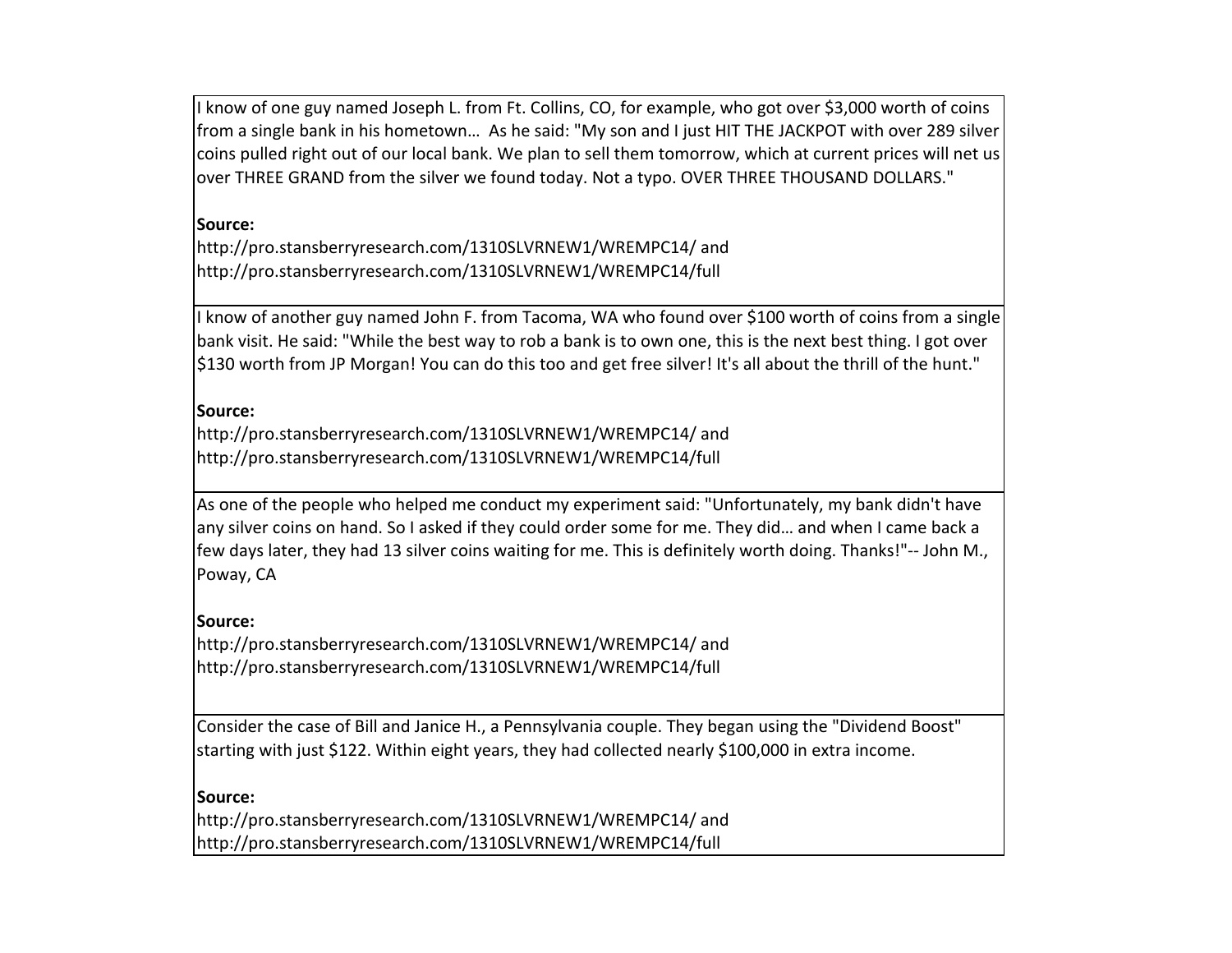Or what about J. Rousseau and his family in Connecticut... who started with only \$250. Already, they've amassed more than \$19,340 in retirement savings.

### **Source:**

http://pro.stansberryresearch.com/1310SLVRNEW1/WREMPC14/ and http://pro.stansberryresearch.com/1310SLVRNEW1/WREMPC14/full

Brian K. in Denver says he's collected over \$200,000 in income from 2 separate 'Tax CDs.'

### **Source:**

http://pro.stansberryresearch.com/1310SLVRNEW1/WREMPC14/ and http://pro.stansberryresearch.com/1310SLVRNEW1/WREMPC14/full

"Your 2 recommendations from the Oct 2008 issue, on DNA and BUD were big winners for me. I netted over \$22,000. Thanks!" Y. Lee, Fairfax, VA

### **Source:**

http://pro.stansberryresearch.com/1310SLVRNEW1/WREMPC14/ and http://pro.stansberryresearch.com/1310SLVRNEW1/WREMPC14/full

"Doc, I really enjoy your newsletter. Made over \$13,000 in January, using one of the strategies vou discussed in Retirement Millionaire. Made a total of about \$75,000 last year. Keep up the great work, thanks." Bill H., Trenton, NJ

# **Source:**

http://pro.stansberryresearch.com/1310SLVRNEW1/WREMPC14/ and http://pro.stansberryresearch.com/1310SLVRNEW1/WREMPC14/full

Ned S., a 50-year-old website user from Tennessee, told us: "I went from being self-employed, working 20 hours per day 7 days a week for 8 years to being able to relax." Ned says he now makes an extra \$900 per week thanks to his income investments: "Knowing I had the income rolling in was a large part of my decision to retire early."

### **Source:**

http://pro.stansberryresearch.com/1310SLVRNEW1/WREMPC14/ and http://pro.stansberryresearch.com/1310SLVRNEW1/WREMPC14/full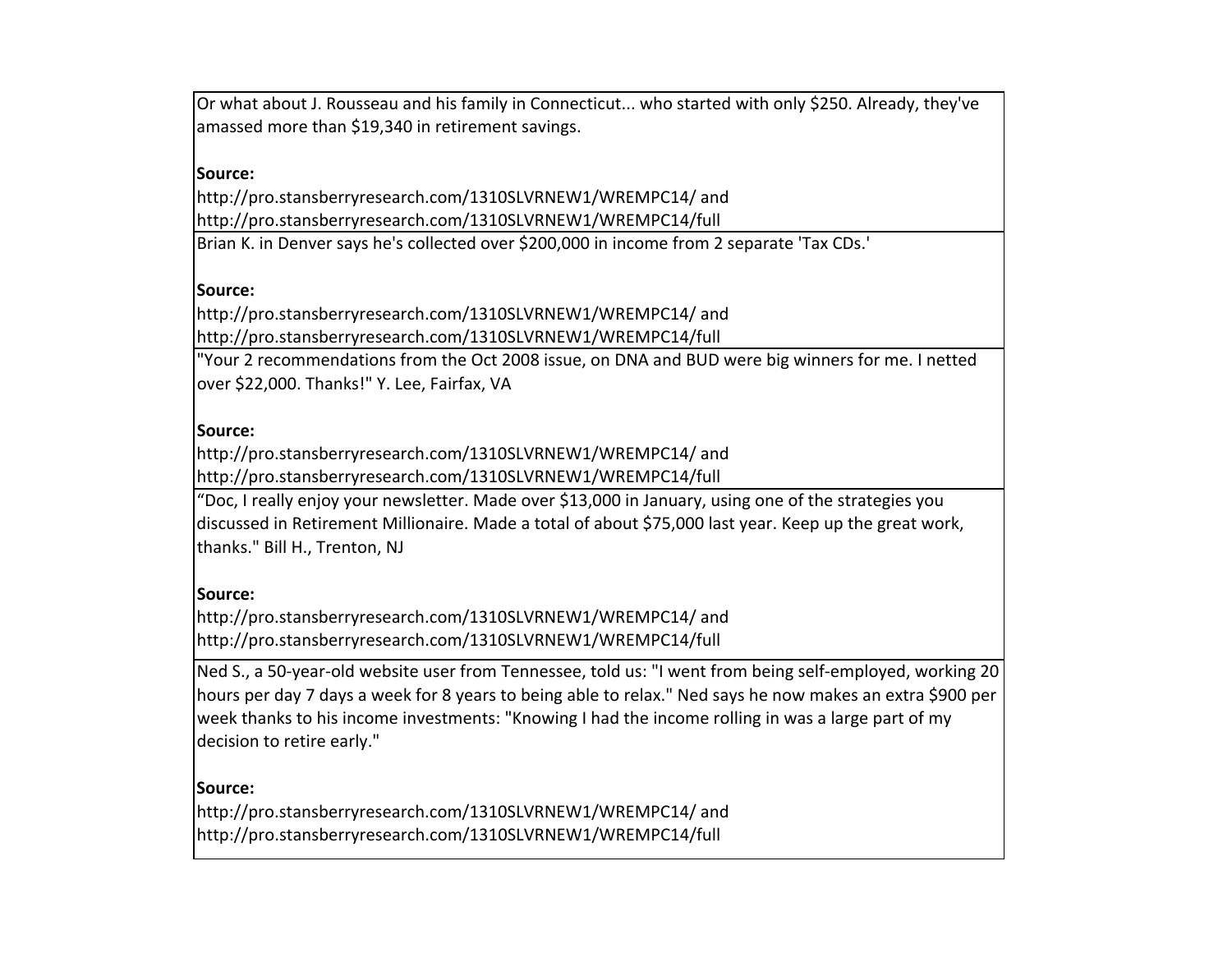My favorite service is Retirement Trader. I am averaging over \$10,000 per month since I started in November 2011." ~ Aaron G.

# **Source:**

https://order.stansberryresearch.com/1206RTREVERL/WRTRNB02/index.htm?pageNumber=2

"I average an annual return of 75% on my money. [Selling puts] is the holy grail of investing." – Mickey G.

### **Source:**

https://order.stansberryresearch.com/1206RTREVERL/WRTRNB02/index.htm?pageNumber=2 "I made over \$13,000 in January 2012 and about \$75,000 last year with the help of this strategy."- Bill C.

### **Source:**

https://order.stansberryresearch.com/1206RTREVERL/WRTRNB02/index.htm?pageNumber=2 For example, one Retirement Trader reader, Richard P. told us he's up \$8,480 on two trades since starting his subscription.

### **Source:**

https://order.stansberryresearch.com/1206RTREVERL/WRTRNB02/index.htm?pageNumber=2 Kevin R. has already made "\$60,000 in 10 months" with Doc's research.

### **Source:**

https://order.stansberryresearch.com/1206RTREVERL/WRTRNB02/index.htm?pageNumber=2 And subscriber Henry D. says he has collected about \$35,000 in put premiums.

### **Source:**

https://order.stansberryresearch.com/1206RTREVERL/WRTRNB02/index.htm?pageNumber=2 As one of my subscribers from Tyler, Texas, who recently took advantage of this situation told me: "I never thought this would work. But it did! I tried it, and to my surprise, I got 34 silver coins from a single bank. Needless to say, I'm going back for more! Thanks for the great idea!"

# **Source:**

http://pro.stansberryresearch.com/1212GRIDRTRD/WREMP736/ and http://pro.stansberryresearch.com/1212GRIDRTRD/WREMP736/Full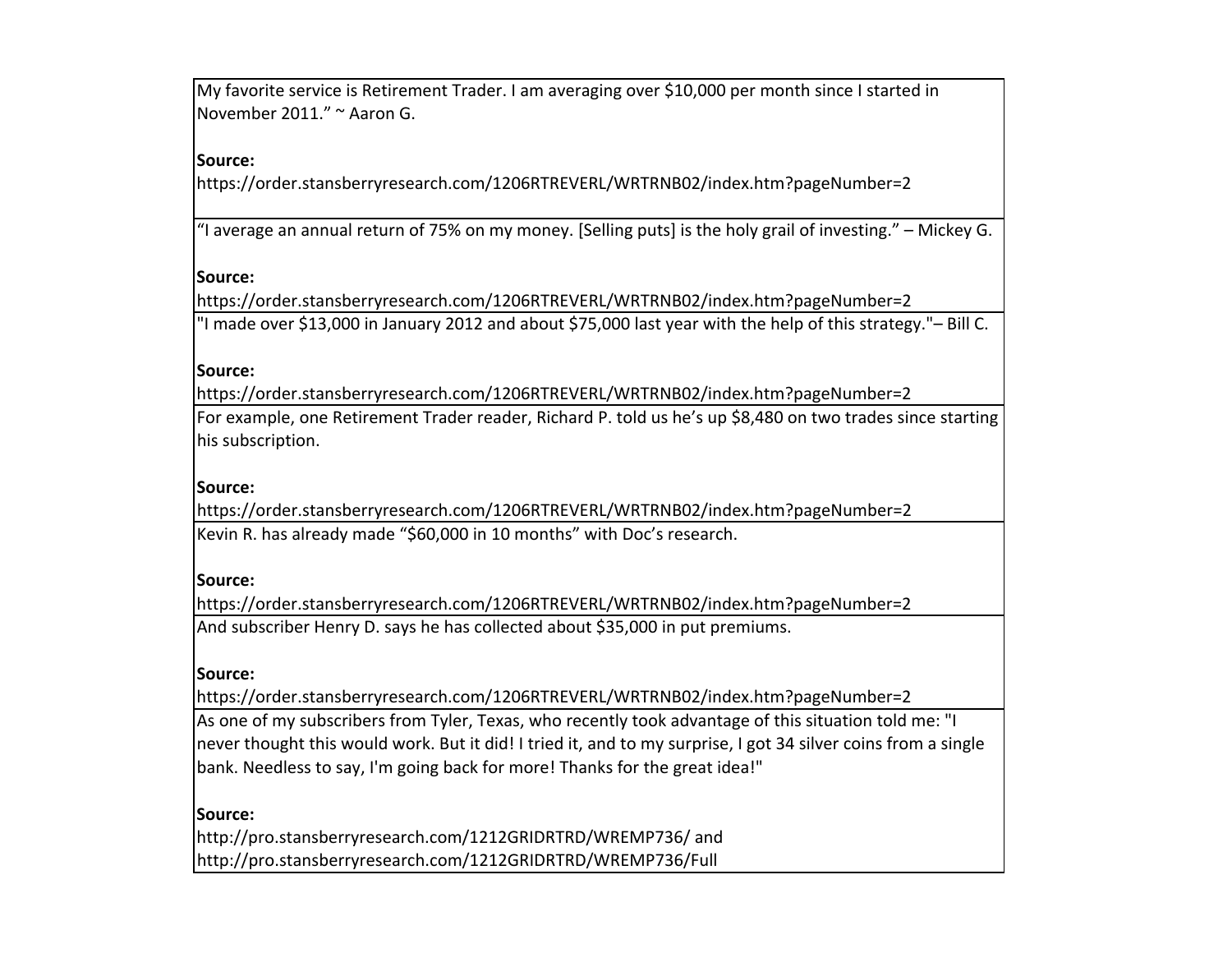This little-known secret has been a lifesaver for many people. A 72-year-old guy who recently received a \$106,000 payout, and said: "I'm able to continue the lifestyle that I want to live. I used to have a choice... I could either travel or paint... or I could fix my house. This way I can do both."

### **Source:**

http://pro.stansberryresearch.com/1212GRIDRTRD/WREMP736/ and http://pro.stansberryresearch.com/1212GRIDRTRD/WREMP736/Full

As one of my readers from Trenton, NJ recently said: "Doc, I really enjoy your newsletter. Made over \$13,000 in January, using one of the strategies you discussed in Retirement Millionaire. Made a total of about \$75,000 last year. Keep up the great work, thanks."

#### **Source:**

http://pro.stansberryresearch.com/1212GRIDRTRD/WREMP736/ and http://pro.stansberryresearch.com/1212GRIDRTRD/WREMP736/Full

Peter K. of Boise, ID began using this strategy. He says he now makes an average of \$10,000 per month.

#### **Source:**

http://pro.stansberryresearch.com/1310PSIEANEW/PPSIQ312/ and http://pro.stansberryresearch.com/1310PSIEANEW/PPSIQ215/full

And Randy B. of Annapolis, MD told me he's made over \$87,500 with this technique.

#### **Source:**

http://pro.stansberryresearch.com/1310PSIEANEW/PPSIQ312/ and http://pro.stansberryresearch.com/1310PSIEANEW/PPSIQ215/full

Bernard H. of Carmel, IN, now collects an average of \$100 a day.

#### **Source:**

http://pro.stansberryresearch.com/1310PSIEANEW/PPSIQ312/ and http://pro.stansberryresearch.com/1310PSIEANEW/PPSIQ215/full

Another, Harold W. of New Brunswick, NJ, has made over \$20,000.

#### **Source:**

http://pro.stansberryresearch.com/1310PSIEANEW/PPSIQ312/ and http://pro.stansberryresearch.com/1310PSIEANEW/PPSIQ215/full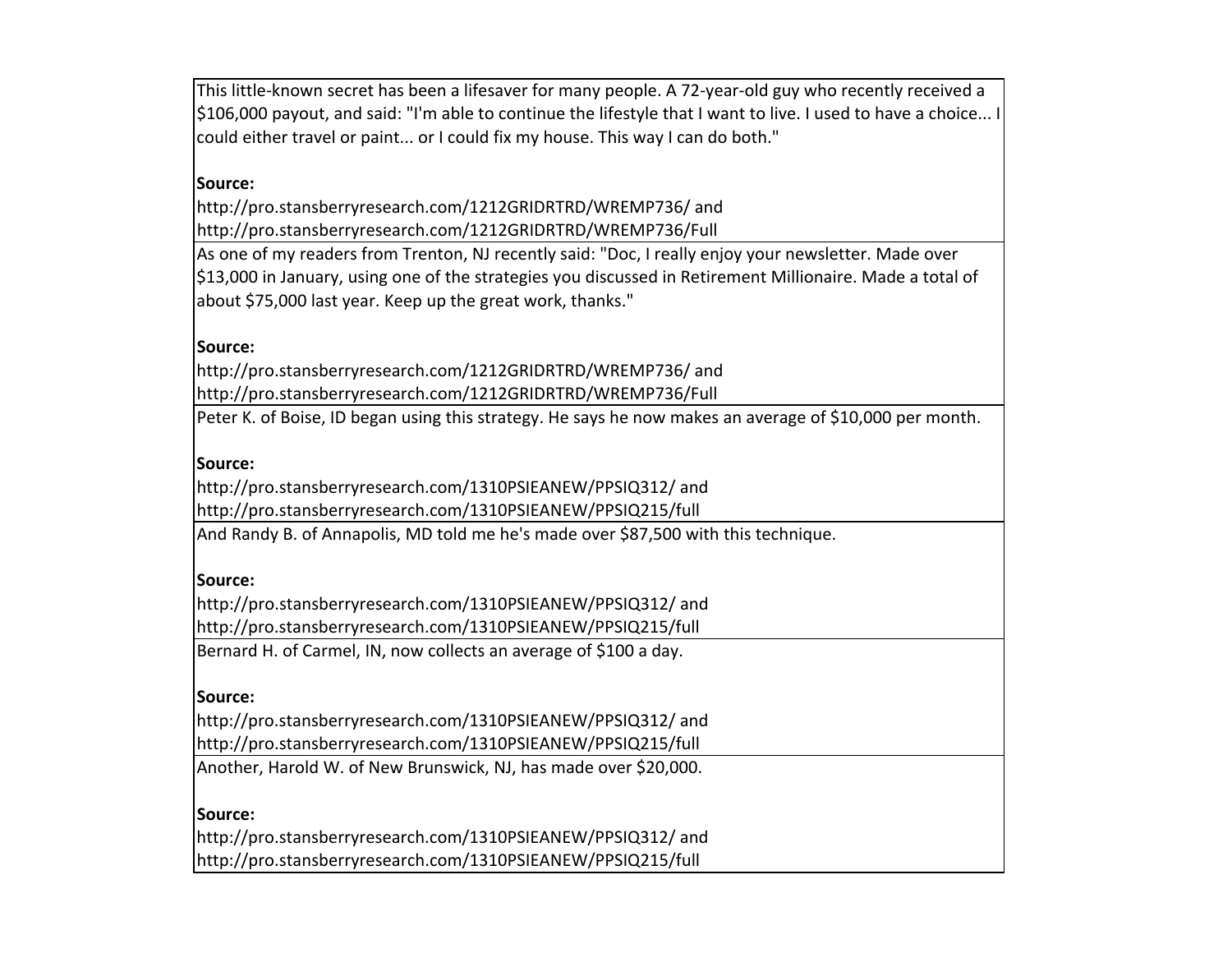Harold T. from Montana wrote recently to say: "My IRA has gone from a low of \$315,000.00 to the present high of \$952,000.00. I can only thank [you] for changing my life so much."

### **Source:**

http://pro.stansberryresearch.com/1310PSIEANEW/PPSIQ312/ and http://pro.stansberryresearch.com/1310PSIEANEW/PPSIQ215/full

Dan K., from San Diego, also contacted us recently to say: "Since joining, my portfolio has grown by several hundred thousand dollars. I look forward to a long and prosperous relationship."

### **Source:**

http://pro.stansberryresearch.com/1310PSIEANEW/PPSIQ312/ and http://pro.stansberryresearch.com/1310PSIEANEW/PPSIQ215/full

We even got an interesting note recently from a reader named Ulysses Reuter, who says he has been making a "small killing" -- enough to buy a nice-sized boat and a house in Mexico. Here's the photo he sent (below).



Mr. Reuter added: "We took delivery of her 3 weeks ago and are cruising the Bahamas. In October we will take her through the Panama Canal over to the Pacific side since I just bought a home in Mexico...."

#### **Source:**

http://pro.stansberryresearch.com/1310PSIEANEW/PPSIQ312/ and http://pro.stansberryresearch.com/1310PSIEANEW/PPSIQ215/full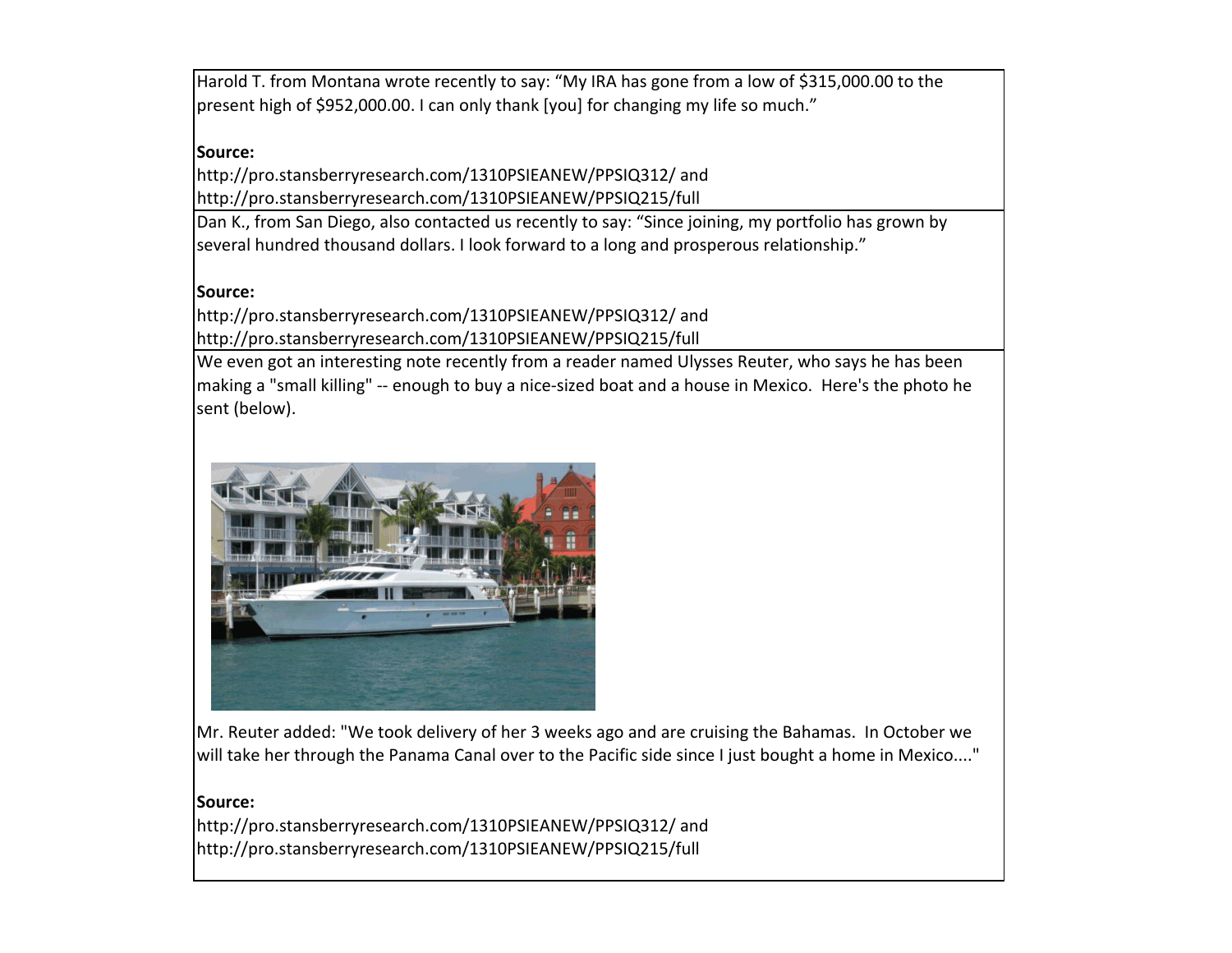Ben Kipsen is a truck driver out in Colorado. So far he's made \$272,000 using one of these income opportunities.

### **Source:**

http://pro.stansberryresearch.com/1304BMIPWAUP/WREMP720/ and http://pro.stansberryresearch.com/1304BMIPWAUP/WREMP720/Full

Robert Ballentine is an office manager and his wife Esther stays at home. Together, they've made \$94,745.

#### **Source:**

http://pro.stansberryresearch.com/1304BMIPWAUP/WREMP720/ and http://pro.stansberryresearch.com/1304BMIPWAUP/WREMP720/Full

And Michael Mitchell and his partner Luke Sands were college buddies who wanted to work for themselves. They said they were able to make \$1 million in two years from one of the opportunities I'm about to share with you.

#### **Source:**

http://pro.stansberryresearch.com/1304BMIPWAUP/WREMP720/ and http://pro.stansberryresearch.com/1304BMIPWAUP/WREMP720/Full

72-year-old Vick Odenton uses this to make over \$600 per week.

#### **Source:**

http://pro.stansberryresearch.com/1304BMIPWAUP/WREMP720/ and http://pro.stansberryresearch.com/1304BMIPWAUP/WREMP720/Full

And 56-year-old Stephen Montgomery makes over \$2,600 per week.

#### **Source:**

http://pro.stansberryresearch.com/1304BMIPWAUP/WREMP720/ and http://pro.stansberryresearch.com/1304BMIPWAUP/WREMP720/Full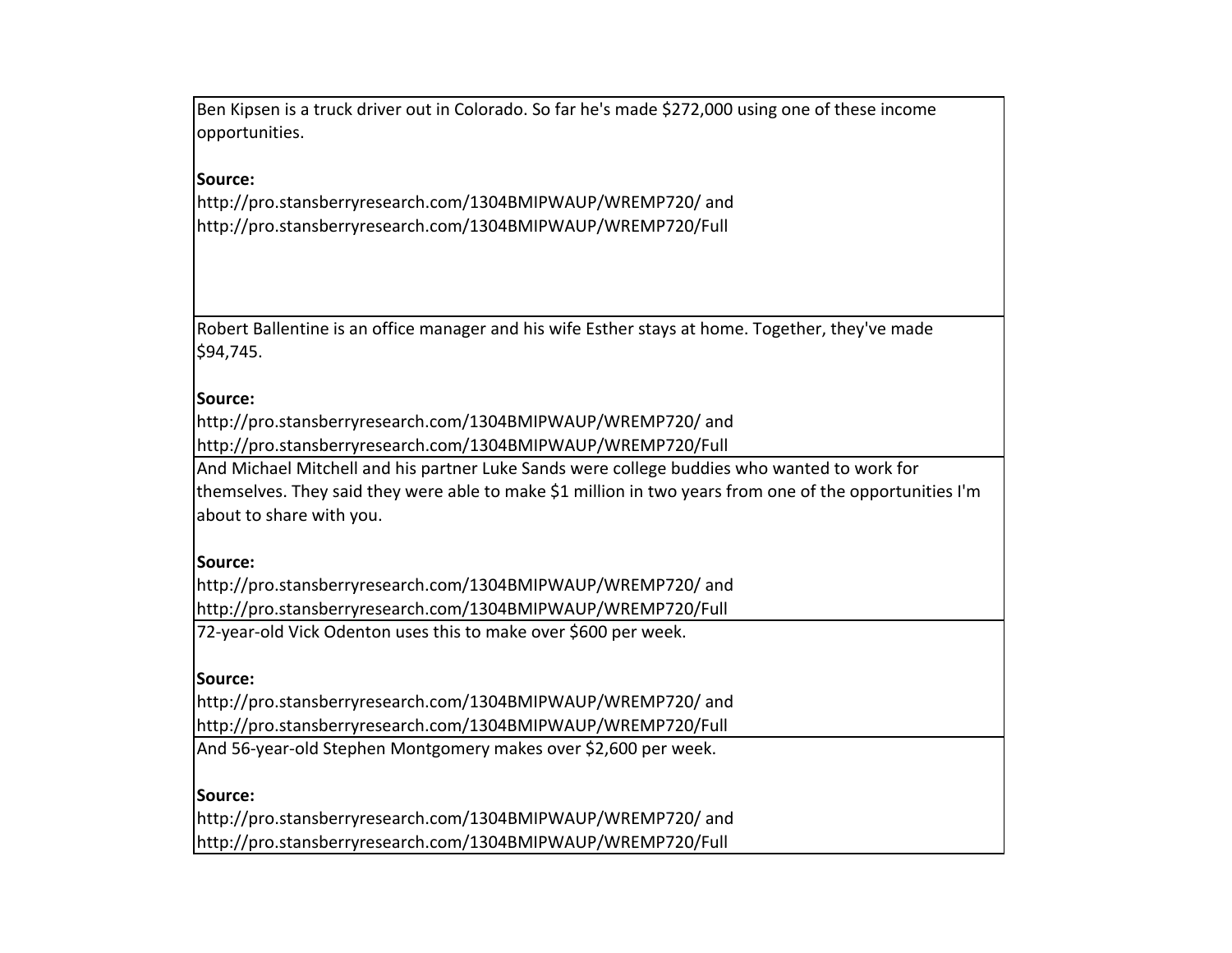Consider the case of Bill and Janice H., a Pennsylvania couple. They began using the 'Dividend' Boost' secret starting with just \$122. Within eight years, they had collected nearly \$100,000 in extra income.

### **Source:**

http://pro.stansberryresearch.com/1304BMIPWAUP/WREMP720/ and http://pro.stansberryresearch.com/1304BMIPWAUP/WREMP720/Full

Or what about J. Rousseau and his family in Connecticut... who started with only \$250. Already, they've amassed more than \$19,981 in retirement savings.

### **Source:**

http://pro.stansberryresearch.com/1304BMIPWAUP/WREMP720/ and http://pro.stansberryresearch.com/1304BMIPWAUP/WREMP720/Full

Like Paul F., from Hartford, Connecticut. He told us: "I generate enough so I don't have to beg someone for work. After 6-7 years away from work, no one would hire me anyway." Paul now gets about \$2,000 per week, thanks to these unique income opportunities. The money pays for everything he needs: his house, cars, insurance, even vacations.

#### **Source:**

http://pro.stansberryresearch.com/1304BMIPWAUP/WREMP720/ and http://pro.stansberryresearch.com/1304BMIPWAUP/WREMP720/Full

Like California retiree David W., who says: "My free time is very important to me. I derive nearly all my income from [these loopholes]... One of the best benefits of this type of investing is that I am able to spend additional time traveling." David generates around \$2,500 per week. He says he plans to bike 1,800 miles across Japan with his wife. They also plan to go to Africa for a 3 week safari.

#### **Source:**

http://pro.stansberryresearch.com/1304BMIPWAUP/WREMP720/ and http://pro.stansberryresearch.com/1304BMIPWAUP/WREMP720/Full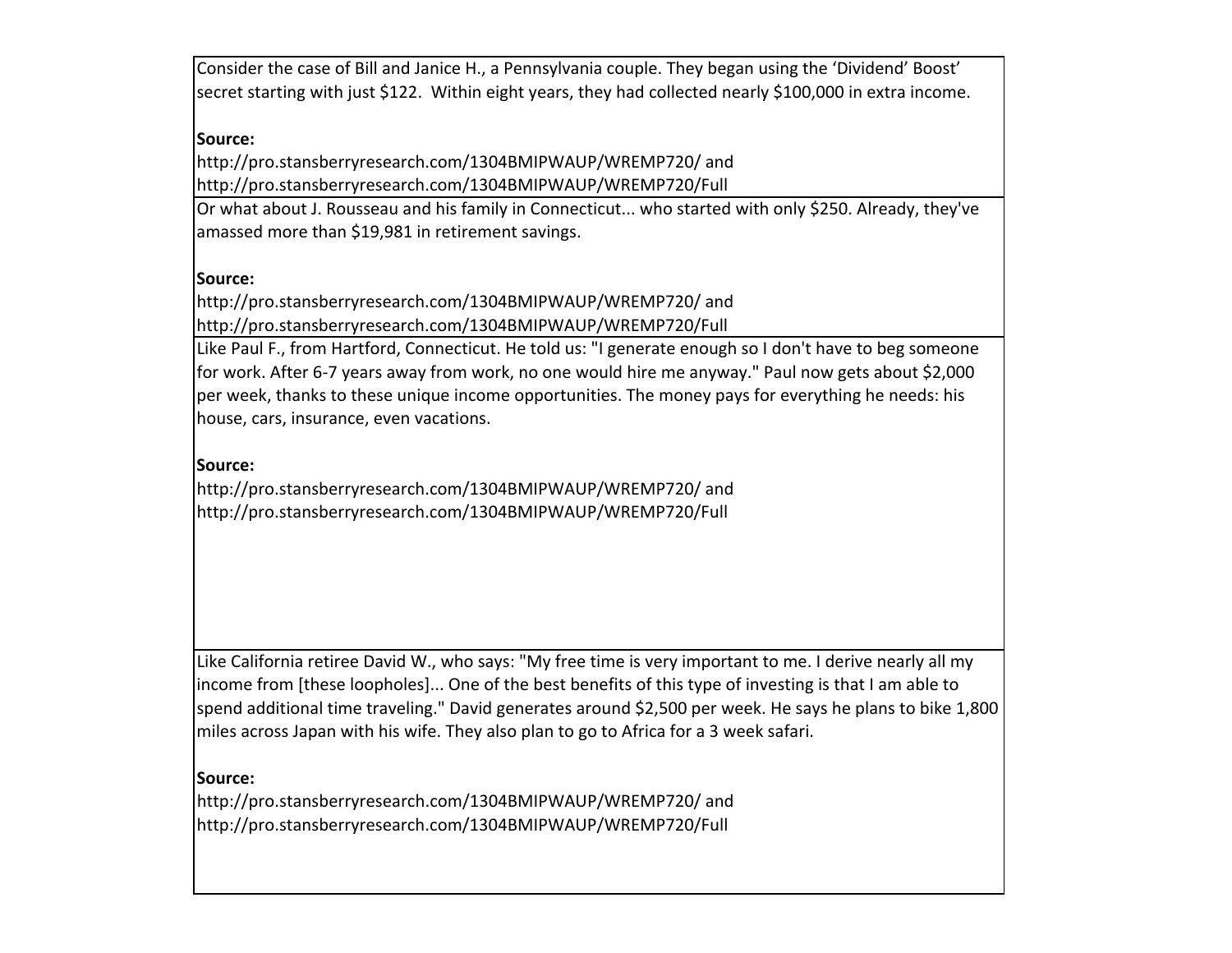Like Barry C., a retiree from Iowa, who has been using 'Tax CDs' for the past 10 years. "My rate of return is off the charts," he told us.

### **Source:**

http://pro.stansberryresearch.com/1304BMIPWAUP/WREMP720/ and http://pro.stansberryresearch.com/1304BMIPWAUP/WREMP720/Full

Brian K. in Denver says he's collected over \$200,000 in income from 2 separate 'Tax CDs.'

### **Source:**

http://pro.stansberryresearch.com/1304BMIPWAUP/WREMP720/ and http://pro.stansberryresearch.com/1304BMIPWAUP/WREMP720/Full

Just take a look at how much money a few website users... like Julius E. in Utah...have made so far: "Okay, I looked up my paperwork... I received \$2,430 in a little over a month. I would have never heard of this if not for you."

# **Source:**

http://pro.stansberryresearch.com/1304BMIPWAUP/WREMP720/ and http://pro.stansberryresearch.com/1304BMIPWAUP/WREMP720/Full

I. Horace, 80, from Mobile, AL sent a note saying:"This investment was exactly what I was looking for... I told my wife that instead of savings in the bank this was what we were doing. We've made 200 TIMES the return on our bank account!"

### **Source:**

http://pro.stansberryresearch.com/1304BMIPWAUP/WREMP720/ and http://pro.stansberryresearch.com/1304BMIPWAUP/WREMP720/Full

Yolanda Laage, 65, from Logan, UT told me: "Your 2 recommendations... on DNA and BUD were big winners for me... I netted over \$22,000. Thanks."

#### **Source:**

http://pro.stansberryresearch.com/1304BMIPWAUP/WREMP720/ and http://pro.stansberryresearch.com/1304BMIPWAUP/WREMP720/Full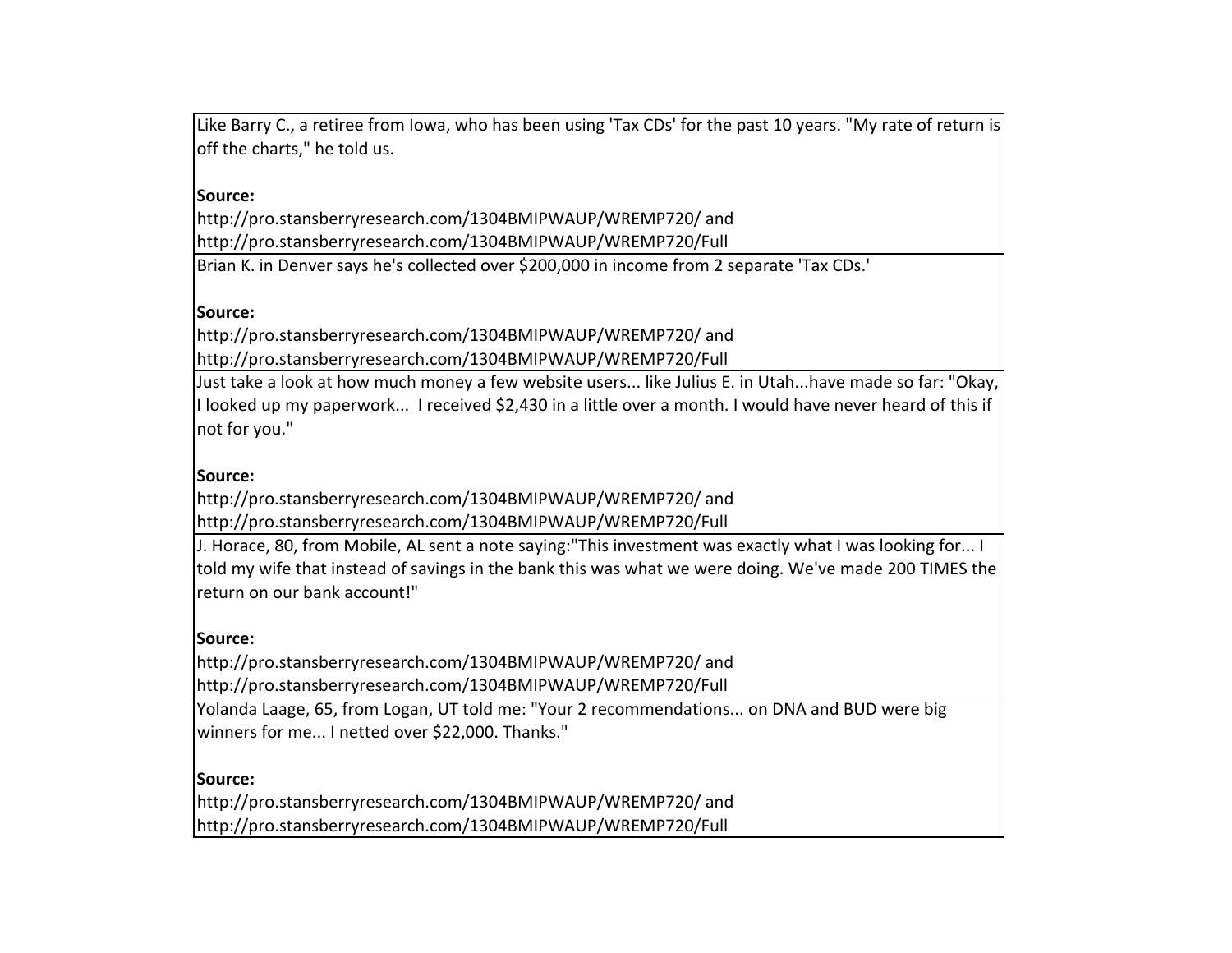Ned S., a 50-year-old website user from Tennessee, told us: "I went from being self-employed, working 20 hours per day 7 days a week for 8 years to being able to relax." Ned says he now makes an extra \$900 per week thanks to his income investments: "Knowing I had the income rolling in was a large part of my decision to retire early."

# **Source:**

http://pro.stansberryresearch.com/1304BMIPWAUP/WREMP720/ and http://pro.stansberryresearch.com/1304BMIPWAUP/WREMP720/Full

I can tell you that one fellow who's learned about this secret from my firm made \$8,000 in one month.

### **Source:**

http://pro.stansberryresearch.com/1212DTWSECRT/WDWTP506/ and http://pro.stansberryresearch.com/1212DTWSECRT/WDWTP506/Full

For example, I learned about a woman named Valerie who made over \$20,000 in just 5 months.

#### **Source:**

http://pro.stansberryresearch.com/1212DTWSECRT/WDWTP506/ and http://pro.stansberryresearch.com/1212DTWSECRT/WDWTP506/Full

For example, my friend Dan who's a customer service representative for S&A Research has used this secret 7 times recently... and has made \$15,502... So he's averaging about \$2,200 every single time.

#### **Source:**

http://pro.stansberryresearch.com/1212DTWSECRT/WDWTP506/ and http://pro.stansberryresearch.com/1212DTWSECRT/WDWTP506/Full

Another colleague of mine, Brian, has made over \$22,000.

#### **Source:**

http://pro.stansberryresearch.com/1212DTWSECRT/WDWTP506/ and http://pro.stansberryresearch.com/1212DTWSECRT/WDWTP506/Full

Just take a look at this from a gentleman named Mike in Cincinnati: "I recently got laid off from my job... but [this strategy has] helped me generate \$1,000 to \$1,500 per month for the last 4 months."

#### **Source:**

http://pro.stansberryresearch.com/1212DTWSECRT/WDWTP506/ and http://pro.stansberryresearch.com/1212DTWSECRT/WDWTP506/Full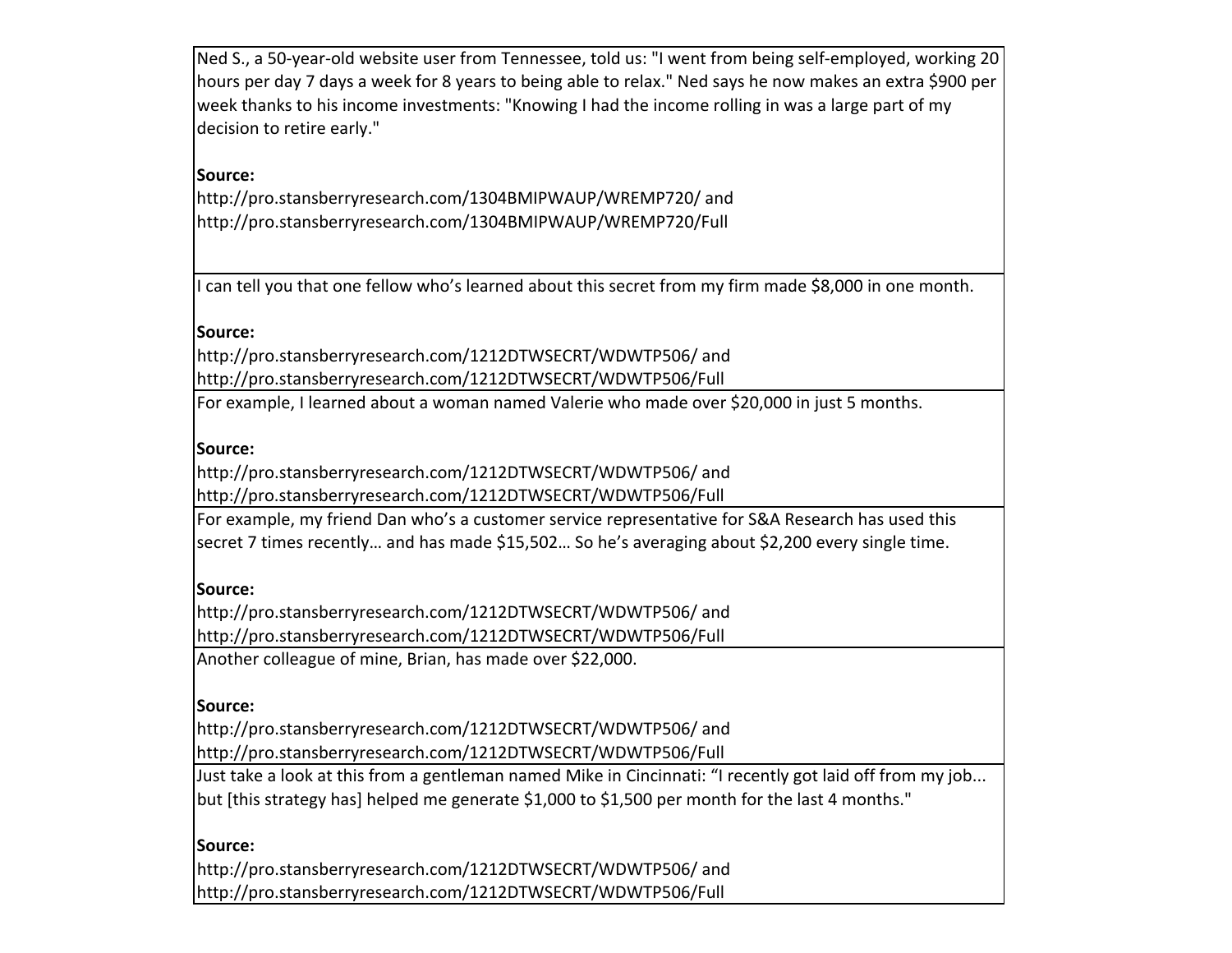Take a look at this..."I never did [this] before at all... but I calculate I've netted \$21,619 in a comparatively brief period of time. Frankly, this is what's kept me afloat[."] That's from George in Utah.

### **Source:**

http://pro.stansberryresearch.com/1212DTWSECRT/WDWTP506/ and http://pro.stansberryresearch.com/1212DTWSECRT/WDWTP506/Full

And another gentleman named Joe used this strategy to make back \$50,000 of the money he lost in the market crash of 2008.

#### **Source:**

http://pro.stansberryresearch.com/1212DTWSECRT/WDWTP506/ and http://pro.stansberryresearch.com/1212DTWSECRT/WDWTP506/Full

For instance, a fellow named Darryl in Virginia made roughly \$3,000 thanks to one of my favorite stocks, Annaly. 

#### **Source:**

http://pro.stansberryresearch.com/1212DTWSECRT/WDWTP506/ and http://pro.stansberryresearch.com/1212DTWSECRT/WDWTP506/Full

A fellow named Robert from Ohio made something like \$20,000.

#### **Source:**

http://pro.stansberryresearch.com/1212DTWSECRT/WDWTP506/ and http://pro.stansberryresearch.com/1212DTWSECRT/WDWTP506/Full

Or take Mike in Cincinnati I heard from, who'd been laid off from his job, like so many other people. He sent an email saying, "I pocketed \$1,331 with Annaly alone."

#### **Source:**

http://pro.stansberryresearch.com/1212DTWSECRT/WDWTP506/ and http://pro.stansberryresearch.com/1212DTWSECRT/WDWTP506/Full

Mike C. in St. Louis told us, "This is the most exciting, instructive and profitable strategy I've discovered in the past 20 years. I have made... about \$15,000 to date."

# **Source:** http://pro.stansberryresearch.com/1212DTWSECRT/WDWTP506/ and

http://pro.stansberryresearch.com/1212DTWSECRT/WDWTP506/Full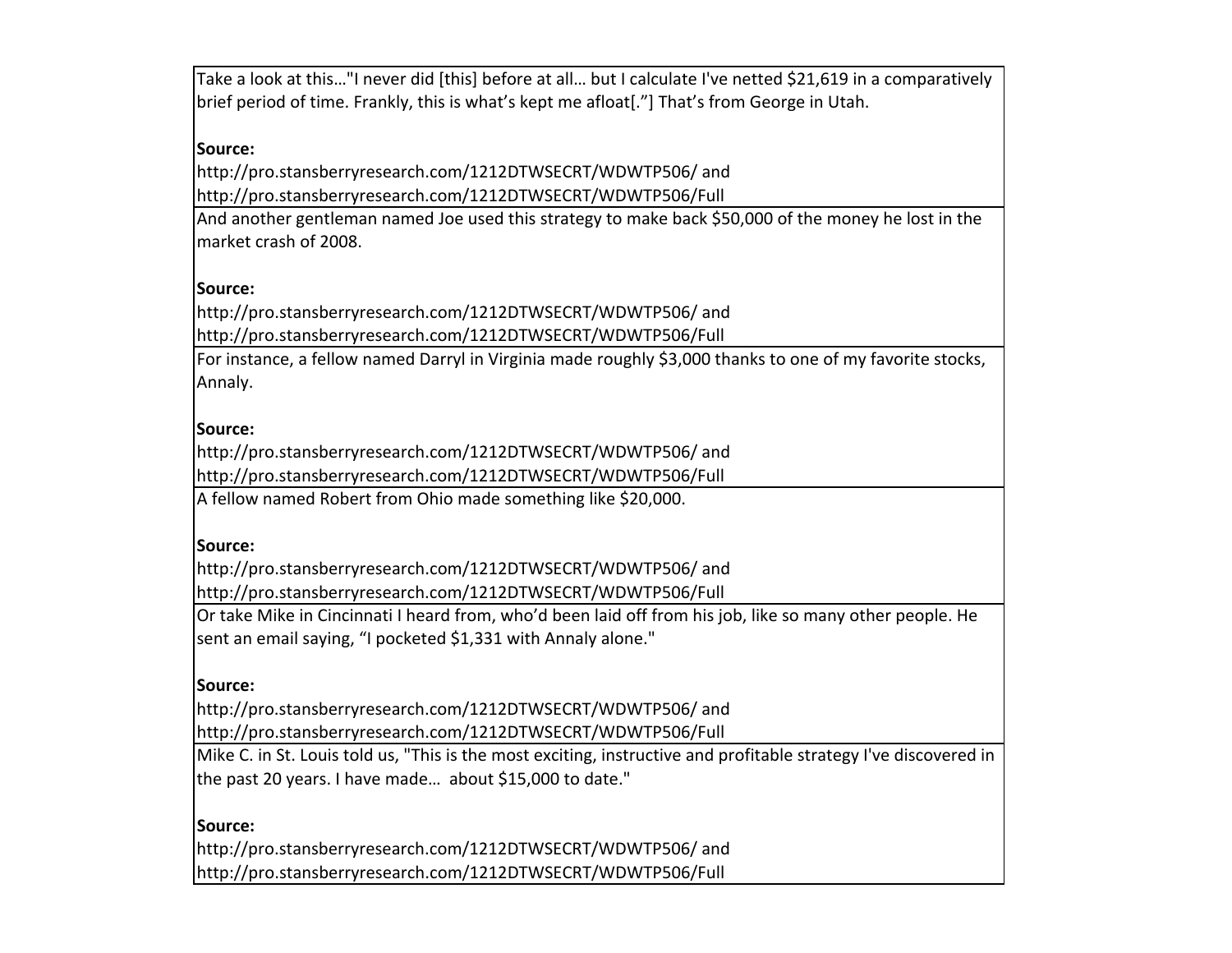And Peter K. in Idaho wrote: "[This] has made me an average of \$10,000 per month."

# **Source:**

http://pro.stansberryresearch.com/1212DTWSECRT/WDWTP506/ and http://pro.stansberryresearch.com/1212DTWSECRT/WDWTP506/Full

For instance, I mentioned earlier how I showed this strategy to a fellow named George in Utah... Here's something else he told us... "I never did options before at all. But I calculate I've netted \$21,619 in a comparatively brief period."

# **Source:**

http://pro.stansberryresearch.com/1212DTWSECRT/WDWTP506/ and http://pro.stansberryresearch.com/1212DTWSECRT/WDWTP506/Full

And a gentleman named Jeremiah in Atlanta, who told us, "I had never been involved with options until you introduced me to this. As a result, I made approximately \$6,000 in 2 months."

### **Source:**

http://pro.stansberryresearch.com/1212DTWSECRT/WDWTP506/ and 

http://pro.stansberryresearch.com/1212DTWSECRT/WDWTP506/Full

Here's just one of the dozens of notes I've received from DailyWealth Trader subscribers so far... This first one is from Ian Seeley in Denver. "Since becoming a member several months ago, I have learned so much re options trading - so far over \$50,000. I wait impatiently for 10:30am each day to see how much I will earn or learn. Thanks and please keep up your great work."

### **Source:**

http://pro.stansberryresearch.com/1212DTWSECRT/WDWTP506/ and http://pro.stansberryresearch.com/1212DTWSECRT/WDWTP506/Full

In fact, one of these people, a gentleman named Clyde Lafond from California, sent us the following note about Dr. Sjuggerud: "I have been following Dr. Sjuggerud's investments for several years. Only wish I had known him early in my life. My \$600,000.00 is now worth well over a \$1,000,000.00. I think that I am almost ready to retire."

**Source:** http://pro.stansberryresearch.com/1212DTWSECRT/WDWTP506/ and http://pro.stansberryresearch.com/1212DTWSECRT/WDWTP506/Full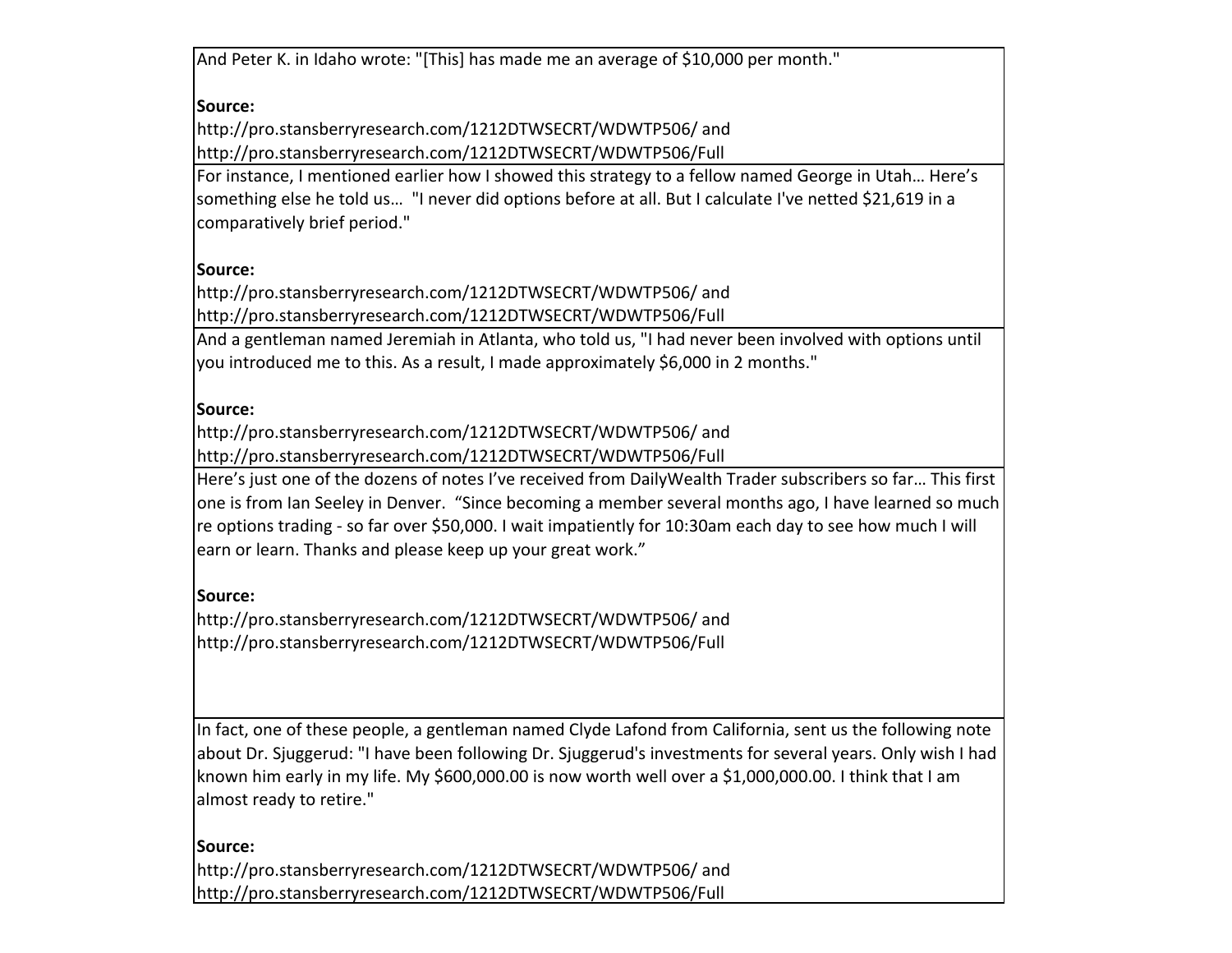| Or consider this, from Raymond Beck, a retired cardiac surgeon: "I have been reading Dr. Steve           |
|----------------------------------------------------------------------------------------------------------|
| ".Sjuggerud's reports for over five years. I took my wife's portfolio from her advisor and quadrupled it |
|                                                                                                          |
| Source:                                                                                                  |
| http://pro.stansberryresearch.com/1212DTWSECRT/WDWTP506/and                                              |
| http://pro.stansberryresearch.com/1212DTWSECRT/WDWTP506/Full                                             |
| For example, Jeff helped a woman in California generate \$180,000 each and every year for over a decade. |
| Source:                                                                                                  |
| http://pro.stansberryresearch.com/1212DTWSECRT/WDWTP506/and                                              |
| http://pro.stansberryresearch.com/1212DTWSECRT/WDWTP506/Full                                             |
|                                                                                                          |
| And he helped a gentleman named David make almost \$500,000 in 12 months.                                |
|                                                                                                          |
| Source:                                                                                                  |
| http://pro.stansberryresearch.com/1212DTWSECRT/WDWTP506/and                                              |
| http://pro.stansberryresearch.com/1212DTWSECRT/WDWTP506/Full                                             |
| Greg Lebarra of Temecula, CA: \$20,000                                                                   |
|                                                                                                          |
| Source:                                                                                                  |
| http://pro.stansberryresearch.com/1212DTWSECRT/WDWTP506/and                                              |
| http://pro.stansberryresearch.com/1212DTWSECRT/WDWTP506/Full                                             |
| Kris Reynolds of Sloan, IA: \$15,000                                                                     |
| Source:                                                                                                  |
| http://pro.stansberryresearch.com/1212DTWSECRT/WDWTP506/and                                              |
| http://pro.stansberryresearch.com/1212DTWSECRT/WDWTP506/Full                                             |
| Jeffrey Pontonio of Yucca Valley, CA: \$100,000                                                          |
|                                                                                                          |
| Source:                                                                                                  |
| http://pro.stansberryresearch.com/1212DTWSECRT/WDWTP506/and                                              |
| http://pro.stansberryresearch.com/1212DTWSECRT/WDWTP506/Full                                             |
| William Gibson of Abingdon, IL: \$40,515                                                                 |
|                                                                                                          |
| Source:                                                                                                  |
| http://pro.stansberryresearch.com/1212DTWSECRT/WDWTP506/and                                              |
| http://pro.stansberryresearch.com/1212DTWSECRT/WDWTP506/Full                                             |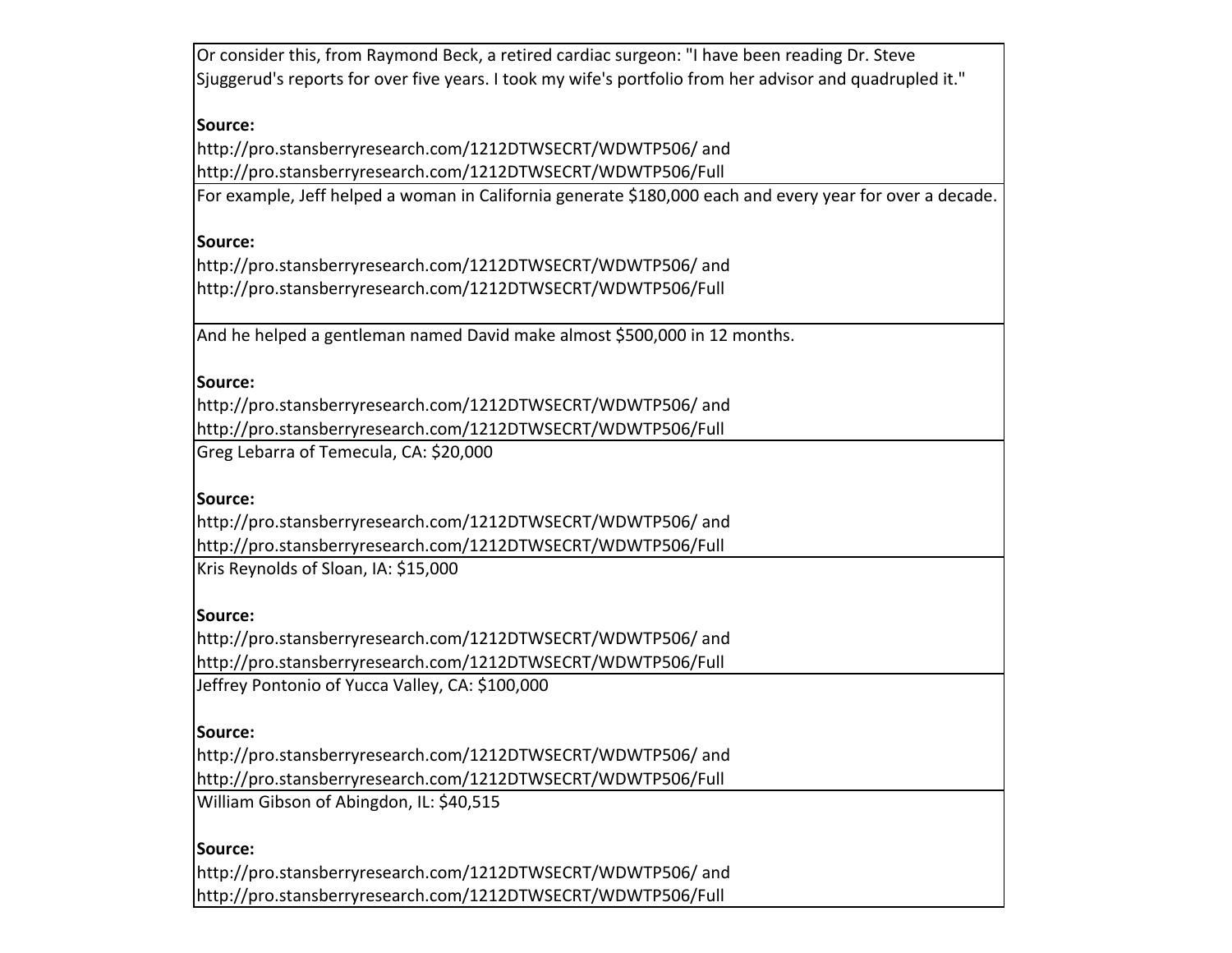| Marion Cook of Manassas, VA: \$18,000                                                       |
|---------------------------------------------------------------------------------------------|
| Source:                                                                                     |
| http://pro.stansberryresearch.com/1212DTWSECRT/WDWTP506/ and                                |
| http://pro.stansberryresearch.com/1212DTWSECRT/WDWTP506/Full                                |
| Mark Alphonso of Burbank, CA: \$40,000                                                      |
|                                                                                             |
| Source:                                                                                     |
| http://pro.stansberryresearch.com/1212DTWSECRT/WDWTP506/ and                                |
| http://pro.stansberryresearch.com/1212DTWSECRT/WDWTP506/Full                                |
| Rick Yaeger of Shoreline, WA: \$20,000                                                      |
|                                                                                             |
| Source:                                                                                     |
| http://pro.stansberryresearch.com/1212DTWSECRT/WDWTP506/ and                                |
| http://pro.stansberryresearch.com/1212DTWSECRT/WDWTP506/Full                                |
| Matt Farnam of Hiram, GA: \$16,000                                                          |
|                                                                                             |
| Source:                                                                                     |
| http://pro.stansberryresearch.com/1212DTWSECRT/WDWTP506/ and                                |
| http://pro.stansberryresearch.com/1212DTWSECRT/WDWTP506/Full                                |
| Chuck Lauderdale of Cleveland, OH: \$100,000                                                |
|                                                                                             |
| Source:                                                                                     |
| http://pro.stansberryresearch.com/1212DTWSECRT/WDWTP506/ and                                |
| http://pro.stansberryresearch.com/1212DTWSECRT/WDWTP506/Full                                |
| Jack Kern of Dade City, FL: \$58,000                                                        |
|                                                                                             |
| Source:                                                                                     |
| http://pro.stansberryresearch.com/1212DTWSECRT/WDWTP506/and                                 |
| http://pro.stansberryresearch.com/1212DTWSECRT/WDWTP506/Full                                |
| And an S&A reader named Bill C., confessed to us: "I made over \$13,000 in January 2012 and |
| about \$75,000 last year with the help of this strategy."                                   |
| Source:                                                                                     |
| http://pro.stansberryresearch.com/1205DWTLAU89/EDWTN810/ and                                |
| http://pro.stansberryresearch.com/1205DWTLAU89/EDWTN810/Full                                |
|                                                                                             |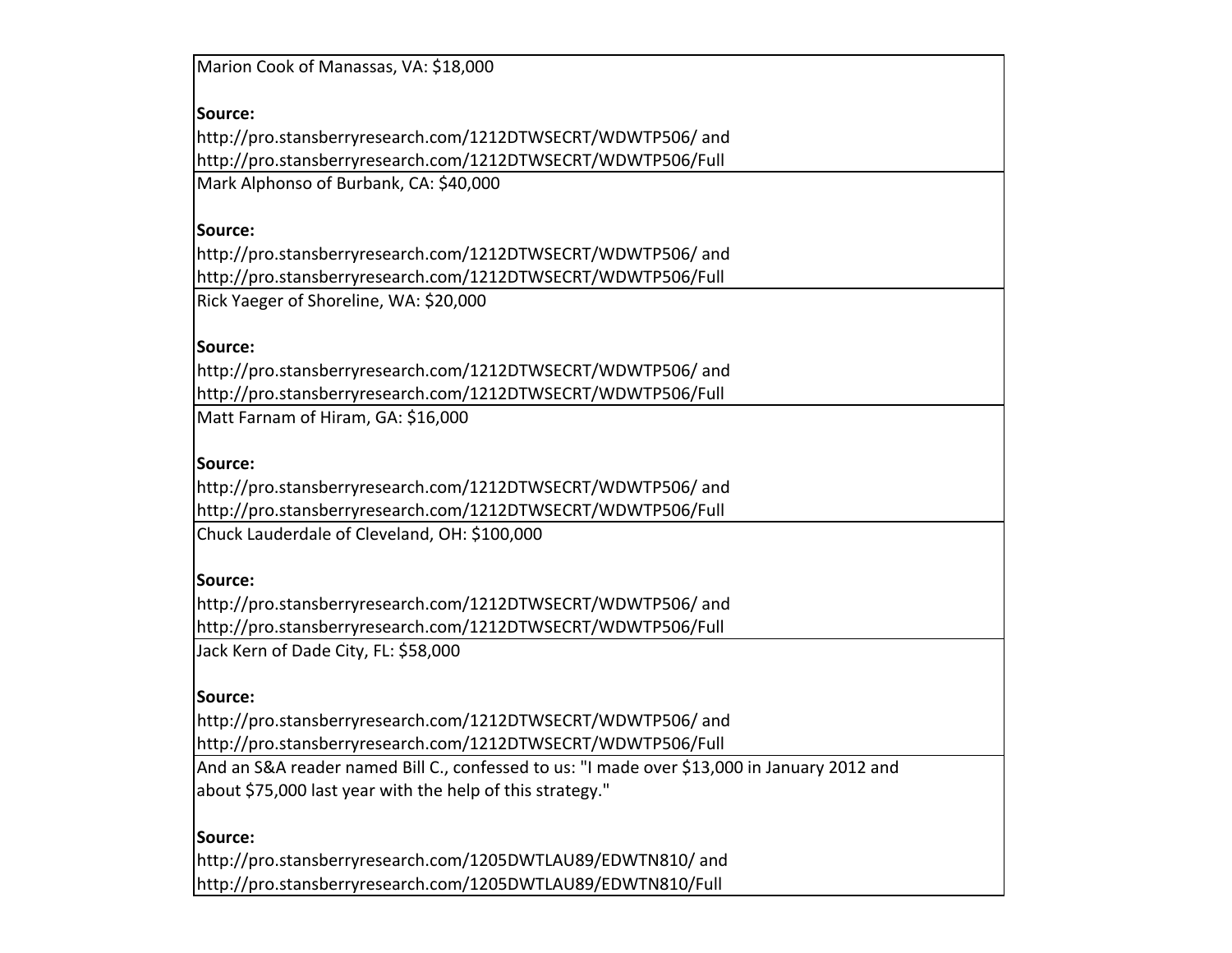One reader, for example, has made back \$50,000 of the money he lost in the market crash of 2008.

#### **Source:**

http://pro.stansberryresearch.com/1205DWTLAU89/EDWTN810/ and http://pro.stansberryresearch.com/1205DWTLAU89/EDWTN810/Full Another guy made \$77,000 using this transaction.

### **Source:**

http://pro.stansberryresearch.com/1205DWTLAU89/EDWTN810/ and http://pro.stansberryresearch.com/1205DWTLAU89/EDWTN810/Full

Another gentleman bought a new truck. Here's a picture he sent us:



**Source:** http://pro.stansberryresearch.com/1205DWTLAU89/EDWTN810/ and http://pro.stansberryresearch.com/1205DWTLAU89/EDWTN810/Full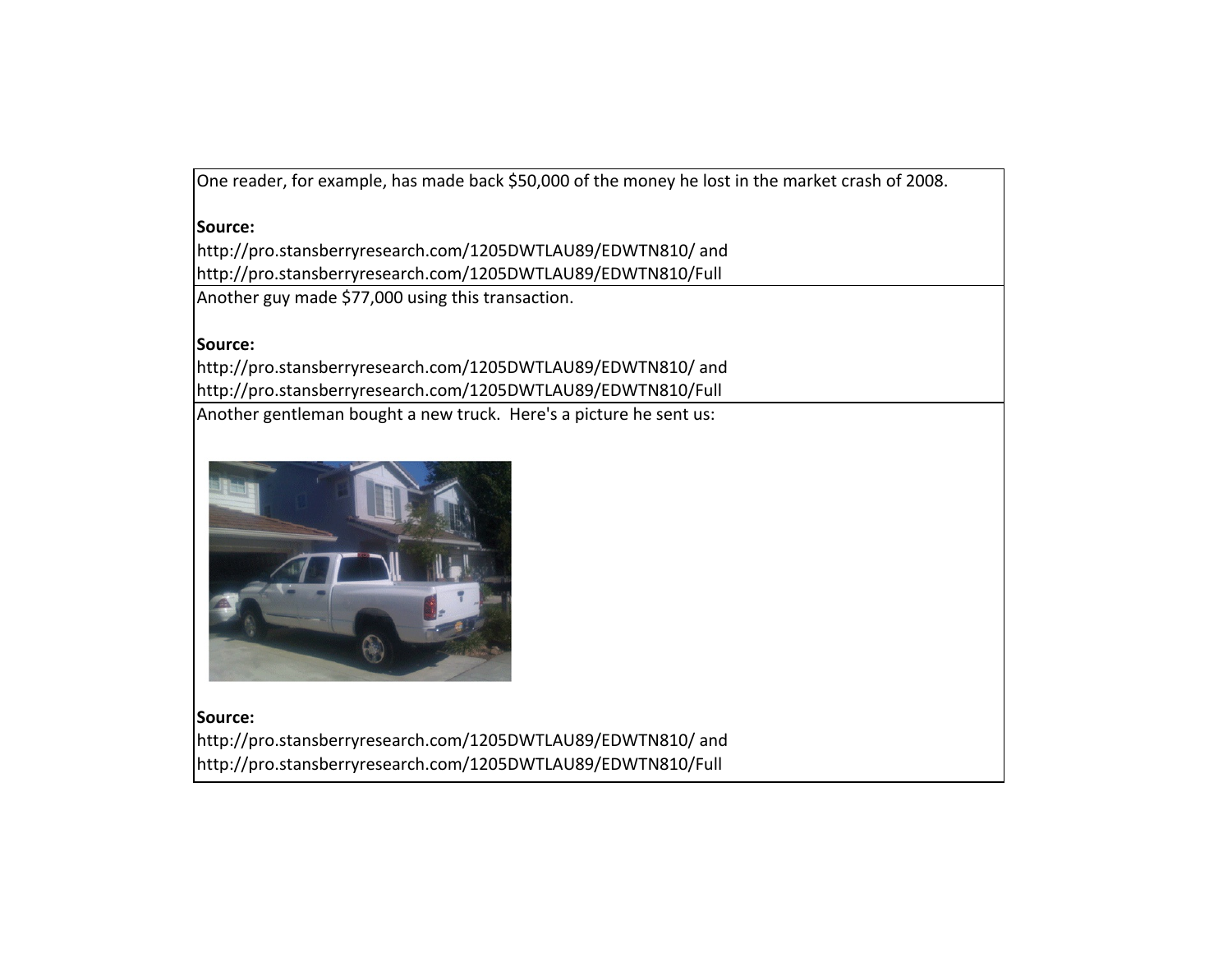There's even an S&A reader named Ulysses R., who made so much money from this transaction that he bought a boat and sailed it around the Bahamas:



### **Source:**

http://pro.stansberryresearch.com/1205DWTLAU89/EDWTN810/ and http://pro.stansberryresearch.com/1205DWTLAU89/EDWTN810/Full

One reader from Arizona named Peter O. took advantage of this opportunity, and received \$1,405. "I've never done this before. Thank you," writes Peter.

### **Source:**

http://pro.stansberryresearch.com/1205DWTLAU89/EDWTN810/ and http://pro.stansberryresearch.com/1205DWTLAU89/EDWTN810/Full Another reader named Louis L. said he collected \$1,784.

#### **Source:**

http://pro.stansberryresearch.com/1205DWTLAU89/EDWTN810/ and http://pro.stansberryresearch.com/1205DWTLAU89/EDWTN810/Full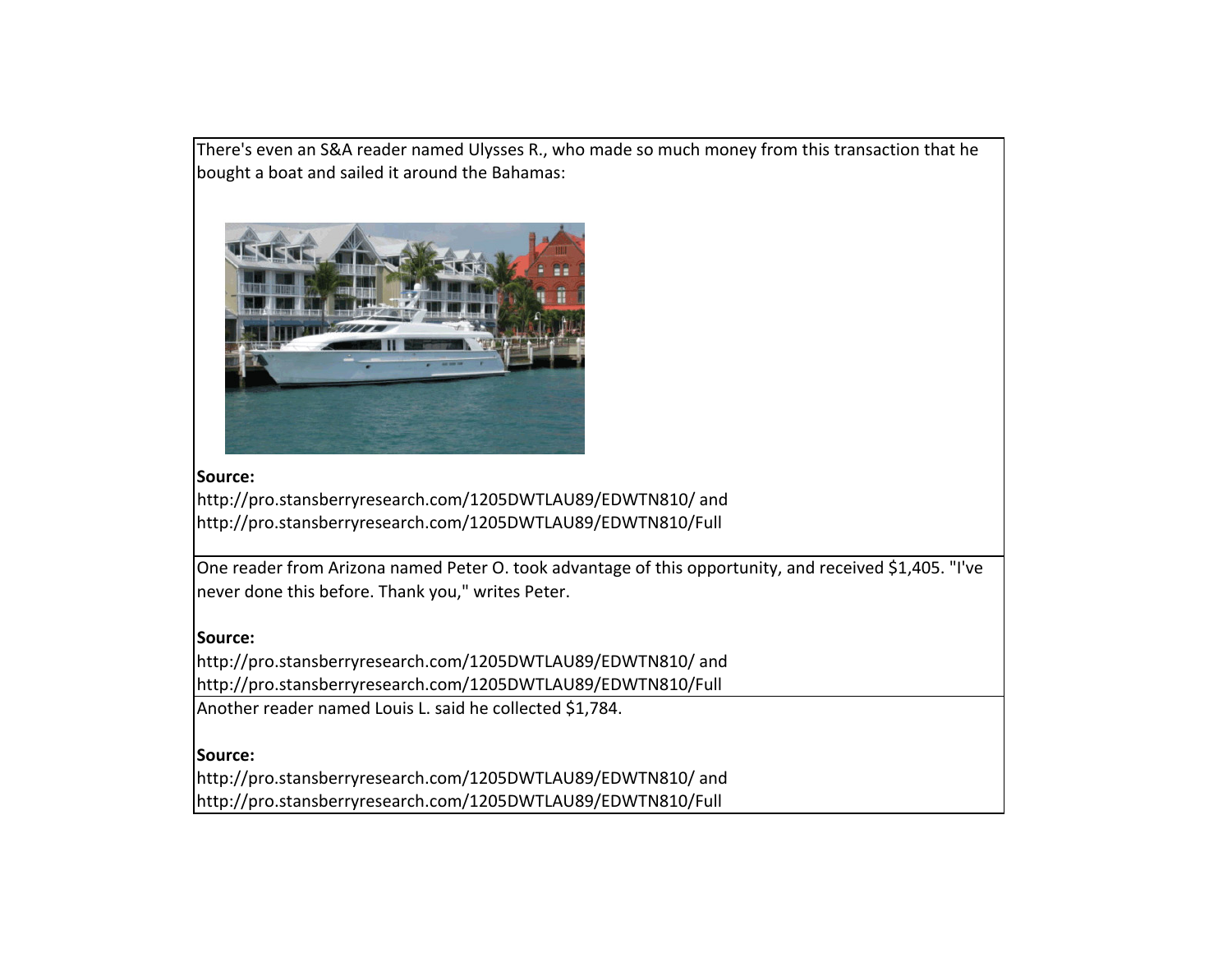And Henry C. of Miami, FL, made \$4,067. "This is great," writes Henry, who generated as much as \$13,596 by using this transaction on several stocks over the course of just a few months. Here is a summarized version of Henry's email to Porter: Henry Courtland From To: Porter Stansberry Add CC Add BCC Subject RE: Feedback **Add Attachment** Date: Thursday, March 12, 2009 at 9:29pm Porter. This strategy is doing the best job at helping me accumulate cash now. Here is a small sample of some of my results: COMPANY PAYOUT MGM Mirage (MGM) \$4,067 Yahoo (YHOO) \$1,534  $$1, 534$ <br> $$2, 275$ Tiffany (TIF) Genetech (DNA) \$5,720 Total: \$13,596 This is great! Henry **Source:** http://pro.stansberryresearch.com/1205DWTLAU89/EDWTN810/ and http://pro.stansberryresearch.com/1205DWTLAU89/EDWTN810/Full Reader Drew P of Williamsburg, VA, for example, ended up netting roughly \$3,000. **Source:** http://pro.stansberryresearch.com/1205DWTLAU89/EDWTN810/ and http://pro.stansberryresearch.com/1205DWTLAU89/EDWTN810/Full

Robert L, made an incredible \$20,035 on Annaly by executing this transaction. But over the next eight months earned \$183,000 by using this transaction on multiple occasions with other companies.

**Source:** http://pro.stansberryresearch.com/1205DWTLAU89/EDWTN810/ and http://pro.stansberryresearch.com/1205DWTLAU89/EDWTN810/Full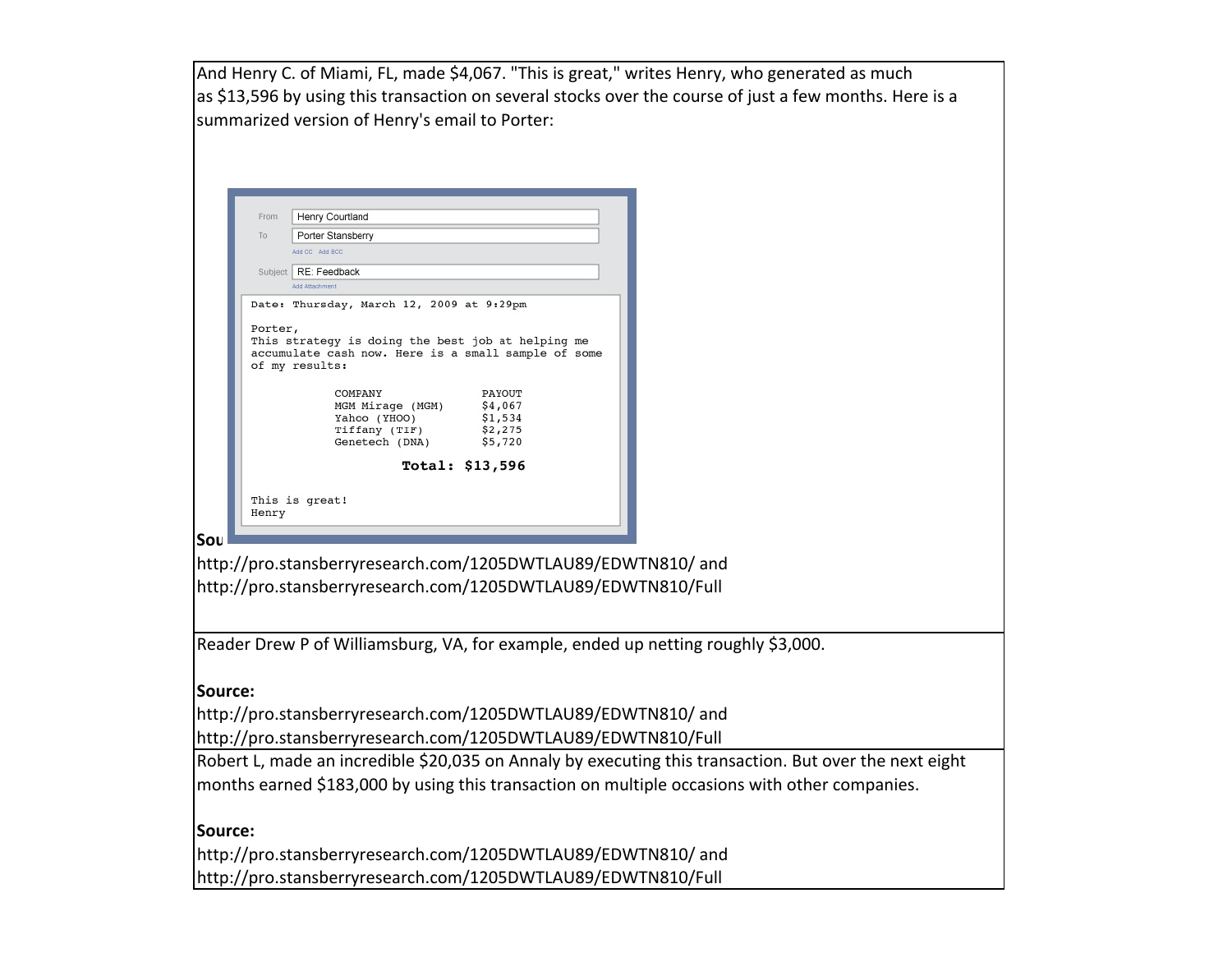And David Lautsen of Greenwich, MI, received \$2,160. "This has been a new, challenging and enjoyable adventure," wrote David, who earned up to\$15,460 by taking advantage of these transactions. Take a look at his email and you'll see what I mean:

| From | David Lautsen                                                      |                    |
|------|--------------------------------------------------------------------|--------------------|
| To   | Porter Stansberry                                                  |                    |
|      | Add CC Add BCC                                                     |                    |
|      | Subject   RE: Feedback                                             |                    |
|      | Add Attachment                                                     |                    |
|      | Date: Thursday, March 12, 2009 at 7:17pm                           |                    |
|      | to move forward with these trades. This has been                   |                    |
|      | an enjoyable adventure. Here is a sample of some<br>of my results: |                    |
|      | COMPANY                                                            | PAYOUT             |
|      | Annaly Capital Mgmt. (NLY)                                         | \$2,160            |
|      | Moody's Corporation (MCO)                                          | \$2,250            |
|      | Patterson Energy (PTEN)<br>Fluor Corporation (FLR)                 | \$3,960<br>\$3,240 |
|      | Rowan Companies Inc. (RDC) \$2,700                                 |                    |
|      | Tiffany (TIF)                                                      | \$1,150            |
|      |                                                                    | Total: $$15,460$   |

http://pro.stansberryresearch.com/1205DWTLAU89/EDWTN810/ and http://pro.stansberryresearch.com/1205DWTLAU89/EDWTN810/Full

Another reader named Mike H. of Cincinnati even used these transactions to supplement his income. As he writes: "I recently got laid off from my job..."but "[these transactions] have helped me generate \$1,000 to \$1,500 per month for the last 4 months. I pocketed \$1,331 with Annaly alone."

#### **Source:**

http://pro.stansberryresearch.com/1205DWTLAU89/EDWTN810/ and http://pro.stansberryresearch.com/1205DWTLAU89/EDWTN810/Full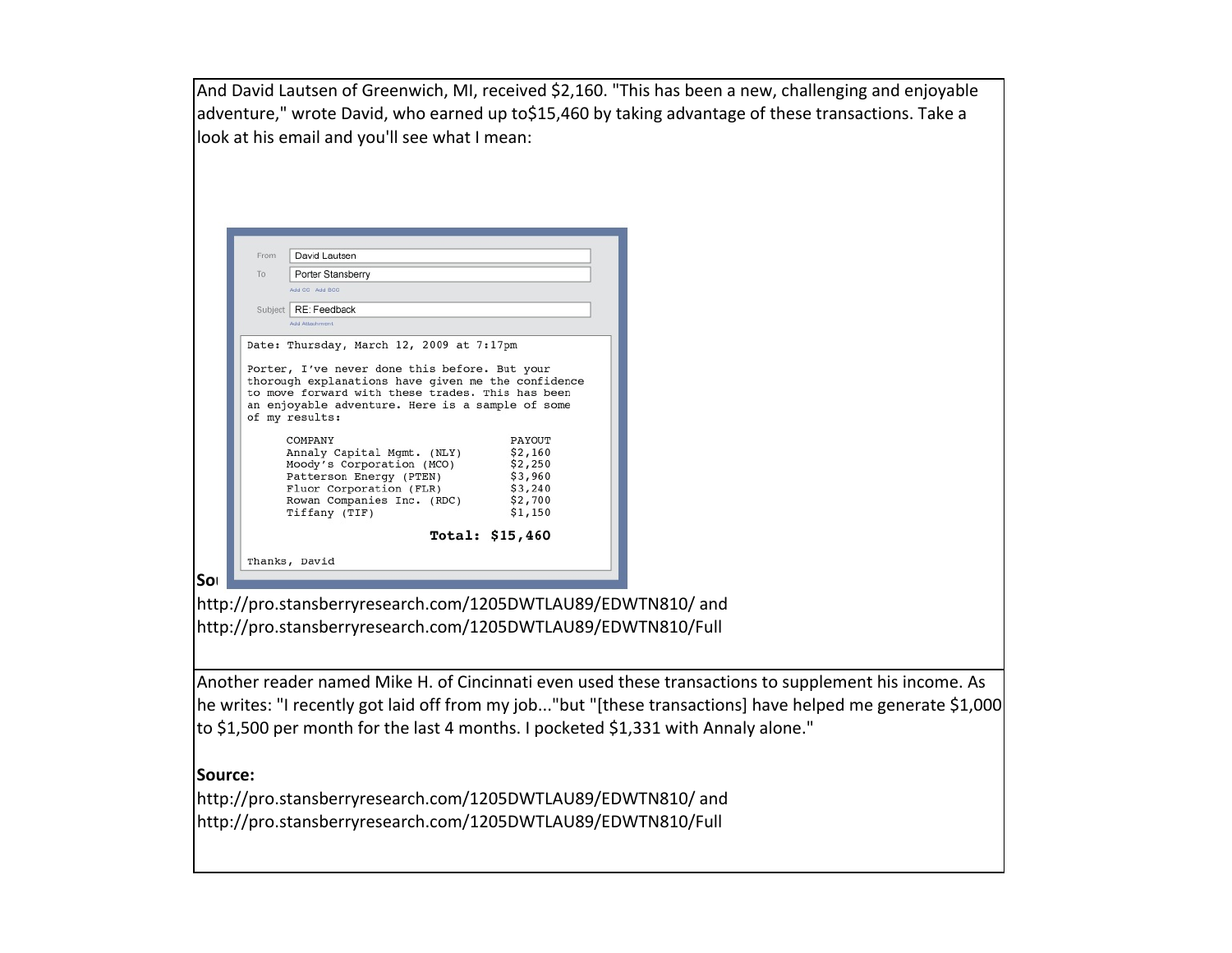Brian S. of Burlington, VT, for example, generated close to \$30,000.

### **Source:**

http://pro.stansberryresearch.com/1205DWTLAU89/EDWTN810/ and http://pro.stansberryresearch.com/1205DWTLAU89/EDWTN810/Full

Valerie S. said she was up \$20,300 in five months. As she writes: "I had NO experience (or understanding) of how these [transactions] worked... without your reports I would still be oblivious to this strategy. I am very thankful."

### **Source:**

http://pro.stansberryresearch.com/1205DWTLAU89/EDWTN810/ and http://pro.stansberryresearch.com/1205DWTLAU89/EDWTN810/Full

| And Andrew B. of Annapolis, Maryland, made \$72,389. Take a look at Andrew's email to Porter: |  |  |  |
|-----------------------------------------------------------------------------------------------|--|--|--|
|-----------------------------------------------------------------------------------------------|--|--|--|

| From     | Andrew Bowman                            |            |  |
|----------|------------------------------------------|------------|--|
| To       | Porter Stansberry                        |            |  |
|          | Add CC Add BCC                           |            |  |
|          | Subject   RE: Feedback                   |            |  |
|          | <b>Add Attachment</b>                    |            |  |
|          | Date: Saturday, March 14, 2009 at 8:32pm |            |  |
|          |                                          |            |  |
|          |                                          |            |  |
|          |                                          |            |  |
|          | Porter, I am very happy.                 |            |  |
|          | COMPANY                                  | PAYOUT     |  |
|          | Annaly Capital Mgmt. (NLY)               | \$29,861   |  |
|          | MGM Mirage (MGM)                         | \$9,203    |  |
|          | D.R. Horton (DHI)                        | $-515,168$ |  |
|          | Moody's Corporation (MCO)                | \$6,419    |  |
|          | Patterson Energy (PTEN)                  | \$31,916   |  |
|          | Tiffany's (TIF)                          | \$4,954    |  |
|          | Starbucks (SBUX)                         | \$5,204    |  |
|          | <b>Total:</b>                            | \$72,389   |  |
| Regards, |                                          |            |  |

#### **Source:**

http://pro.stansberryresearch.com/1205DWTLAU89/EDWTN810/ and http://pro.stansberryresearch.com/1205DWTLAU89/EDWTN810/Full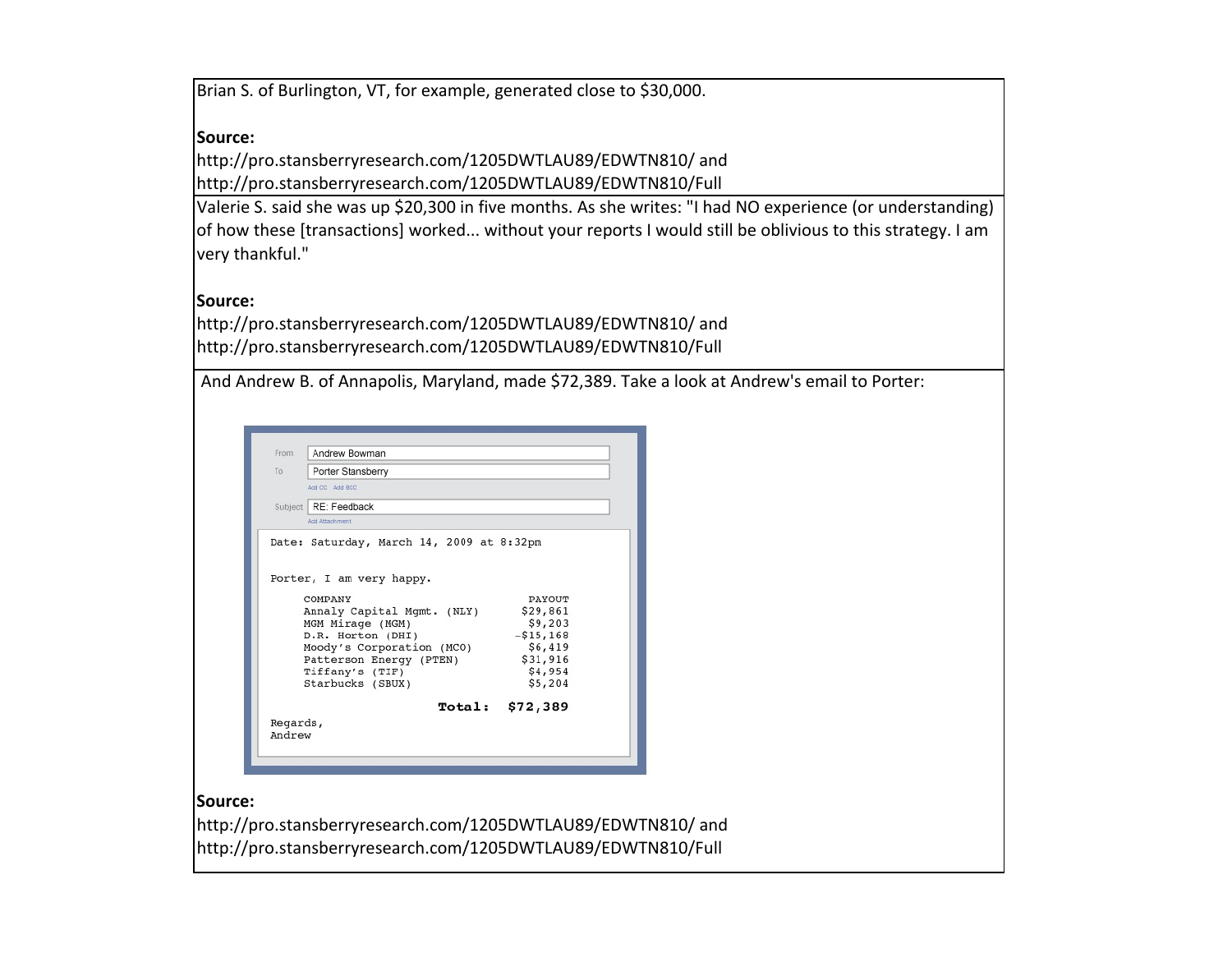For example, one of our VIP Customer Service representatives, a guy named Dan, has used this transaction seven times over the last 12 months. He's made \$15,502 in total income so far and has yet to invest any of his own money in the underlying stocks... As he writes: "Since I discovered this transaction, it's the main tool I use to make money. It is my favorite way to generate income. I can't look at a stock the same way ever again. When I did this for the first time, it was like a moment of enlightenment. I now earn thousands of dollars each year."

### **Source:**

http://pro.stansberryresearch.com/1205DWTLAU89/EDWTN810/ and http://pro.stansberryresearch.com/1205DWTLAU89/EDWTN810/Full

As S&A reader Mike C. of St. Paul, MN, writes, "This is the most exciting, instructive and profitable strategy I've discovered in the past 20 years. I have made 12 trades so far and about \$15,000 to date."

#### **Source:**

http://pro.stansberryresearch.com/1205DWTLAU89/EDWTN810/ and http://pro.stansberryresearch.com/1205DWTLAU89/EDWTN810/Full

S&A reader Peter K. of Boise, ID adds: "Selling puts has made me an average of \$10,000 per month. Porter, I paraphrase one of your write-ups... IF YOU DON'T DO THIS YOU ARE STUPID."

#### **Source:**

http://pro.stansberryresearch.com/1205DWTLAU89/EDWTN810/ and http://pro.stansberryresearch.com/1205DWTLAU89/EDWTN810/Full

Henry D, a rancher and fellow S&A reader tells us he has collected about \$35,000 in put premiums.

#### **Source:**

http://pro.stansberryresearch.com/1205DWTLAU89/EDWTN810/ and http://pro.stansberryresearch.com/1205DWTLAU89/EDWTN810/Full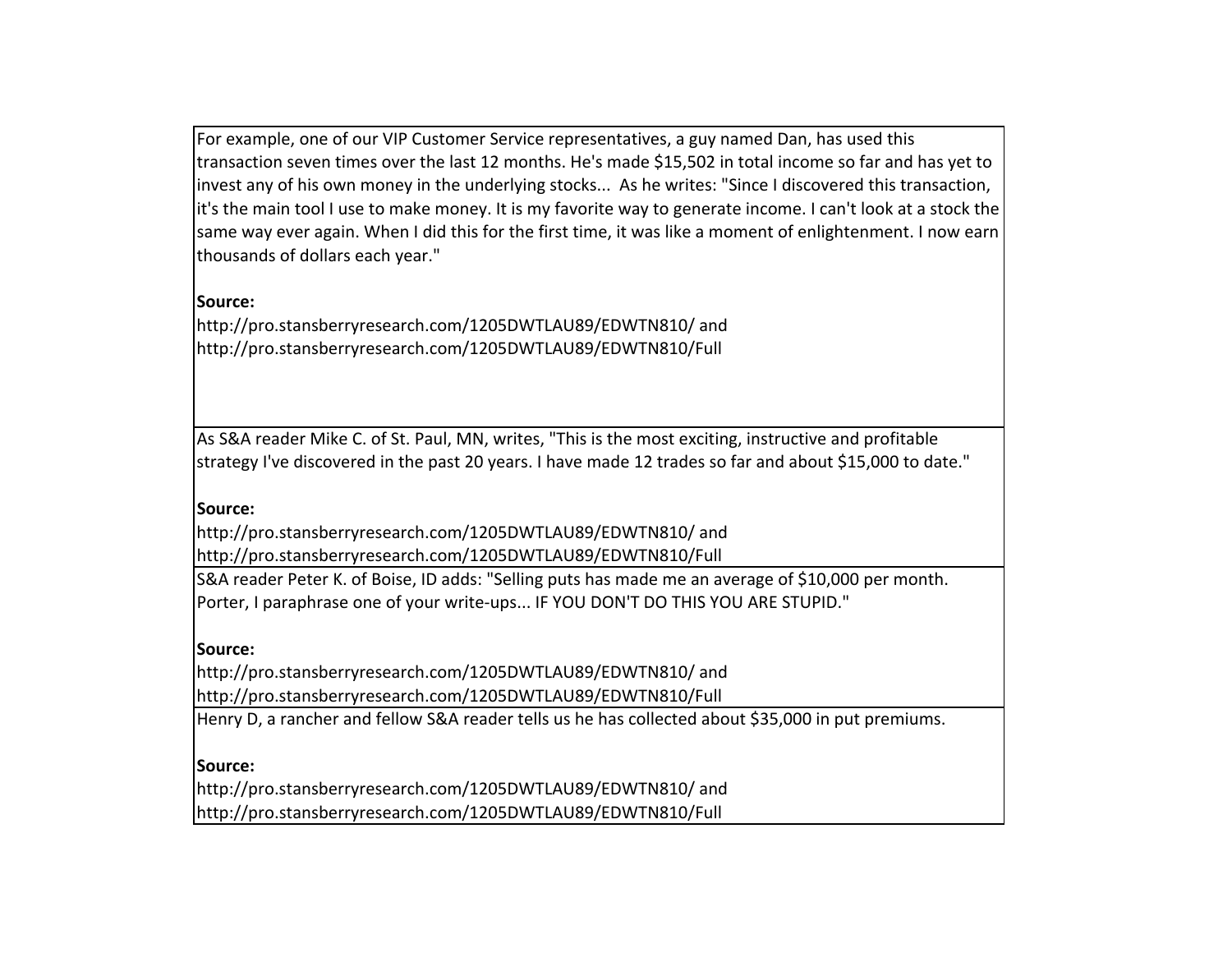And reader Kip R, a mechanical engineer in the energy industry, writes: "Between gains on the options and gains on the underlying stocks that have been called away I have made about \$60,000 on a portfolio of \$250,000 in 10 months."

# **Source:**

http://pro.stansberryresearch.com/1205DWTLAU89/EDWTN810/ and http://pro.stansberryresearch.com/1205DWTLAU89/EDWTN810/Full

As such Dr. Eifrig has his readers a killing. One reader, for example, a gentleman named Kevin R. has "made about \$60,000 in 10 months."

### **Source:**

http://pro.stansberryresearch.com/1205DWTLAU89/EDWTN810/ and http://pro.stansberryresearch.com/1205DWTLAU89/EDWTN810/Full

As Short Report subscriber Tom D. says: "I've doubled my money 10 times."

#### **Source:**

http://pro.stansberryresearch.com/1205DWTLAU89/EDWTN810/ and http://pro.stansberryresearch.com/1205DWTLAU89/EDWTN810/Full

And subscriber Bill G. tells us he's made around \$600,000 so far since he began using The S&A Short Report.

#### **Source:**

http://pro.stansberryresearch.com/1205DWTLAU89/EDWTN810/ and http://pro.stansberryresearch.com/1205DWTLAU89/EDWTN810/Full

Keep in mind, most of these folks have no financial backgrounds and have never traded an option in their life. Like this stay-at-home mom who emailed us: "I'm a 45-year young stay at home mother with very young children... Prior to October, I had very little trading experience aside from managing my IRA portfolio and selecting a few mutual funds once in a while. This is the BEST research I have ever encountered. I'm up nearly \$9,000 in a little over 5  $\frac{1}{2}$  weeks."

#### **Source:**

http://pro.stansberryresearch.com/1205DWTLAU89/EDWTN810/ and http://pro.stansberryresearch.com/1205DWTLAU89/EDWTN810/Full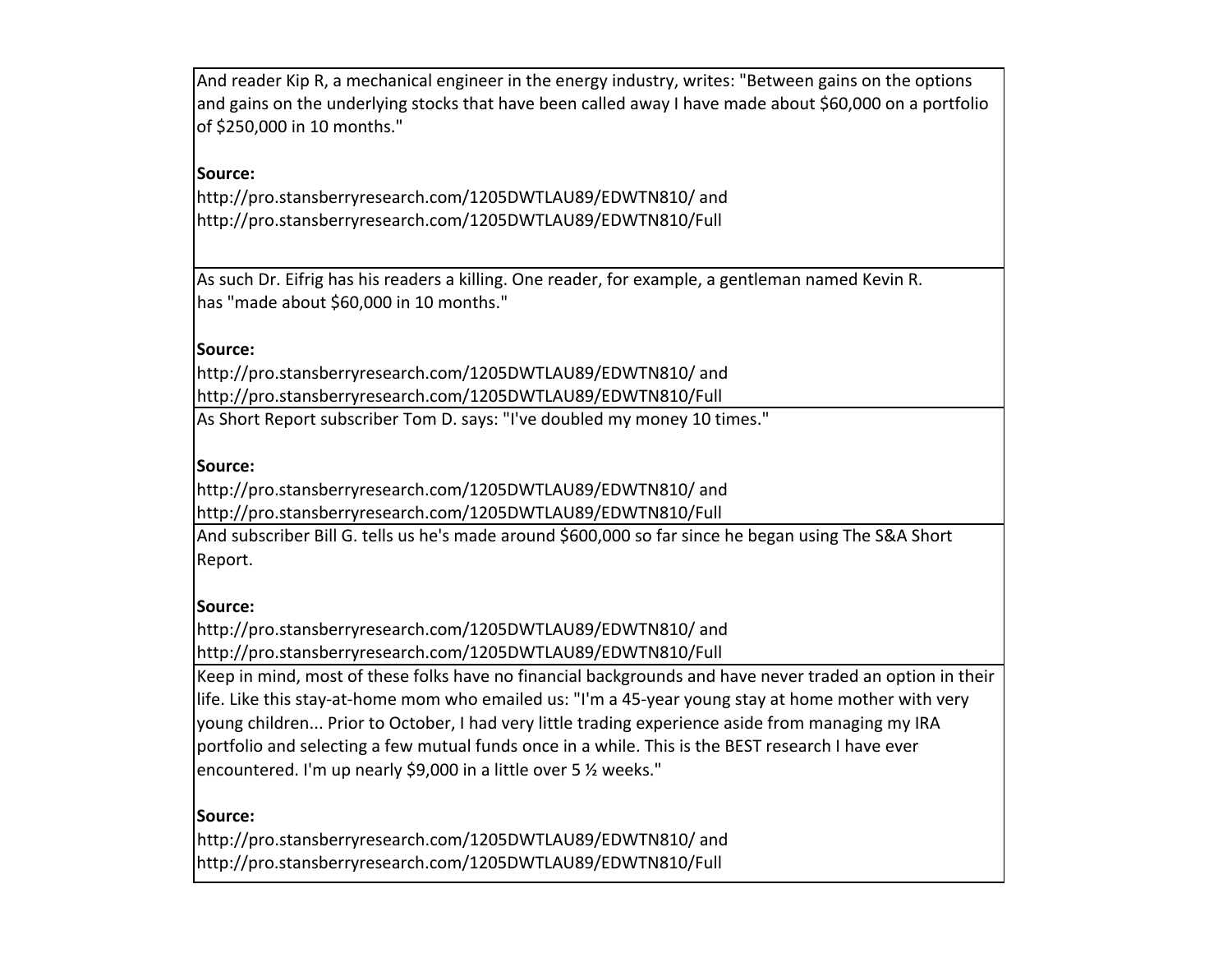And S&A reader Harold W. who writes: "I never did options before at all but I calculate I've netted \$17,854 in a comparatively brief period of time. Frankly, this activity has kept me afloat." Here's a copy of Harold's email:

| From | Harold Welchik                                                                                    |                 |
|------|---------------------------------------------------------------------------------------------------|-----------------|
| To   | Porter Stansberry                                                                                 |                 |
|      | Add CC Add RCC                                                                                    |                 |
|      | Subject   RE: Feedback                                                                            |                 |
|      | Add Attachment                                                                                    |                 |
|      | Date: Thursday, March 12, 2009 at 5:09pm                                                          |                 |
|      | Porter, I have been very pleased. Here are three<br>companies I've collected payouts from so far: |                 |
|      | COMPANY                                                                                           | PAYOUT          |
|      | Moody's Corporation (MCO)                                                                         | \$5,890         |
|      | Annaly Capital Mgmt. (NLY)                                                                        | \$5,832         |
|      | Yahoo (YHOO)                                                                                      | \$6,132         |
|      |                                                                                                   | Total: \$17,854 |
|      |                                                                                                   |                 |
|      | Frankly, this has kept me afloat. Keep up the                                                     |                 |
|      | good work.                                                                                        |                 |
|      |                                                                                                   |                 |

### **Source:**

http://pro.stansberryresearch.com/1205DWTLAU89/EDWTN810/ and http://pro.stansberryresearch.com/1205DWTLAU89/EDWTN810/Full

Another Alliance member states: "I write a lot of puts. I am averaging about \$7,000 per month in income." 

# **Source:**

http://pro.stansberryresearch.com/1205DWTLAU89/EDWTN810/ and http://pro.stansberryresearch.com/1205DWTLAU89/EDWTN810/Full

"I never thought this would work. But it did! I tried it, and to my surprise, I got 34 silver coins from a single bank. Needless to say, I'm going back for more! Thanks for the great idea!"

**Source:**

http://pro.stansberryresearch.com/1306REMPANIC/LREMP609/ and http://pro.stansberryresearch.com/1306REMPANIC/LREMP609/Full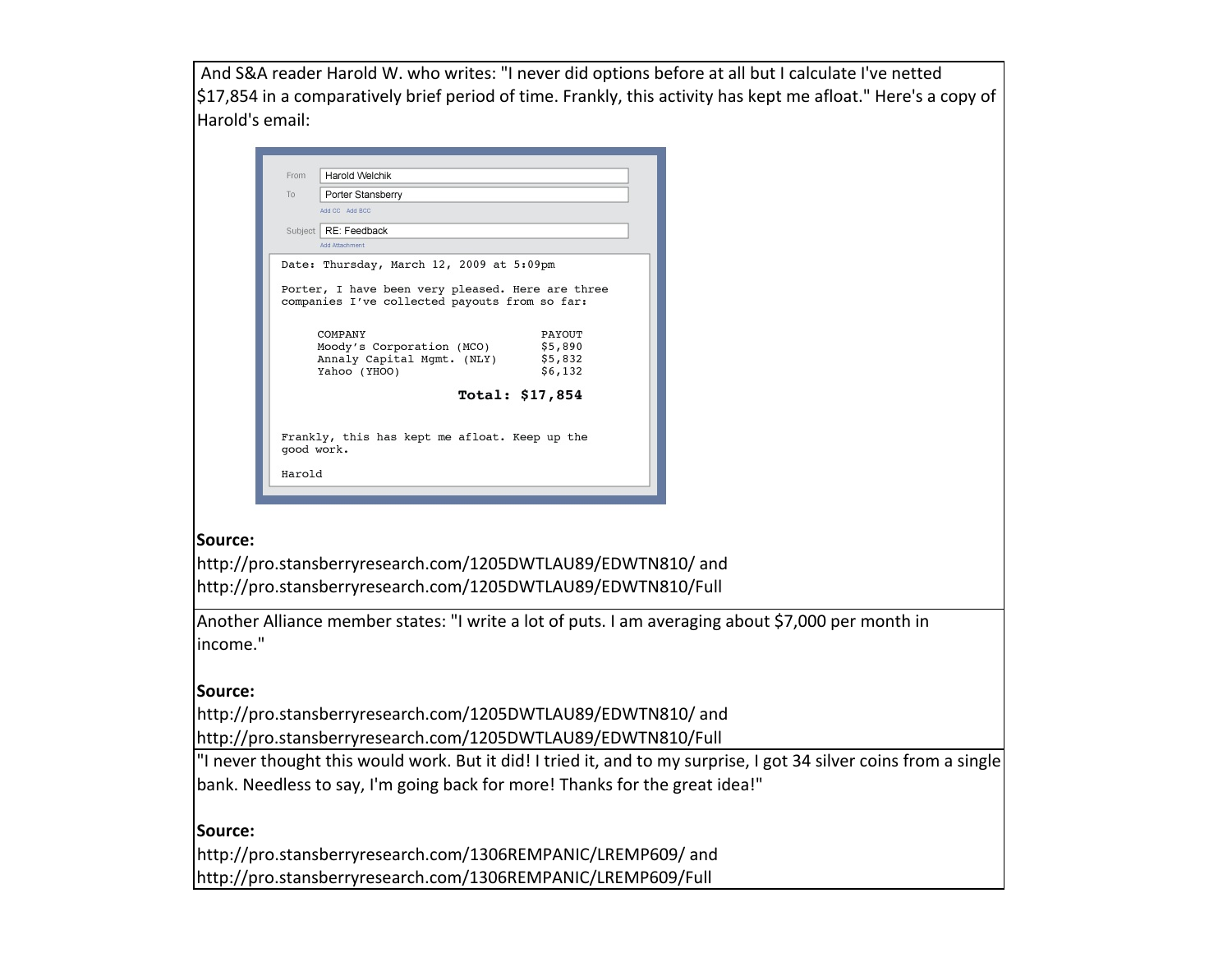One subscriber, who recently took advantage of this approach, told us: "We are currently on a 14-day cruise around Asia that would have cost around \$18,000 for the package we have...our price was \$910! Yes, that was less than one thousand dollars! What a wonderful experience, thanks to you!

# **Source:**

http://pro.stansberryresearch.com/1306REMPANIC/LREMP609/ and http://pro.stansberryresearch.com/1306REMPANIC/LREMP609/Full

"Doc, you're a genius! I never thought this would work. But it did! I tried it, and to my surprise, I got 34 silver coins from a single bank. Needless to say, I'm going back for more! Thanks for the great idea!"

### **Source:**

http://pro.stansberryresearch.com/1306REMPANIC/LREMP609/ and http://pro.stansberryresearch.com/1306REMPANIC/LREMP609/Full

60-year-old real estate appraiser Maury Sauer from Arkansas says of this secret: "I got a check for over a million in less than 2 weeks. I just didn't get used to it. Gosh, it was like damn. Somebody hands you a million dollars, and you have to think about it for a while."

### **Source:**

http://pro.stansberryresearch.com/1311OILROYEB/LOILPC06/ and http://pro.stansberryresearch.com/1311OILROYEB/LOILPC06/full

Lorene Wilkes, 64, a banking consultant from Mansfield, LA, who brings in more than \$19,500 per month thanks to this secret, says: "It's unreal. It's just overwhelming... It's like we're in a dream. I keep thinking we're going to wake up." Lorene and her husband Ron have already paid off their home loan... and plan to retire early.

**Source:** http://pro.stansberryresearch.com/1311OILROYEB/LOILPC06/ and http://pro.stansberryresearch.com/1311OILROYEB/LOILPC06/full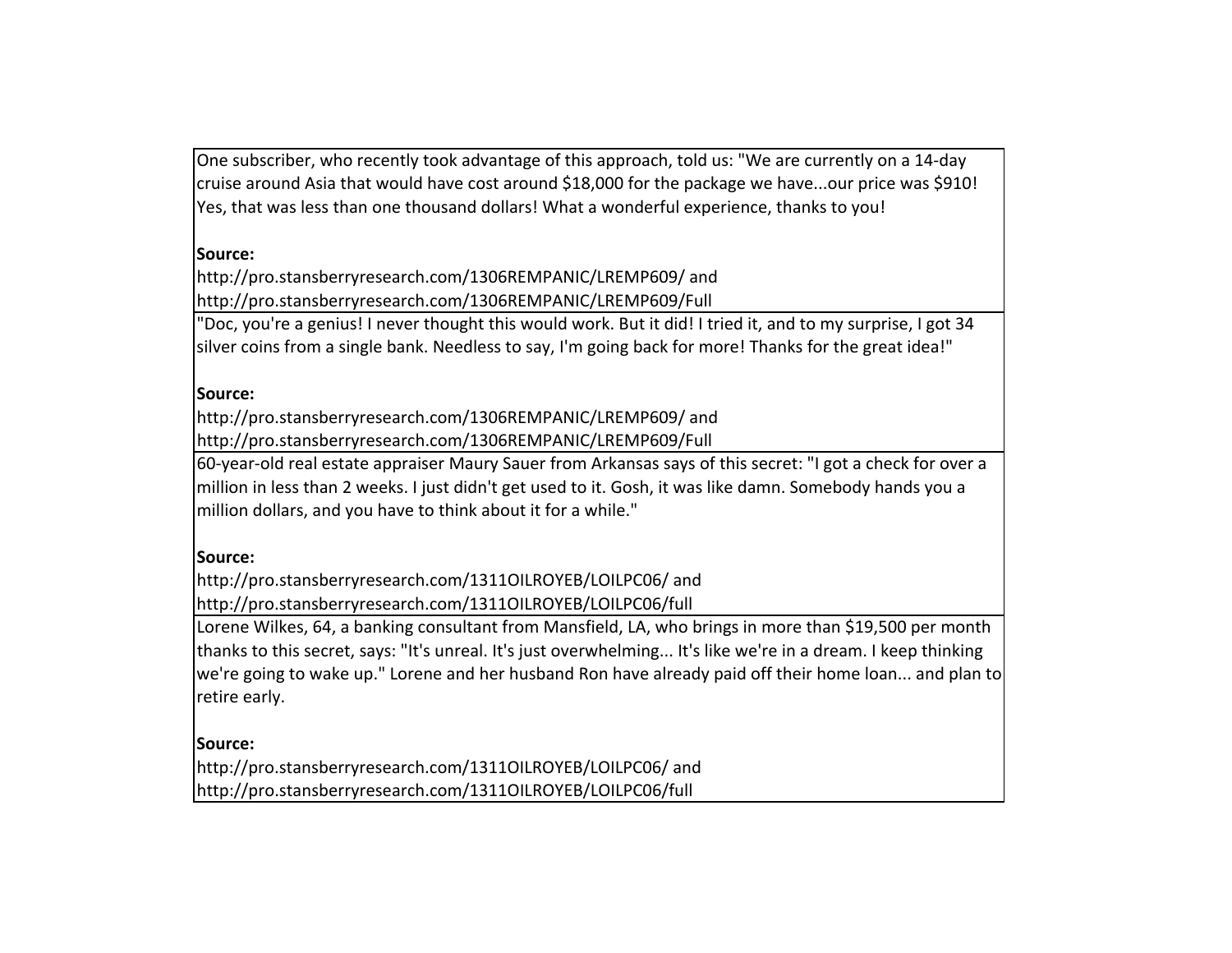"It's going to put a bunch of money in a lot of people's pockets..."

-- David Rice, 67, White County, AR

Just listen to the story of a man named David Rice and you'll see exactly what I mean.

Born and raised in Judsonia, Arkansas, about 30 minutes west of Little Rock, Rice is your average, hardworking American. He drove a delivery truck for most of his life... well into his 60s. Near the end of his career he was making \$11 an hour. But then an illness forced him to give up work and retire on disability. It wasn't much to live on. "I've never made big money," Rice said. "Me and my wife just pinched pennies." But that all changed in 2005 when Rice stumbled upon a new way to generate large amounts of income... In short, Rice uncovered a little-known business secret anyone can take advantage of in more than a dozen industries... everything from music, electronics, art, computers, restaurants, fashion, energy, and publishing, just to name a few.

In short, through a unique investment most people have never even heard about Rice earned the right to collect more than \$5,000 per month... a number that will actually increase over time, according to the Arkansas Times.

As Rice says, "It's going to put a bunch of money in a lot of people's pockets that didn't have any money. It's like a gold rush."

### **Source:**

http://pro.stansberryresearch.com/1311OILROYEB/LOILPC06/ and http://pro.stansberryresearch.com/1311OILROYEB/LOILPC06/full

Jessica Phillips, from Twin Falls, ID, who made more than \$58,000 per month said, "I guess I am the luckiest girl in the world."

#### **Source:**

http://pro.stansberryresearch.com/1311OILROYEB/LOILPC06/ and http://pro.stansberryresearch.com/1311OILROYEB/LOILPC06/full

Heck, I even found a 10-year old girl named Shannon [last name redacted] from Winston, Oklahoma who made more than \$100,000 PER YEAR thanks to this business secret.

#### **Source:**

http://pro.stansberryresearch.com/1311OILROYEB/LOILPC06/ and http://pro.stansberryresearch.com/1311OILROYEB/LOILPC06/full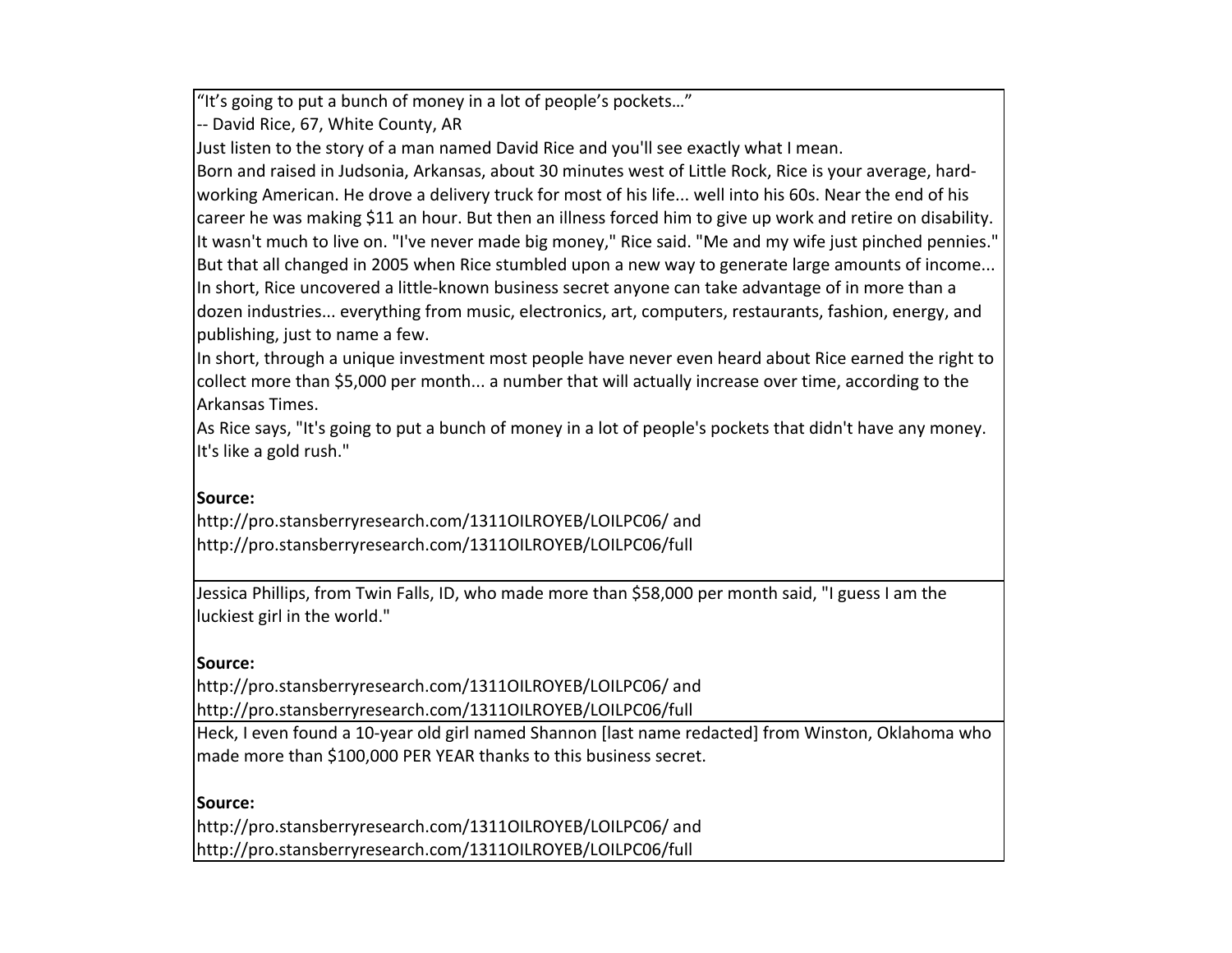Jay M. of Montauk, NY told us: "This has been my most rewarding investment in recent years. I've made gains in excess of \$300,000."

# **Source:**

http://pro.stansberryresearch.com/1311OILROYEB/LOILPC06/ and http://pro.stansberryresearch.com/1311OILROYEB/LOILPC06/full

Ken H. from Damascus, MD said: "If you don't do this, you're missing the boat. I have made approximately \$60,000 - \$70,000. Easily the best investment I've ever made."

### **Source:**

http://pro.stansberryresearch.com/1311OILROYEB/LOILPC06/ and http://pro.stansberryresearch.com/1311OILROYEB/LOILPC06/full

Nick G. from Tulsa, OK told us, "I'm sitting on more than \$1.6 MILLON thanks to this secret. This is a longterm investment that I'm not touching."

### **Source:**

http://pro.stansberryresearch.com/1311OILROYEB/LOILPC06/ and http://pro.stansberryresearch.com/1311OILROYEB/LOILPC06/full

Ralph S, of Junction City, Co. said, "I like the idea of sitting back and collecting the revenue streams... I'm up over 335% so far!"

### **Source:**

http://pro.stansberryresearch.com/1311OILROYEB/LOILPC06/ and http://pro.stansberryresearch.com/1311OILROYEB/LOILPC06/full

John T. from Gallup, NM told us, "I made a 392% profit in just 3 years. This is one of, if not, the best investments I've made."

### **Source:**

http://pro.stansberryresearch.com/1311OILROYEB/LOILPC06/ and http://pro.stansberryresearch.com/1311OILROYEB/LOILPC06/full

I'm up 460% so far! This has offset some of the dumb choices I've made over the years. I'm looking forward to a few extra bucks in the account at retirement time," says Lenny H. from Portland, OR.

### **Source:**

http://pro.stansberryresearch.com/1311OILROYEB/LOILPC06/ and http://pro.stansberryresearch.com/1311OILROYEB/LOILPC06/full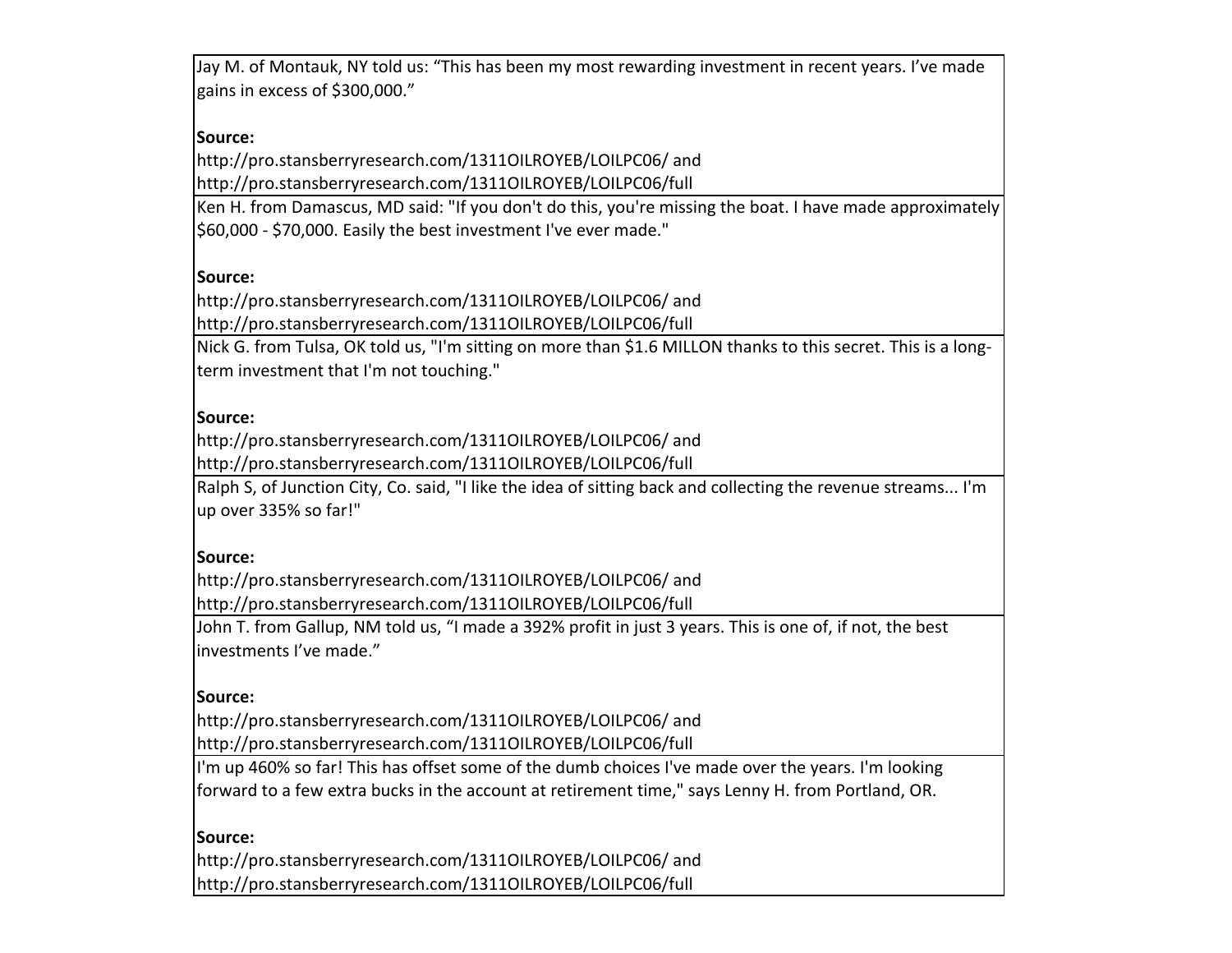Henry D. from Coconut Creek, FL told us: "I'm making 180% PER YEAR thus far. This investment has easily outpaced both bullion and ETFs!"

# **Source:**

http://pro.stansberryresearch.com/1311OILROYEB/LOILPC06/ and http://pro.stansberryresearch.com/1311OILROYEB/LOILPC06/full

"I think that The S&A Resource Report provides the best financial recommendations I have ever had, bar none...Parker Drilling Co. I bought at \$2.75 and now it is at \$5.07 for an 84% increase. Thanks, and keep up the great suggestions."Doug Patelli, Albany, NY

# **Source:**

http://pro.stansberryresearch.com/1311OILROYEB/LOILPC06/ and http://pro.stansberryresearch.com/1311OILROYEB/LOILPC06/full

"Matt, I have used your research a lot. On Northern Dynasty Minerals I made 167% and on Parker Drilling Company 161%." Karl Blanchard, Austin, TX

### **Source:**

http://pro.stansberryresearch.com/1311OILROYEB/LOILPC06/ and http://pro.stansberryresearch.com/1311OILROYEB/LOILPC06/full

"I have bought stock in the four companies you mentioned and as of today my profits are in excess of \$4,000. Far better results and profits than any previous service."

–Jared Plumber, Tacoma, WA

### **Source:**

http://pro.stansberryresearch.com/1311OILROYEB/LOILPC06/ and http://pro.stansberryresearch.com/1311OILROYEB/LOILPC06/full

"Sold Rowan Companies and a total of \$2,265.08. As you can see I'm way head of the game. Thanks to your letters... [I'm] up \$31,552.93 to date for this year." Jason Murdock, Dover, DE

### **Source:**

http://pro.stansberryresearch.com/1311OILROYEB/LOILPC06/ and http://pro.stansberryresearch.com/1311OILROYEB/LOILPC06/full

For example, one gentleman, Jim P. in Michigan, told us that he's made an average of \$10,000 per month since he learned about it.

#### **Source:**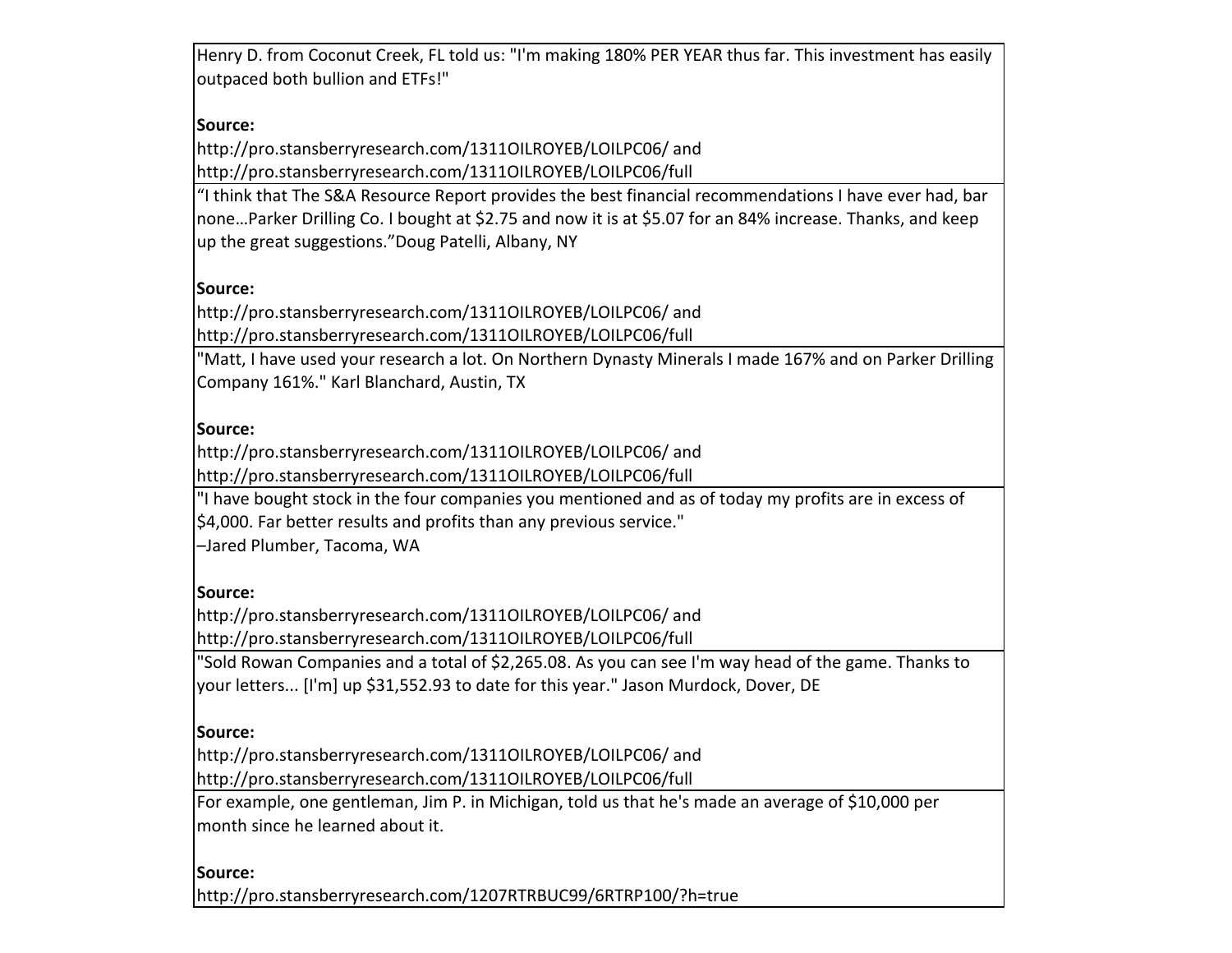Another fellow – Robert L. in Iowa, e-mailed us to say he's made \$183,000 in just 8 months by doing this.

### **Source:**

http://pro.stansberryresearch.com/1207RTRBUC99/6RTRP100/?h=true

For example – one fellow I've showed this to, Graham M. in Omaha, has told us, "I make \$1,000 to \$2,000 each month. I've used the money to buy a washer and dryer, pay daily bills, and have extra cash for vacation." 

#### **Source:**

http://pro.stansberryresearch.com/1207RTRBUC99/6RTRP100/?h=true Dan L. in Wichita, for one, tells us, "I have made \$15,460."

#### **Source:**

http://pro.stansberryresearch.com/1207RTRBUC99/6RTRP100/?h=true

As Peter H. - who collected lost money in Budweiser, recently told us: "I keyed in an order and the system accepted it. Presto! Over \$8,000 in my account." He went on to say: "I don't buy stocks anymore."

#### **Source:**

http://pro.stansberryresearch.com/1207RTRBUC99/6RTRP100/?h=true

For example, one woman I've shared this with, Brenda E. in Chicago, says:

"I'm a 45-year-old stay-at-home mother with young children ages nine and four. Prior to October of this year, I had very little experience aside from managing my IRA portfolio and selecting a few mutual funds once in awhile.

This is the BEST approach I have ever encountered. I'm up nearly \$9,000 in a little over 5 % weeks."

#### **Source:**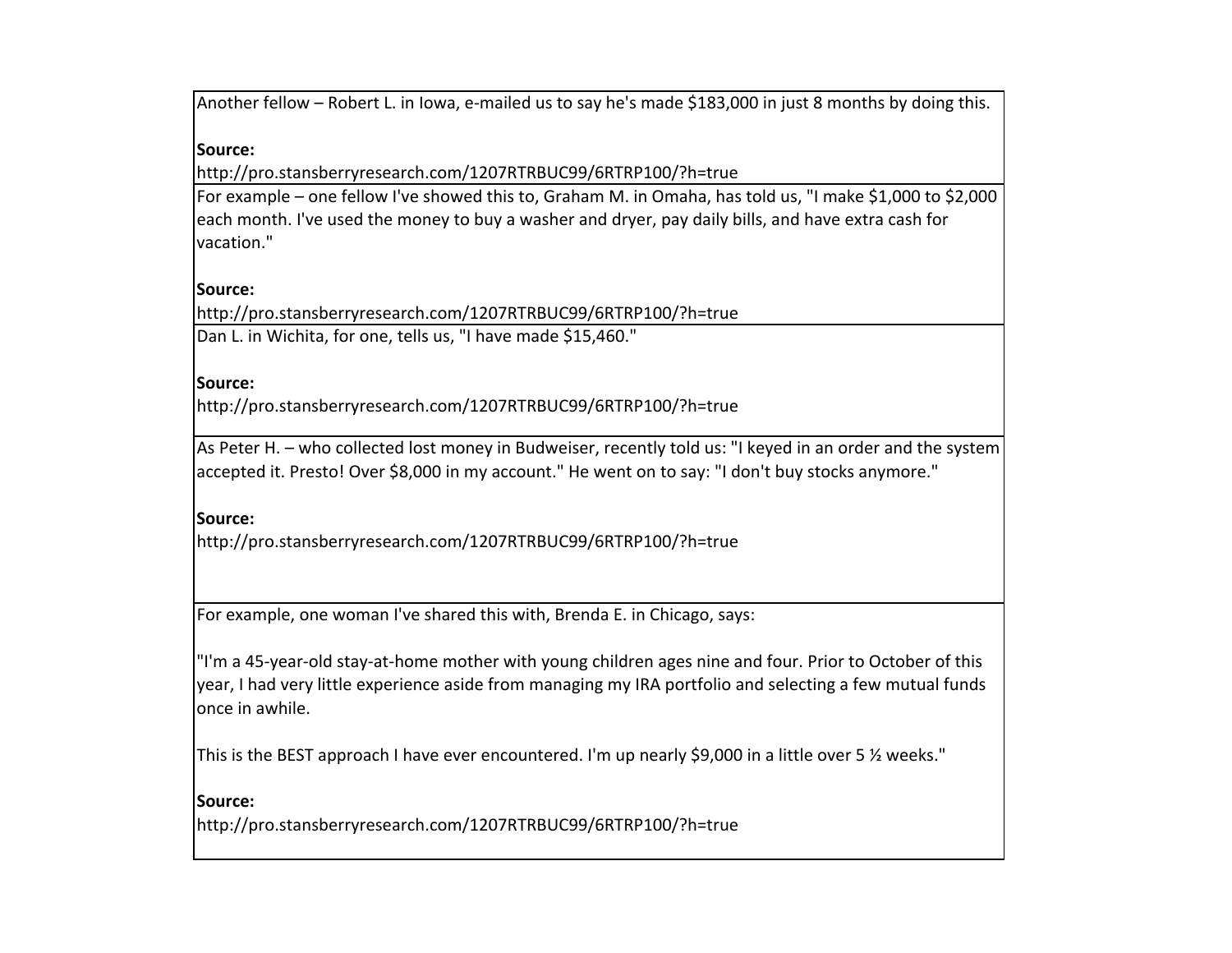One fellow told us he'd recently lost his job... and had used our approach to make between \$1,000 and \$1,500 per month for the past 4 months.

### **Source:**

http://pro.stansberryresearch.com/1207RTRBUC99/6RTRP100/?h=true

Ben H. in Seattle collects an average of \$100 per day!

### **Source:**

http://pro.stansberryresearch.com/1207RTRBUC99/6RTRP100/?h=true

For example, I showed a lawyer in San Francisco how to do this. He wrote us to say he was up \$72,389.

#### **Source:**

http://pro.stansberryresearch.com/1207RTRBUC99/6RTRP100/?h=true

Or consider this note I received just recently, from Doug M. in Little Rock: "Since the 1st of October till the end of the year, I've had gains of over \$100,000."

#### **Source:**

http://pro.stansberryresearch.com/1207RTRBUC99/6RTRP100/?h=true

For example, Jack W. received \$2,983.53 of lost money in NLY...

### **Source:**

http://pro.stansberryresearch.com/1207RTRBUC99/6RTRP100/?h=true

For example,  $\dots$  Larry W. [received] \$735.29...

#### **Source:**

http://pro.stansberryresearch.com/1207RTRBUC99/6RTRP100/?h=true

For example, . . . Andy B. [received] \$14,907....

### **Source:**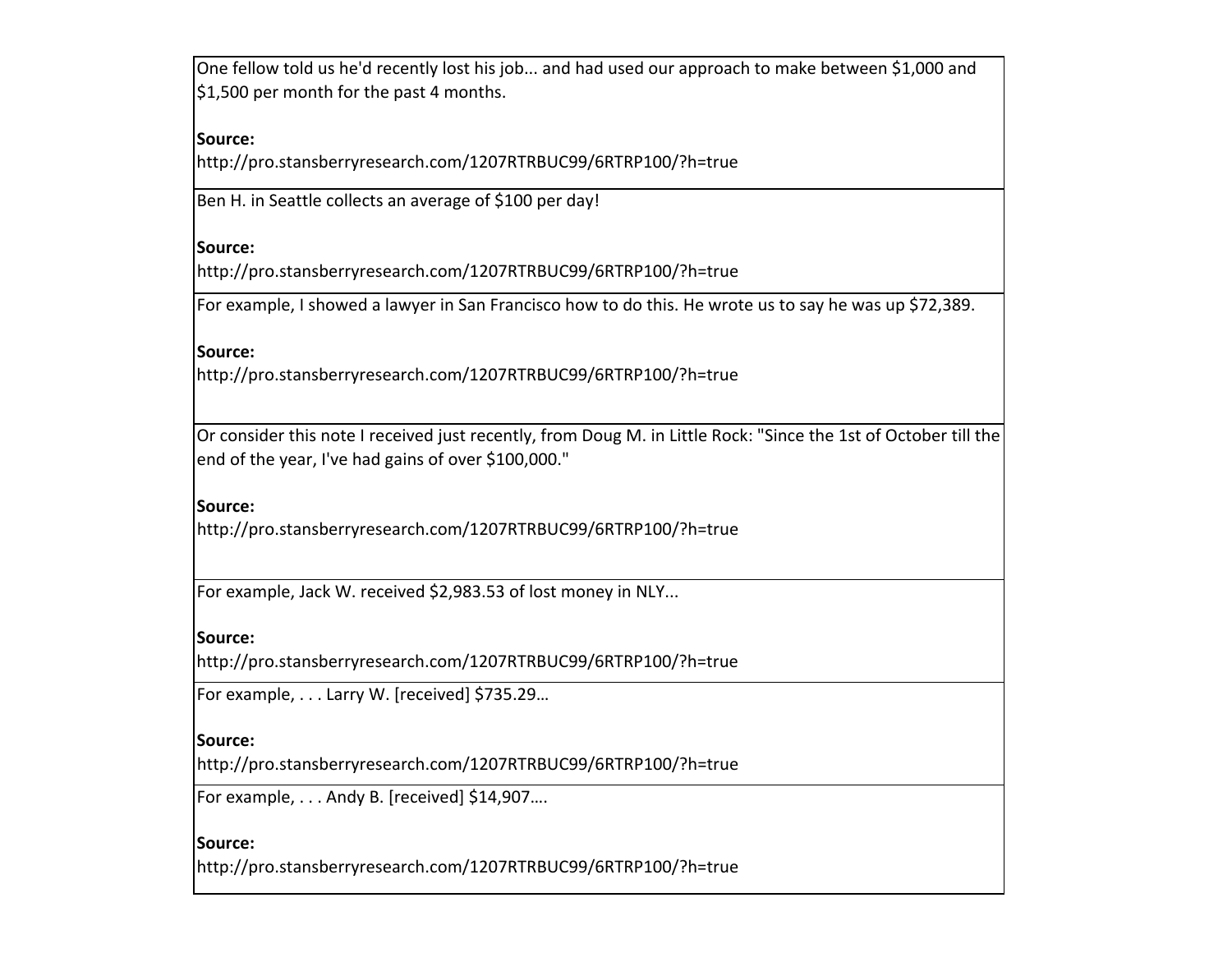For example, I once found a lost money transaction in Yahoo (YHOO). A fellow named Henry W. in Dallas collected \$6,132...

### **Source:**

http://pro.stansberryresearch.com/1207RTRBUC99/6RTRP100/?h=true

Sam A. [collected] \$2,000...

### **Source:**

http://pro.stansberryresearch.com/1207RTRBUC99/6RTRP100/?h=true

Hank C. [collected] \$1,534.83...

### **Source:**

http://pro.stansberryresearch.com/1207RTRBUC99/6RTRP100/?h=true

For example, I showed this to one gentleman who later told me: "Never did options before at all. I calculate I've netted \$21,619 in a comparatively brief period."

### **Source:**

http://pro.stansberryresearch.com/1207RTRBUC99/6RTRP100/?h=true

And Hank C. – who's collected \$11,217.34 of lost money – admitted to me he'd never done this before, either. 

"Very profitable!" he says. "Like free money."

#### **Source:**

http://pro.stansberryresearch.com/1207RTRBUC99/6RTRP100/?h=true

In fact, one fellow I've shared this with  $-$  Andy B.  $-$  says he claimed and received an incredible \$5,204 of lost money in Starbucks.

### **Source:**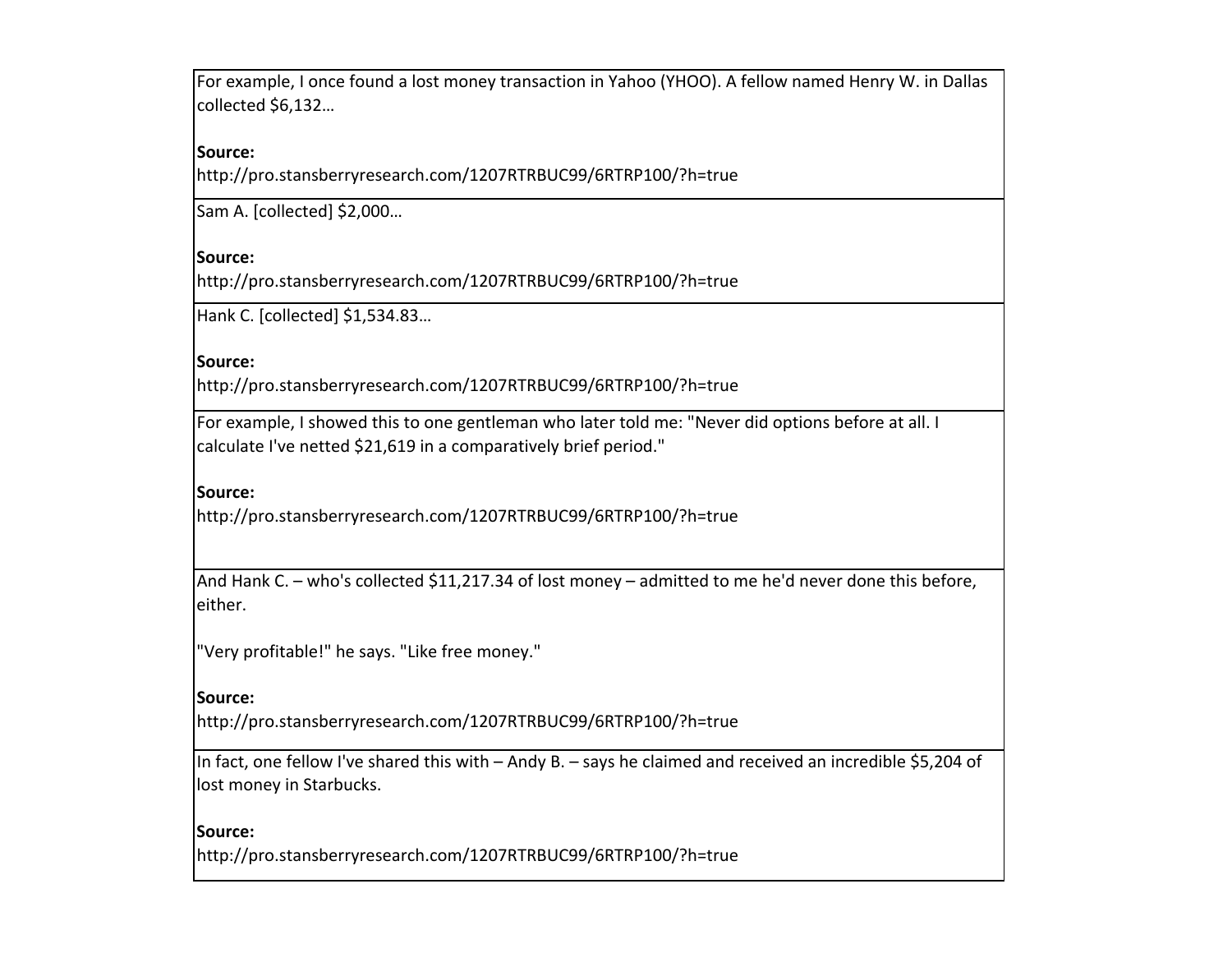As Scott W. in Connecticut tells me: "I've made several thousand dollars over the past few months. It's 'free money.'" 

#### **Source:**

http://pro.stansberryresearch.com/1207RTRBUC99/6RTRP100/?h=true

"I have collected hundreds of thousands of dollars," says Mel N.

### **Source:**

http://pro.stansberryresearch.com/1207RTRBUC99/6RTRP100/?h=true

"I've made \$18,665 in about 7 days," said John D. in Arizona.

#### **Source:**

http://pro.stansberryresearch.com/1207RTRBUC99/6RTRP100/?h=true

"I have made about \$15,000 to date," Mark C. in South Carolina told us. "This has been the most exciting and profitable approach in my 20 years' experience."

### **Source:**

http://pro.stansberryresearch.com/1207RTRBUC99/6RTRP100/?h=true

One woman, Margaret H. in New Mexico, made \$77,000 overall.

### **Source:**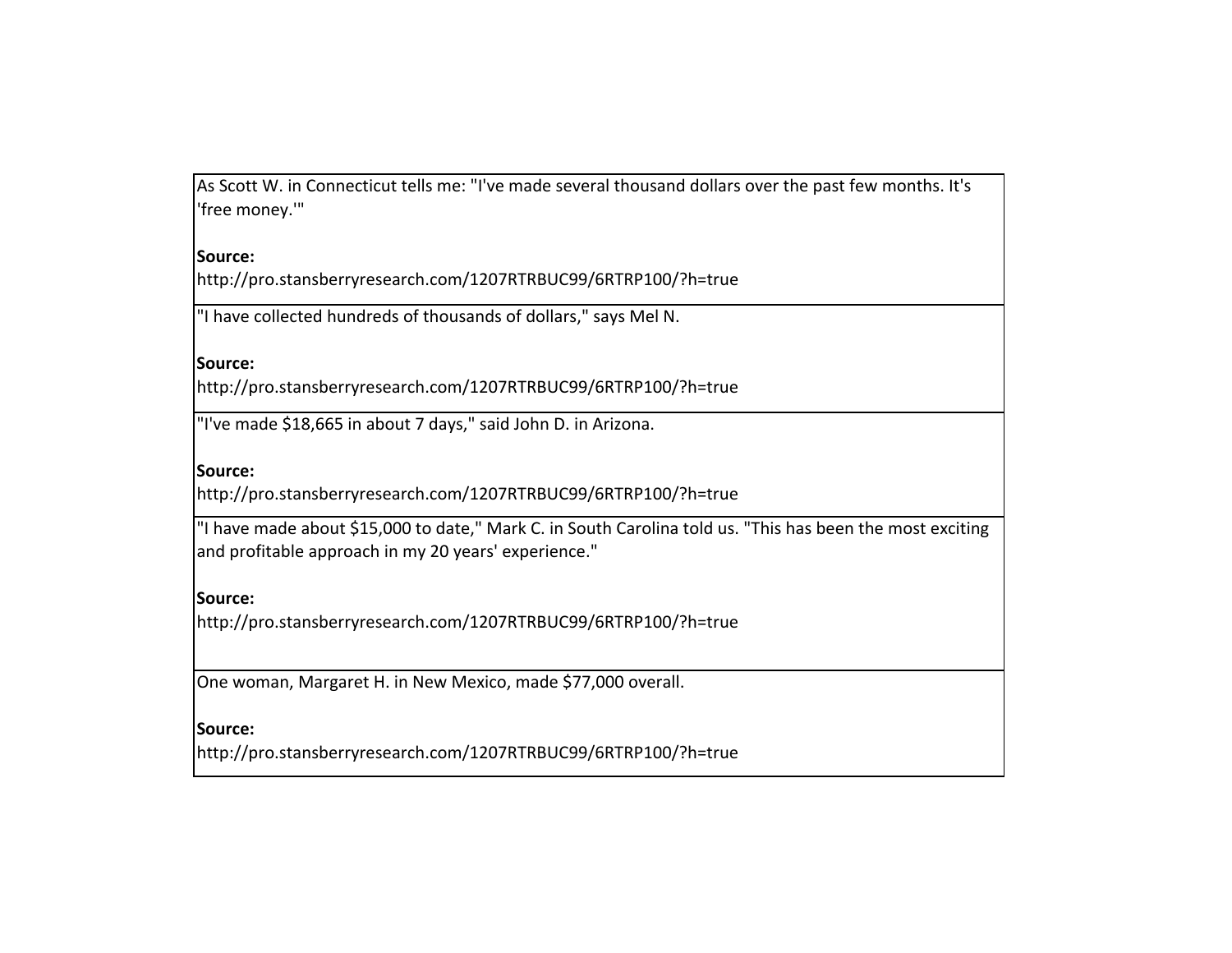In fact, some folks were so excited they e-mailed us their results:

| » FROM: Jack W.      |                           |
|----------------------|---------------------------|
| Company              | <b>Lost Cash Received</b> |
| Yahoo                | \$289.04                  |
| First Solar          | \$5,658.76                |
| Patterson-UTI Energy | \$1,587.29                |
| JP Morgan Chase      | \$397-54                  |
| United States Oil    | \$475.79                  |
| Macerich             | \$674.59                  |
| Tiffany              | \$1,733.54                |
| <b>Neon Energy</b>   | \$1,630.79                |
| Annaly               | \$2,983.53                |
|                      |                           |

#### **Source:**

http://pro.stansberryresearch.com/1207RTRBUC99/6RTRP100/?h=true

Here's another of the dozens of notes we received...

#### » FROM: Andy B.

| Company          | <b>Lost Cash Received</b> |  |
|------------------|---------------------------|--|
| Annaly           | \$14,907                  |  |
| <b>MGM</b>       | \$9,203                   |  |
| Moodys           | \$6,419                   |  |
| <b>Starbucks</b> | \$5,204                   |  |

Total cash received: \$35,733.

#### **Source:**

http://pro.stansberryresearch.com/1207RTRBUC99/6RTRP100/?h=true

"I had NO experience," another fellow, Vern S. in Tulsa, told us after collecting \$20,302.08 of lost money.

 

### **Source:**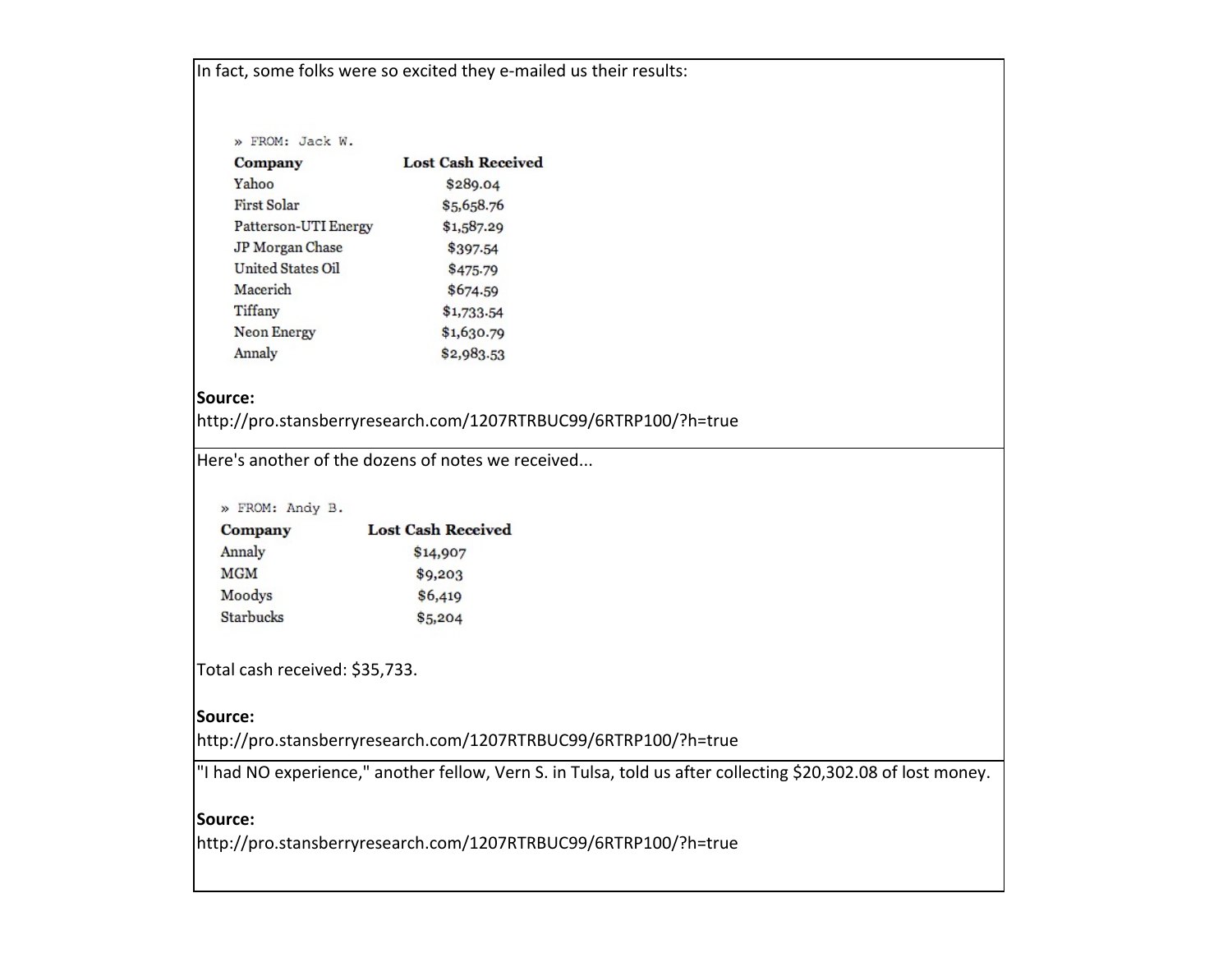One subscriber, Joe M., tells me he collected close to \$50,000 in a year.

### **Source:**

http://pro.stansberryresearch.com/1207RTRBUC99/6RTRP100/?h=true

For example, one of my subscribers says, "I have quite a bit of experience trading options. In 2005 I authored a book on options." He collected \$5,000 in lost cash, by using my approach.

### **Source:**

http://pro.stansberryresearch.com/1207RTRBUC99/6RTRP100/?h=true

Then there's notes like this, from Jeremiah W. in Atlanta:

"I had never traded options until you introduced me to this. As a result, I made approximately \$6,000 in 2 months." 

### **Source:**

http://pro.stansberryresearch.com/1207RTRBUC99/6RTRP100/?h=true

Just consider the story of one subscriber, Thomas O., who began following me in August 2010. He recently told me:

"Though a bit scary at first, your approach has been pretty easy and painless. So far this year I have made \$7,500.00. This more than paid for the subscription. I have to say that it opened my eyes to new possibilities in conservative trading that has added some nice income to my account. Going forward, I can see that the strategies I've learned will be even more profitable. Thanks for opening the world of options for me."

### **Source:**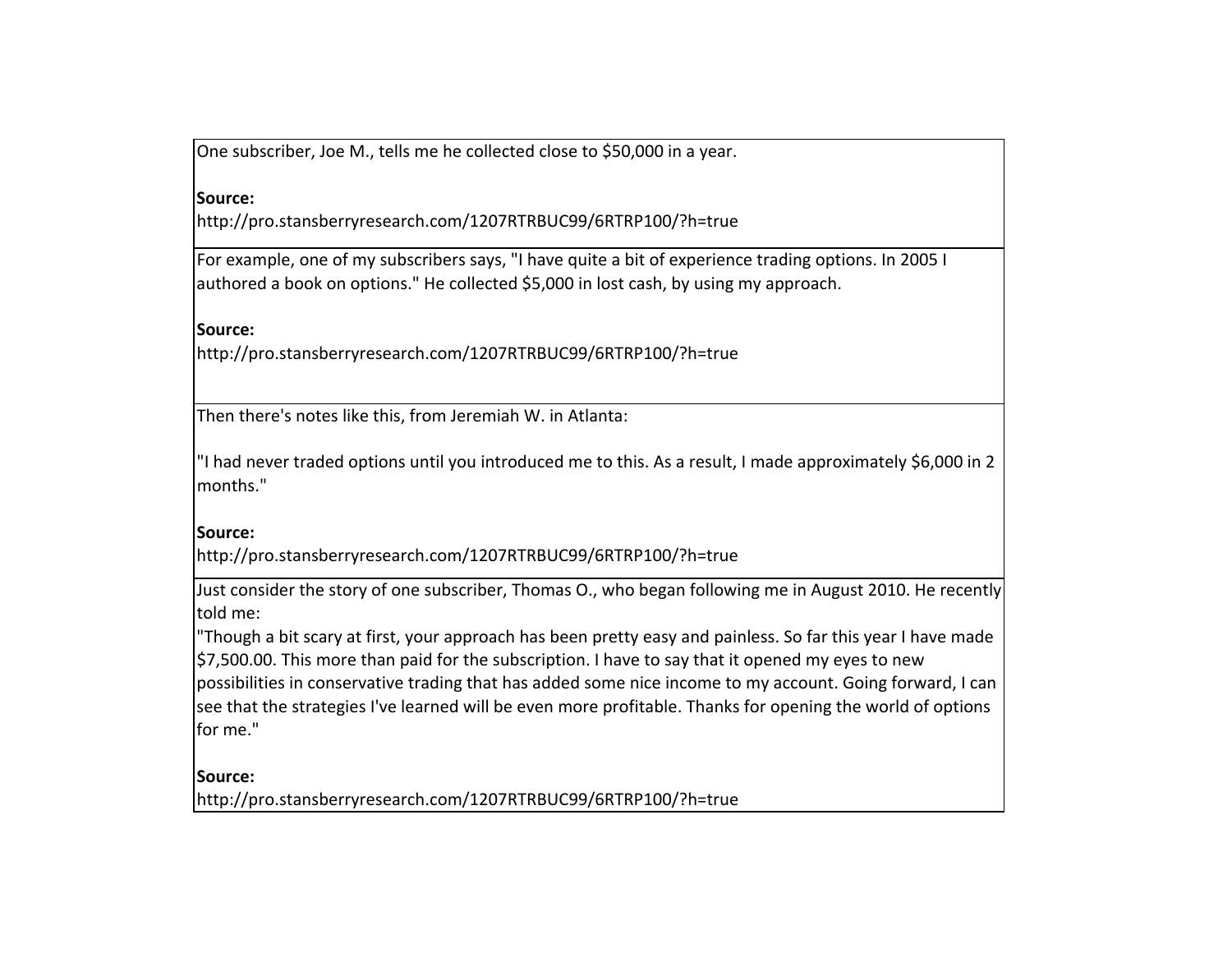That's why one full year of Retirement Trader costs \$4,000.

And believe me, it's a bargain at that price. For example, Bruce S. in Ohio tells me he's made \$14,667 on just one stock alone with the Online "Bucket" System and \$14,305 on another.

That's \$28,972 in gains. Over 7 times the subscription price!

**Source:**

http://pro.stansberryresearch.com/1207RTRBUC99/6RTRP100/?h=true

Or consider Gunther W. in Wisconsin, who's collected \$4,496.73 and tells me: "No other [strategy] is giving me this kind of success."

### **Source:**

http://pro.stansberryresearch.com/1207RTRBUC99/6RTRP100/?h=true

As one *Retirement Trader* subscriber told me:

"Using this strategy for the last 14 months I took a \$160,000 portfolio, and now have a value of about \$195,000. I appreciate all your insights and the way you have taught me to be a better investor. I am a CPA and a former broker and can safely say your publication has given me the best advice I have had." Brian S., CPA

# **Source:**

http://pro.stansberryresearch.com/1207RTRBUC99/6RTRP100/?h=true

For example, we recently heard from Colonel (Ret) A.J.M., who wrote: "I have been very happy with the results achieved by Baldiali. My portfolio benefitted greatly. My best success story was Markwest Energy Partners which has given me a 350% gain with a very good dividend along the way. Others such as SLW, SVM, etc., certainly speak volumes for themselves. For me, he is an  $A++$ ."

# **Source:**

https://order.stansberryresearch.com/1206OILEVS39/WOILP800/index.htm?pageNumber=2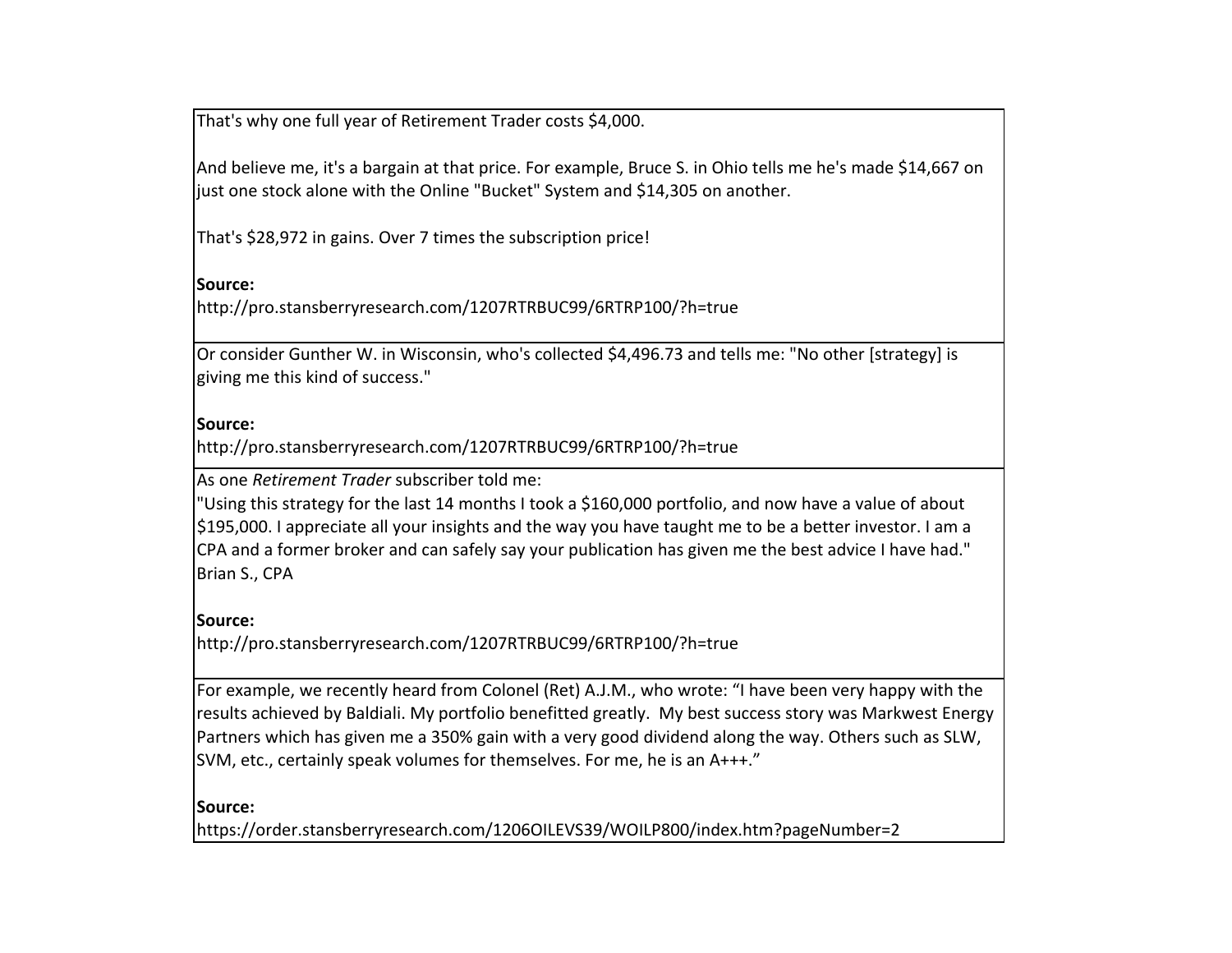"You should charge \$10,000 a year for Jeff's service to keep the riffraff out. I made enough on his last recommendation, 4 days ago, to pay for the next 4 years of service!!" -Matt Z., Iowa

# **Source:**

https://order.stansberryresearch.com/1206SHREVERS/WSHRP500/index.htm?pageNumber=2

For example, a fellow named Clyde Lafond from Burbank was nice enough to send me this note: "I have been following Dr. Sjuggerud's investments for several years. Only wish I had known him early in my life. My \$600,000 nest egg is now worth well over \$1,000,000. I think that I am almost ready to retire."

### **Source:**

https://order.stansberryresearch.com/1210TWSEVERS/WTWSP500/index.htm?pageNumber=2

For example, Raymond Beck, a retired cardiac surgeon says: "I have been reading Dr. Steve Sjuggerud's reports for over five years. I took my wife's portfolio from her advisor and quadrupled it."

### **Source:**

https://order.stansberryresearch.com/1210TWSEVERS/WTWSP500/index.htm?pageNumber=2

A reader of his named Brian Kerry tried it and turned his \$12,000 stake into \$285,000. "Would I do it again? Every day of the week and twice on Sunday," he told us.

### **Source:**

https://order.stansberryresearch.com/1206TRWEVL39/WTRWP801/index.htm?pageNumber=2

"I have been following Dr. Sjuggerud's investments for several years. Only wish I had known him early in my life. My \$600,000.00 is now worth well over a \$1,000,000.00. I think that I am almost ready to retire." ~ Clyde Lafond

### **Source:**

https://order.stansberryresearch.com/1206TRWEVL39/WTRWP801/index.htm?pageNumber=2

Josh W. says: "Dan, [I] made \$1.01 million in profits, before taxes and expenses."

### **Source:**

https://order.stansberryresearch.com/1206EVIEVERL/WEVIP500/index.htm?pageNumber=2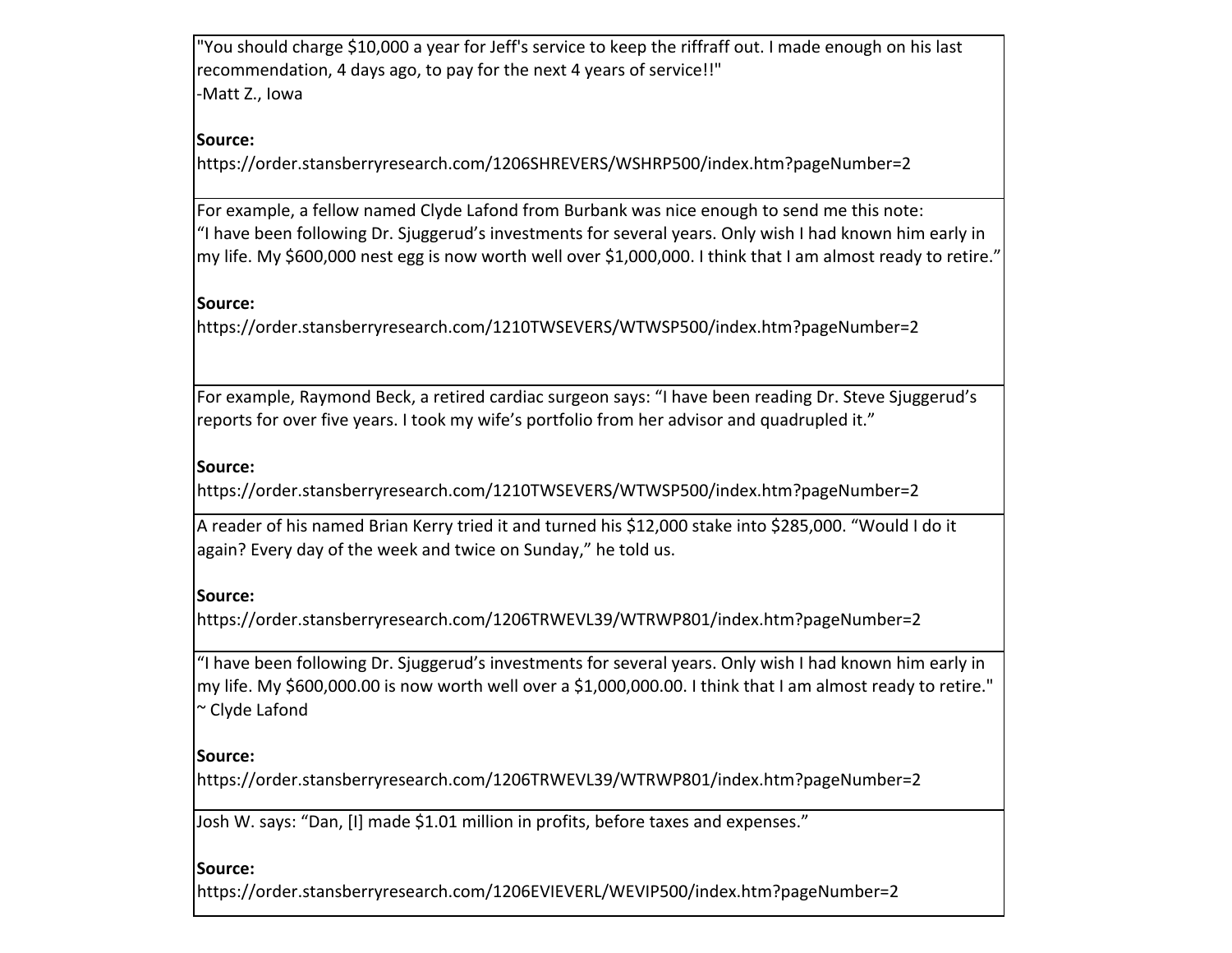"I made my first purchase from your recommendations nearly three years ago and have realized a 554% gain on that investment alone," Rich C. told us. "Other big winners for me have been 129%, 100%, and 90%... Keep up the good work!"

# **Source:**

https://order.stansberryresearch.com/1206EVIEVERL/WEVIP500/index.htm?pageNumber=2

Robby L. told us he is up 119% on Altria... 54% on Intel in just 18 months... and 47% on ExxonMobil. "Dan, I have done so well in my investing career, particularly with your Extreme Value research," he wrote.

#### **Source:**

https://order.stansberryresearch.com/1206EVIEVERL/WEVIP500/index.htm?pageNumber=2

"I just wanted to write in and say thank you to Dan Ferris for recommending Altria several years ago. It is the most profitable stock I have ever owned. I am up 105% with dividends included, from Jan. 2009. Thanks Dan."  $-$  Paid-up subscriber Mike K.

### **Source:**

https://order.stansberryresearch.com/1206EVIEVERL/WEVIP500/index.htm?pageNumber=2

Hank D. says: "About \$20,000 ahead in just 60 days! Needless to say, these returns have sure beat the recent "market" by a country mile. Tell Dan Ferris, I figure that his advice is worth a lot more than the cost of his subscription."

#### **Source:**

https://order.stansberryresearch.com/1206EVIEVERL/WEVIP500/index.htm?pageNumber=2 Subscriber Barry Clements is also using this powerful strategy. "I made over \$13,000 in January."

#### **Source:**

https://order.stansberryresearch.com/1206REMEVS99/WREMP110/index.htm?pageNumber=2

Pete Warren tried out Doc's tip and was able to get a rate of 50% less. "I now save \$100 per month off my existing rate," he says.

#### **Source:**

https://order.stansberryresearch.com/1206REMEVS99/WREMP110/index.htm?pageNumber=2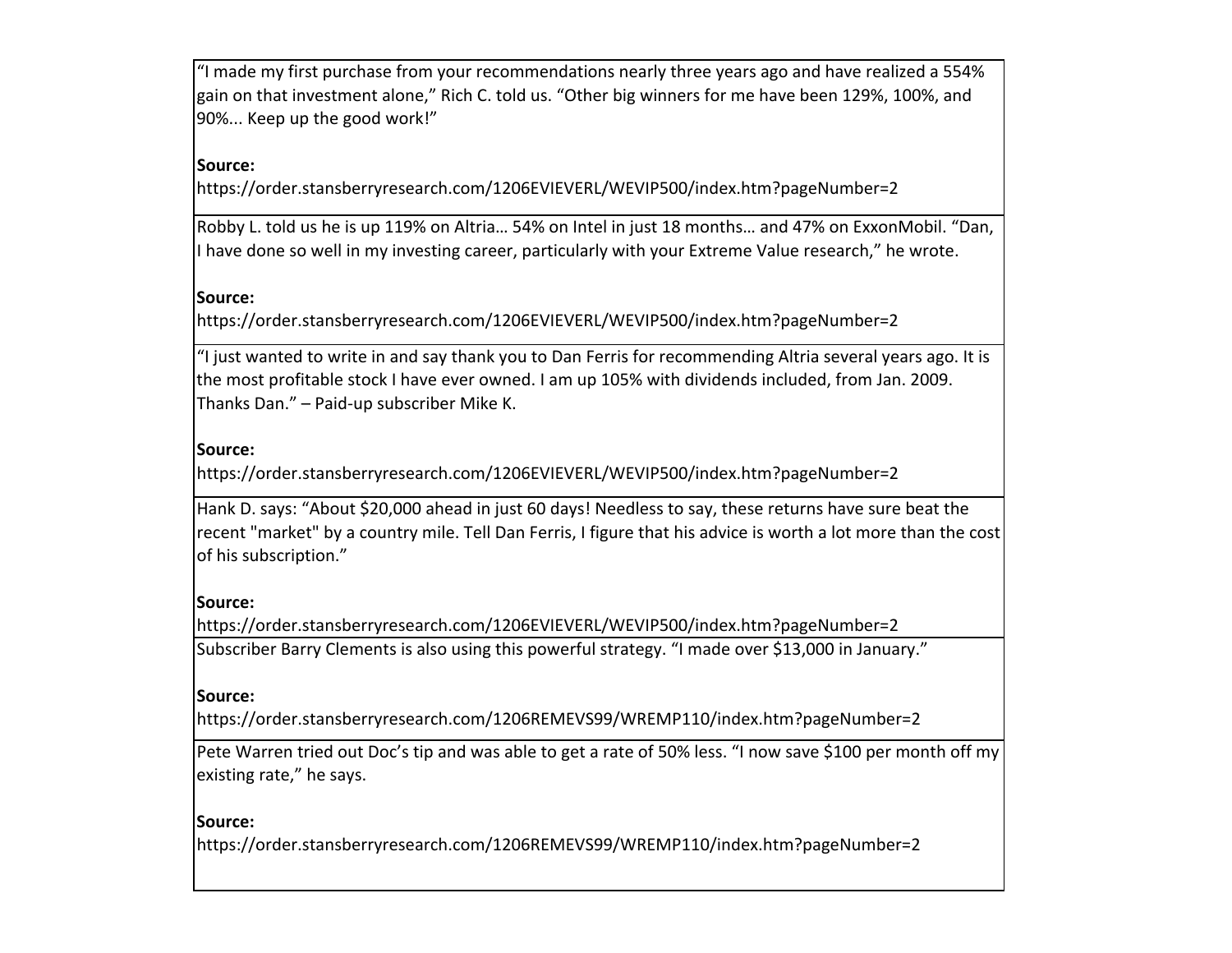One subscriber, Kenny B., told me, "My account went from \$1,200 to over \$600,000. I would definitely recommend this."

# **Source:**

http://www.stansberryresearch.com/dailywealth/2377/boost-gains-dividend-reinvestment-plan-drip

Another, Luke R., told me his parents have made nearly \$1 million doing this.

### **Source:**

http://www.stansberryresearch.com/dailywealth/2377/boost-gains-dividend-reinvestment-plan-drip Peter Kos of Boise, ID began using this secret and says he now makes an average of \$10,000 per month.

#### **Source:**

http://pro.stansberryresearch.com/1304PSIGSCAM/EPSIP733/?h=true

Randy Bowman of Annapolis, MD, also uses this strategy. So far he's made over \$87,500.

### **Source:**

http://pro.stansberryresearch.com/1304PSIGSCAM/EPSIP733/?h=true

Bernard Handerson of Carmel, IN, now collects an average of \$100 a day.

#### **Source:**

http://pro.stansberryresearch.com/1304PSIGSCAM/EPSIP733/?h=true

Another, Harold Welchik of New Brunswick, NJ, has made over \$20,000.

#### **Source:**

http://pro.stansberryresearch.com/1304PSIGSCAM/EPSIP733/?h=true

"I bought [into this situation] after reading your analysis. Sold one third of the position after I made 400% in 30 days!!! Man, you made my summer."

\*Ivan Roderick, Summerfield, PA

### **Source:**

http://pro.stansberryresearch.com/1304PSIGSCAM/EPSIP733/?h=true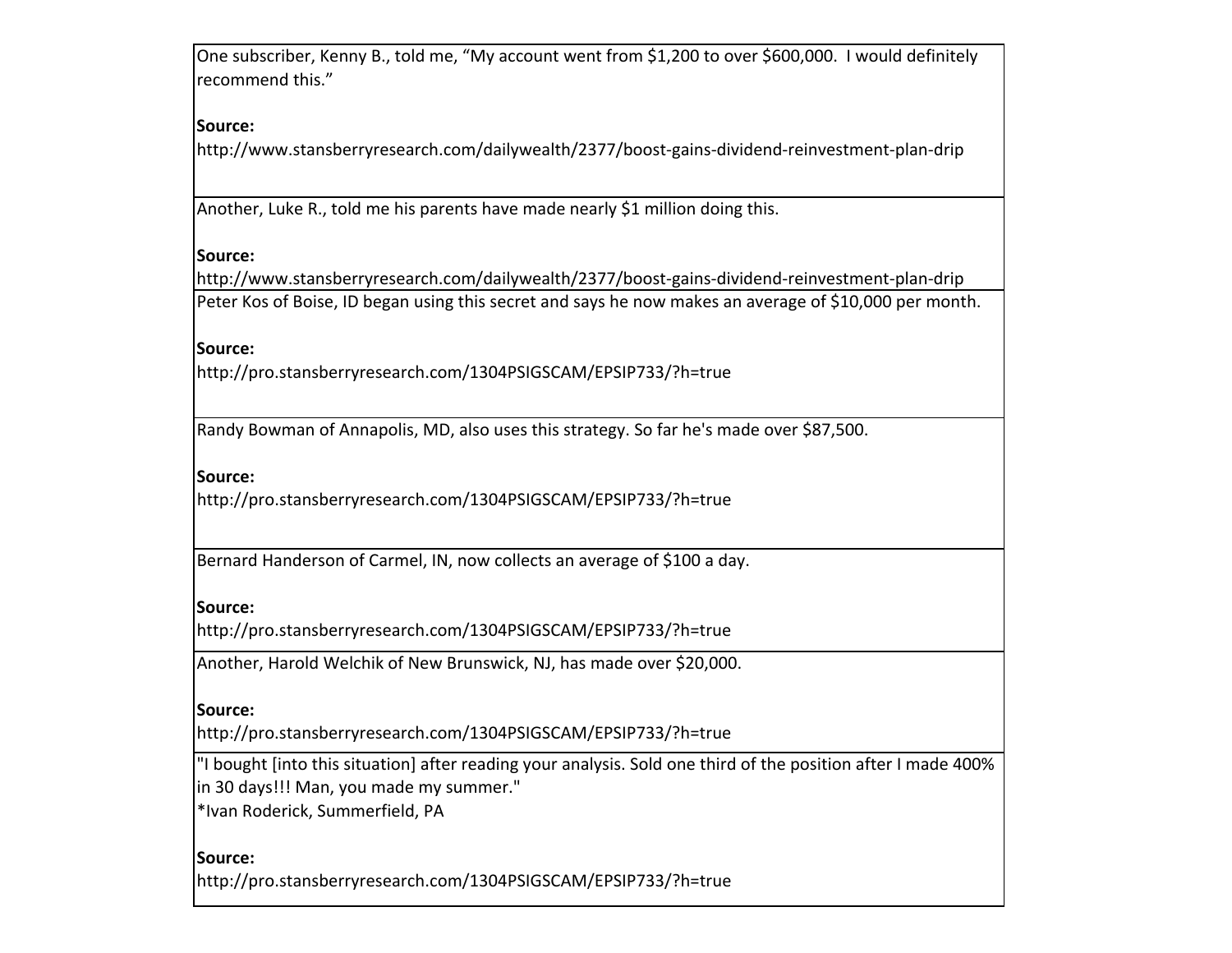"I entrusted my rather small retirement money with a financial planner who ended up losing me \$10,000. So, I subscribed to your letter and with your recommendations, I have netted \$134,000. I wish to thank you very much for an outstanding newsletter."

\*Louis Charles, Chula Vista, CA

**Source:**

http://pro.stansberryresearch.com/1304PSIGSCAM/EPSIP733/?h=true

"[You're] becoming a sort of prophet on my trading desk... I'm up almost 300% in two months!" \*John Roy, Madison, WI

**Source:**

http://pro.stansberryresearch.com/1304PSIGSCAM/EPSIP733/?h=true

"I have traded stocks for 27 years. I opened my first brokerage account when I was 18. I am very thrilled with what you have done for my net worth. My portfolio has roughly tripled. Thank you." \*Brian Bartram, Winter Park, FL

**Source:**

http://pro.stansberryresearch.com/1304PSIGSCAM/EPSIP733/?h=true

# Testimonials still on the Internet but that promote newsletters that **Stansberry no longer seems to publish**

Mike R. in Tennessee was attracted to corporate bonds for that very reason:

"I know my rate of return and duration of my investment when I place a purchase order. I know of no other investment that gives me this certainty except a bank CD. To date including dividends my portfolio has obtained a 15.13% gain in merely 10 months."

**Source:**

https://order.stansberryresearch.com/1206TINEVERL/WTINP500/index.htm?pageNumber=2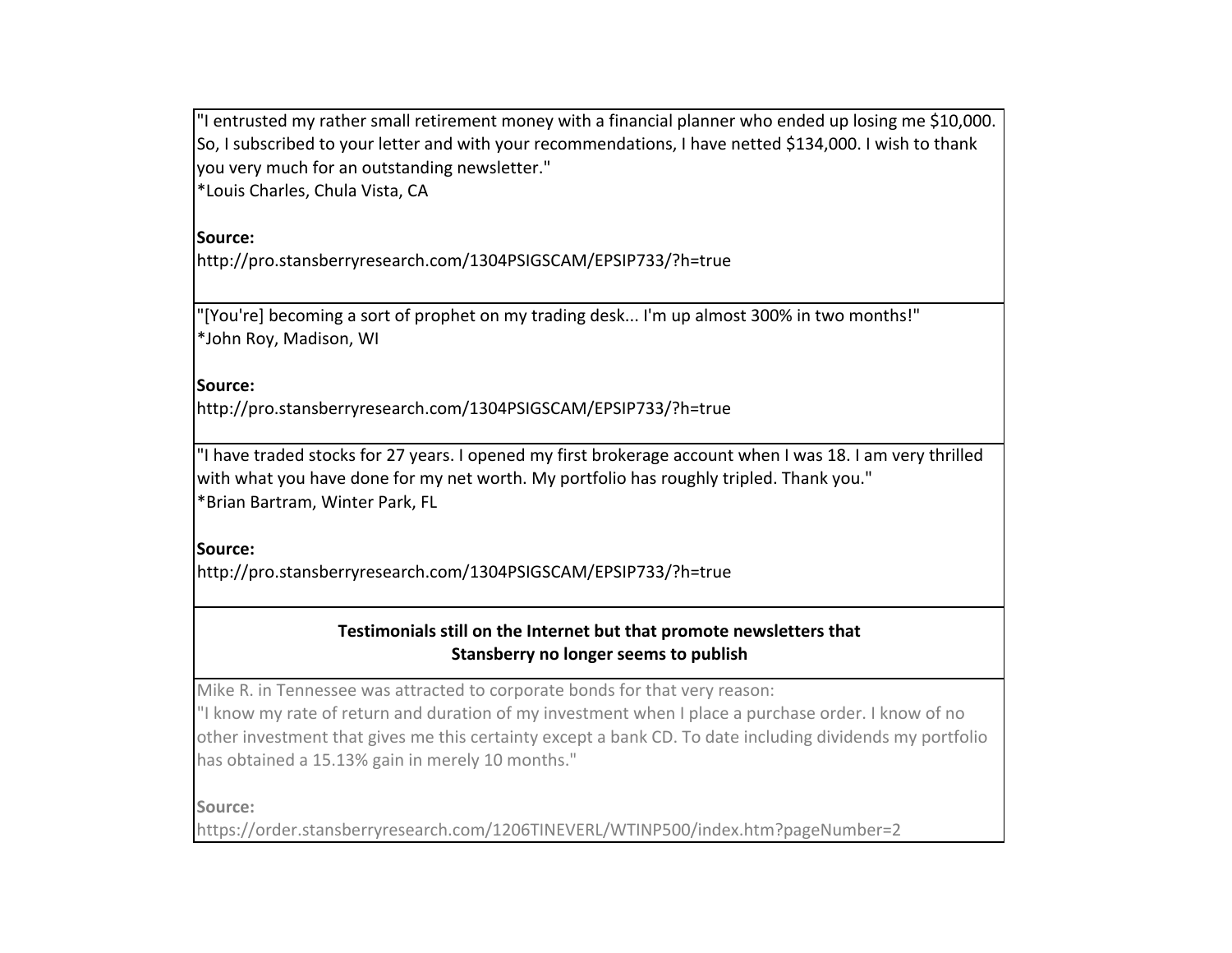"What attracts me to [this investment] is no insiders are going to be playing games buying and selling stock. I don't have to be concerned about the market every day... I have collected a total \$31,500 in interest so far. Personally I would prefer investing in this 10-to-1 over the stock market." - Subscriber, David S.

# **Source:**

https://order.stansberryresearch.com/1206TINEVERL/WTINP500/index.htm?pageNumber=2

Rick S., who recently discovered the beauty of bonds, put it this way:

"I am attracted to a rational investment vehicle that isn't as easily manipulated as the others. I have averaged about 15% or better so far this year, including interest payments."

### **Source:**

https://order.stansberryresearch.com/1206TINEVERL/WTINP500/index.htm?pageNumber=2 Lars L. told us:

"I have probably purchased around 80% of your recommendations. I am up a decent six figure amount."

# **Source:**

https://order.stansberryresearch.com/1206TINEVERL/WTINP500/index.htm?pageNumber=2

Subscriber Joe E. sent us this message after testing True Income's recommendations:

"You convinced me to buy something I had not ever bought before. I bought two recommendations. The experience has made me a believer for life. On these two investments alone, I made a profit worth about \$26,000 (so far!) with very little risk."

# **Source:**

https://order.stansberryresearch.com/1206TINEVERL/WTINP500/index.htm?pageNumber=2

"This is the first time using these trading techniques and am satisfied with income results averaging about \$2,000 per month."

 $\sim$  John G

# **Source:**

**Source:**

https://order.stansberryresearch.com/1206BTREVELR/WBTRP500/index.htm?pageNumber=2

"I am earning about \$10,000/year on my small trades. One of the best trades was making \$420 in 3 months while only putting \$840 at risk. I'll take 50% in three months every time."  $~\sim$  Bobby P